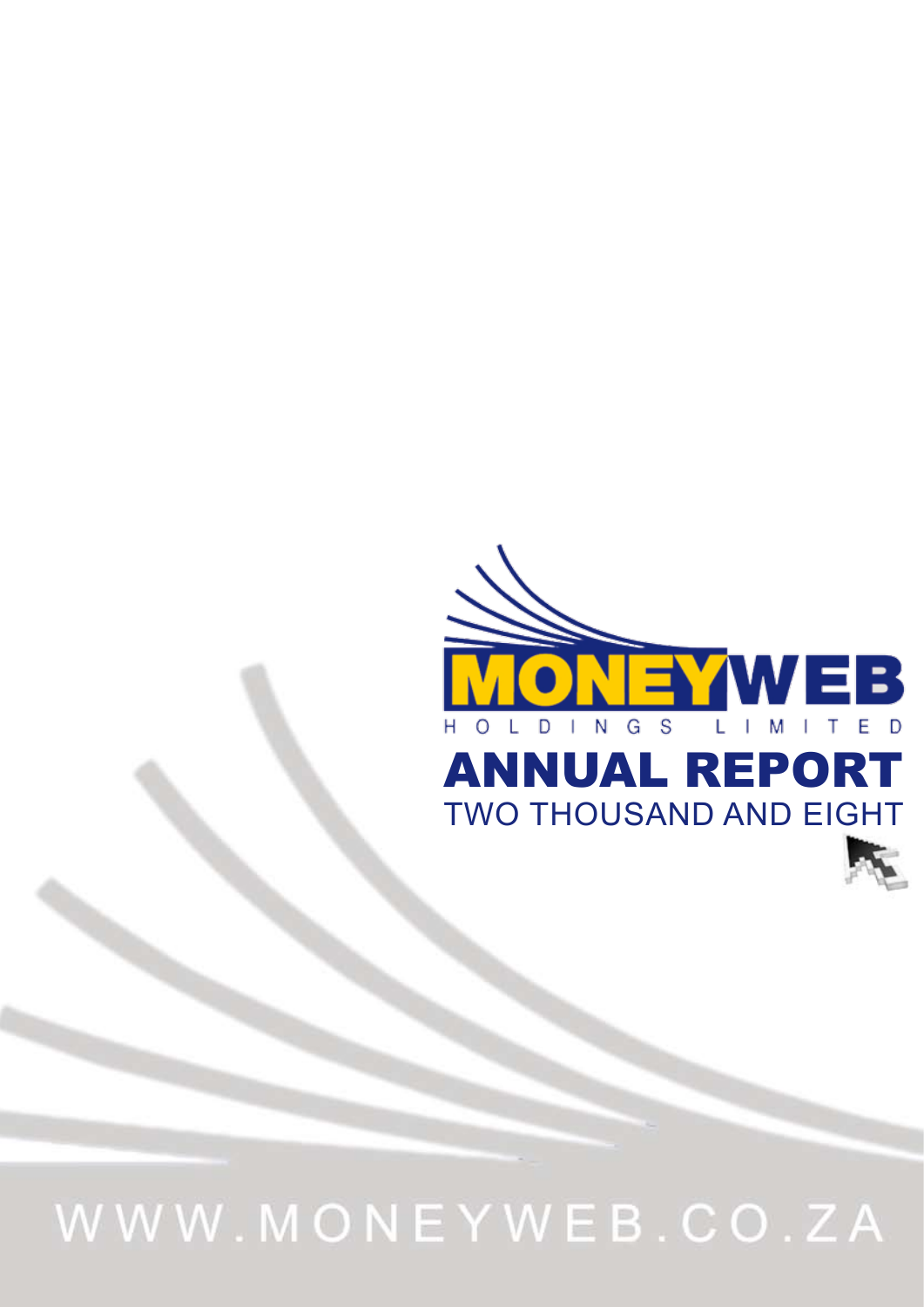# **Contents**

1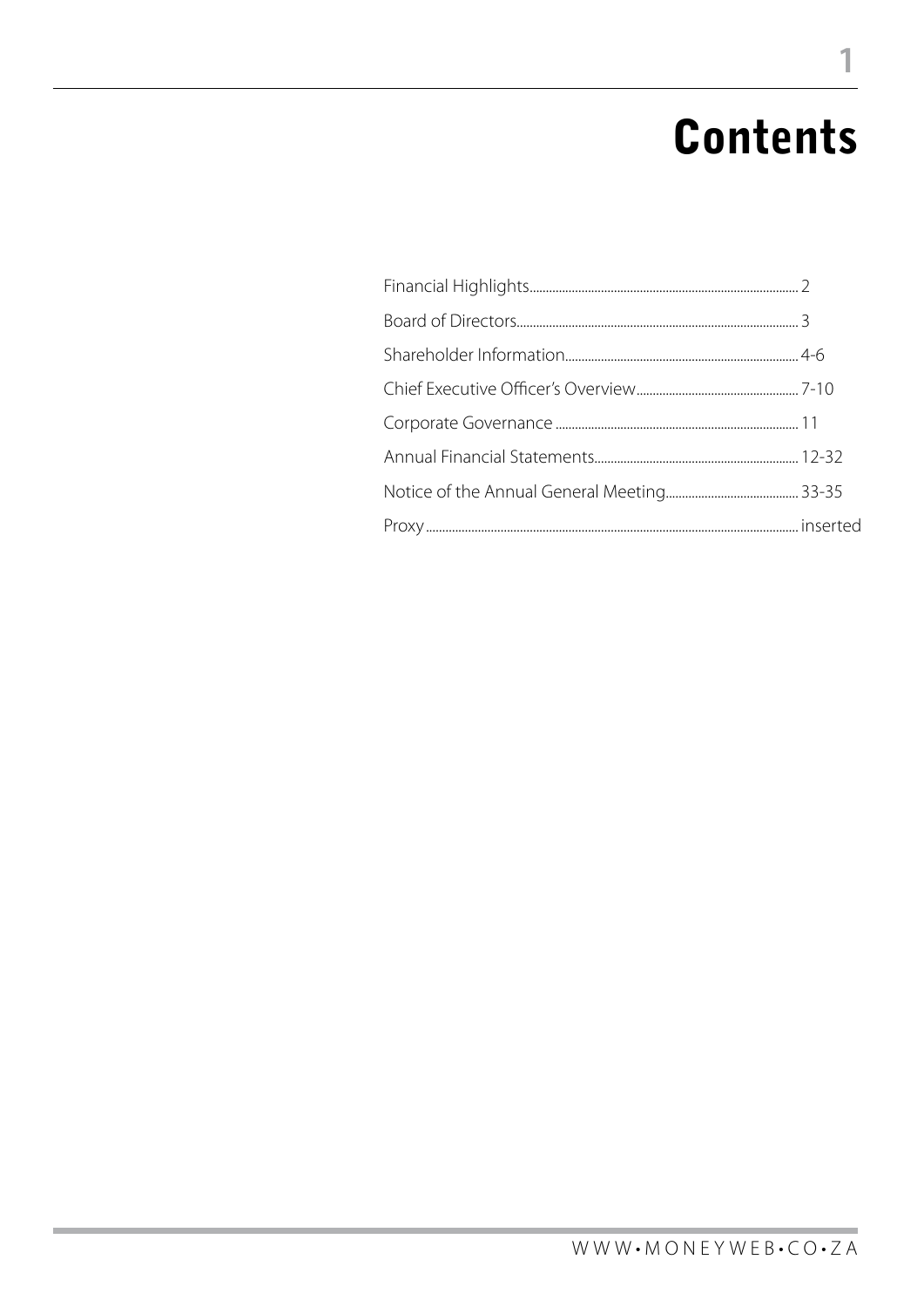# Financial highlights

| <b>R'000</b>                                   | 2008    | 2007  |
|------------------------------------------------|---------|-------|
| Revenue                                        | 23 915  | 19114 |
| <b>EBITDA</b>                                  | 2 2 6 7 | 1957  |
| Headline earnings                              | 1 3 9 2 | 1 034 |
| Headline earnings per share (cents)            | 2,0     | 1,5   |
| Cash outflow generated/(utilised) by operating | 871     | 190   |
| activites                                      |         |       |





Newsletters 4%





## REVENUE SPLIT BY SOURCE 2008 REVENUE SPLIT BY SOURCE 2007

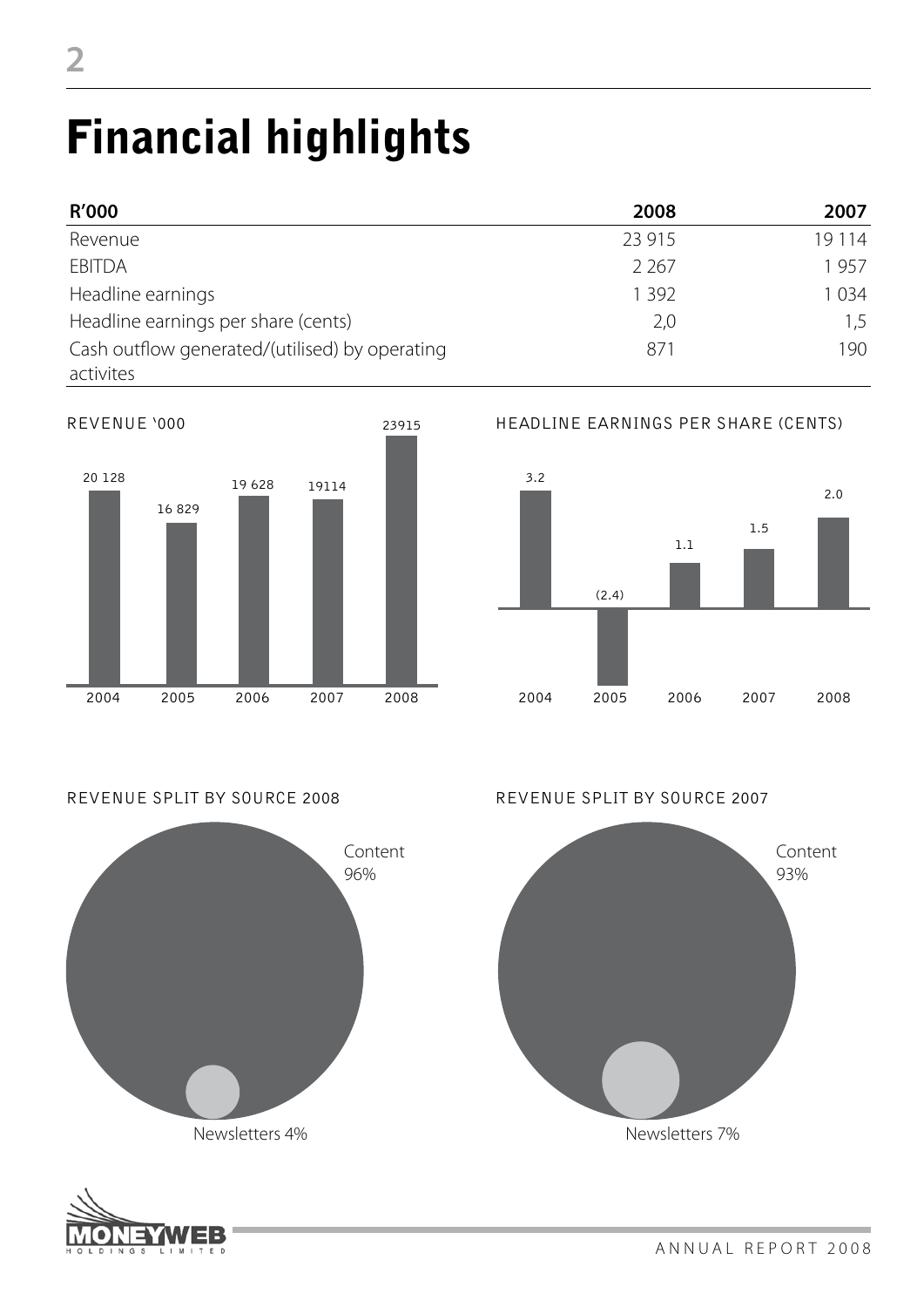# Board of directors

# **Chief executive officer**

Founded Moneyweb in 1997. Widely travelled and a voracious reader, he is passionate about the media sector and remains ultimately responsible for the strategic initiatives of the business.

He was appointed as the chief executive officer on 16 February 2005.

## ALEC HOGG EDWIN JAY LOUISE HOGG **Non executive director**

Edwin Jay qualified as an attorney at Routledges Incorporated and became a partner at that firm. He left in 1994 to form Jay Incorporated which specialised primarily in banking law. By the time Edwin withdrew from the position of managing partner, the firm had 20 legal professionals and a staff of 55. Edwin joined Moneyweb as its CEO on 1 January 2003 having served on its board as a non-executive director for the previous 2 years. He resigned as CEO on 16 February 2005 to return to practice as an attorney. He remains as a non executive director.

# **Executive director**

Louise Hogg is the Community Manager of Moneyweb. She is responsible for building and maintaining relationships with over 12 000 registered subscribers and thousands more regular users of the service – the Moneyweb Community. Louise has been intimately involved in the development of Moneyweb since its inception, using experience gained in running the subscriber base at Racing Digest, which she helped found and build.

# **Independent non executive director**

Victor has a tertiary education with a BA majoring in Psychology and Sociology. This qualification is enhanced by a number of Management Diplomas from some distinguished Universities and Colleges. He has worked for blue chip companies including Standard Bank, South African Airways, South African Breweries and at Absa Group. He is currently a Managing Partner at a sponsorship marketing consultancy called, The Sponsorship Company. He serves as a Trustee of Nelson Mandela Children's Fund. He was appointed in March 2001 to the board of Moneyweb in a non-executive capacity.

## VICTOR NOSI DR ANDREW SMITH Lindikhaya Sipoyo **Independent non executive chairman**

Based in London, Andrew is currently a partner at Unisys Limited. Previously he was the managing partner at Andersen Business Consulting based in Johannesburg, where he had a special interest in the telecommunications and media sector. Prior to this he was the group executive at Datatec Limited, the JSE-listed international networking and technology company. He served as chairmain of the Board of Moneyweb from 1999 to 2000 and was re-appointed to the Board on 7 May 2003. He was reappointed as chairman on 16 February 2005.

# **Non executive director**

Lindikhaya comes from a six years stint heading the Information and Communications department in the Parliament of the Republic of South Africa, focusing in Provincial and Municipal Liaison. He is the current COO for Imbewu Mineral Resources, a diamond mining and exploration company, with resources in platinum and diamond, and has business relationships with leading mining houses in South Africa. He is also a director and shareholder of Miganu Property Development, a BBBEE consortium partner in the R 1,4bn GrowthPoint deal and a non-executive director of a AltX-listed company Total Client Services (TCS).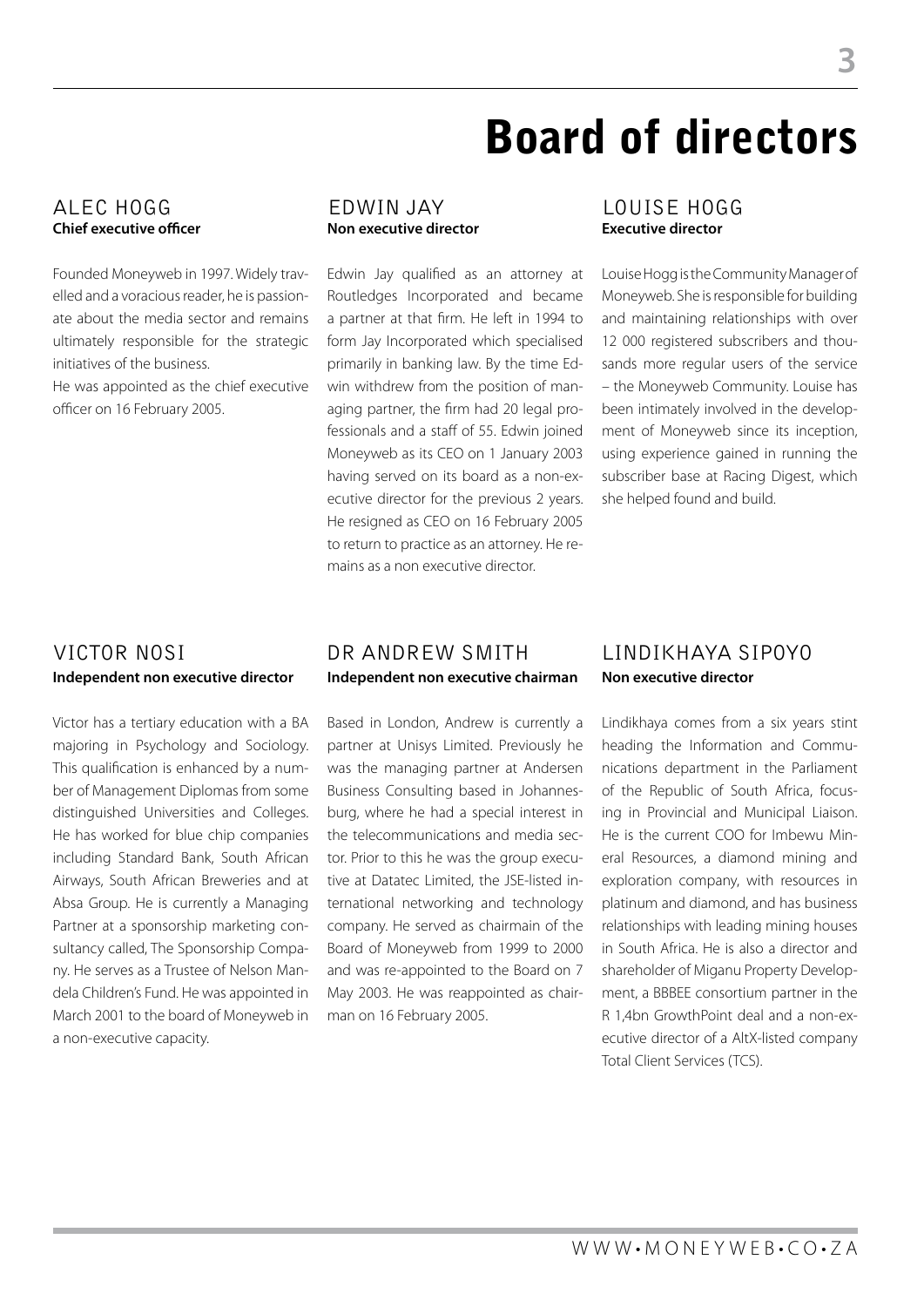# Shareholder information

# SHAREHOLDER SPREAD ANALYSIS AS AT 31 MARCH 2008

| <b>Type of Shareholders</b> | Number of<br>shareholders | % of shareholders | Number of<br><b>Shares Held</b> | % of shares<br>in issue |
|-----------------------------|---------------------------|-------------------|---------------------------------|-------------------------|
| Public                      | 734                       | 98.1%             | 14.201.329                      | 18.5%                   |
| Non-public                  | 14                        | $.9\%$            | 62.770.471                      | 81.5%                   |
|                             | 748                       | 100.0%            | 76,971,800                      | 100.0%                  |

# ANALYSIS OF NON-PUBLIC SHAREHOLDERS AS AT 31 MARCH 2008

| <b>Type of Shareholders</b>                        | Number of<br>shareholders | % of shareholders | Number of<br><b>Shares Held</b> | % of shares<br>in issue |
|----------------------------------------------------|---------------------------|-------------------|---------------------------------|-------------------------|
| Directors of the company or any of its Subsidaries |                           | 1.1%              | 57.141.753                      | 74.2%                   |
| Associates of the above                            | 5.                        | 0.7%              | 4.846.324                       | 6.3%                    |
| Trustee of employees' share schemes                |                           | $0.1\%$           | 782.394                         | l.0%                    |
|                                                    | 14                        | 1.9%              | 62.770.471                      | 81.5%                   |

# SIZE OF REGISTERED SHAREHOLDERS

| <b>Type of Shareholders</b> | Number of<br>shareholders | % of shareholders | Number of<br><b>Shares Held</b> | % of shares<br>in issue |
|-----------------------------|---------------------------|-------------------|---------------------------------|-------------------------|
| $1 - 1000$                  | 500                       | 66.8%             | 316,756                         | $0.4\%$                 |
| 1001-5000                   | 120                       | 16.1%             | 363,289                         | 0.5%                    |
| 5001-10000                  | 39                        | 5.2%              | 337,899                         | 0.4%                    |
| 10001-50000                 | 55                        | 7.4%              | 1,329,015                       | 1.7%                    |
| 50001-100000                | 10                        | 1.3%              | 801,783                         | 1.0%                    |
| 100001-500000               | 13                        | 1.7%              | 2,444,138                       | 3.2%                    |
| 500001-1000000              | 2                         | 0.3%              | 1,306,169                       | 1.7%                    |
| 1000001 and above           | 9                         | 1.2%              | 70,072,751                      | 91.1%                   |
|                             | 748                       | 100.0%            | 76.971.800                      | 100.0%                  |

# SHAREHOLDERS WITH A DIRECT OR INDIRECT BENEFICIAL HOLDING OF GREATER THAN 5% OF THE ISSUED SHARE CAPITAL OF THE COMPANY AT 31 MARCH 2008

|                             | <b>Number of Shares Held</b> | % of shares in issue |
|-----------------------------|------------------------------|----------------------|
| AB HOGG                     | 18,771,788                   | 24.4%                |
| LM HOGG                     | 18,766,373                   | 24.4%                |
| ISINGQI INVESTMENT HOLDINGS | 15,168,432                   | 19.7%                |
| <b>EQUITY TRUST LIMITED</b> | 4,595,474                    | 6.0%                 |
| ALLAN GRAY BALANCED FUND    | 4,155,049                    | 5.4%                 |
| MVELAPHANDA HOLDINGS        | 4,152,000                    | 5,4%                 |
|                             |                              |                      |

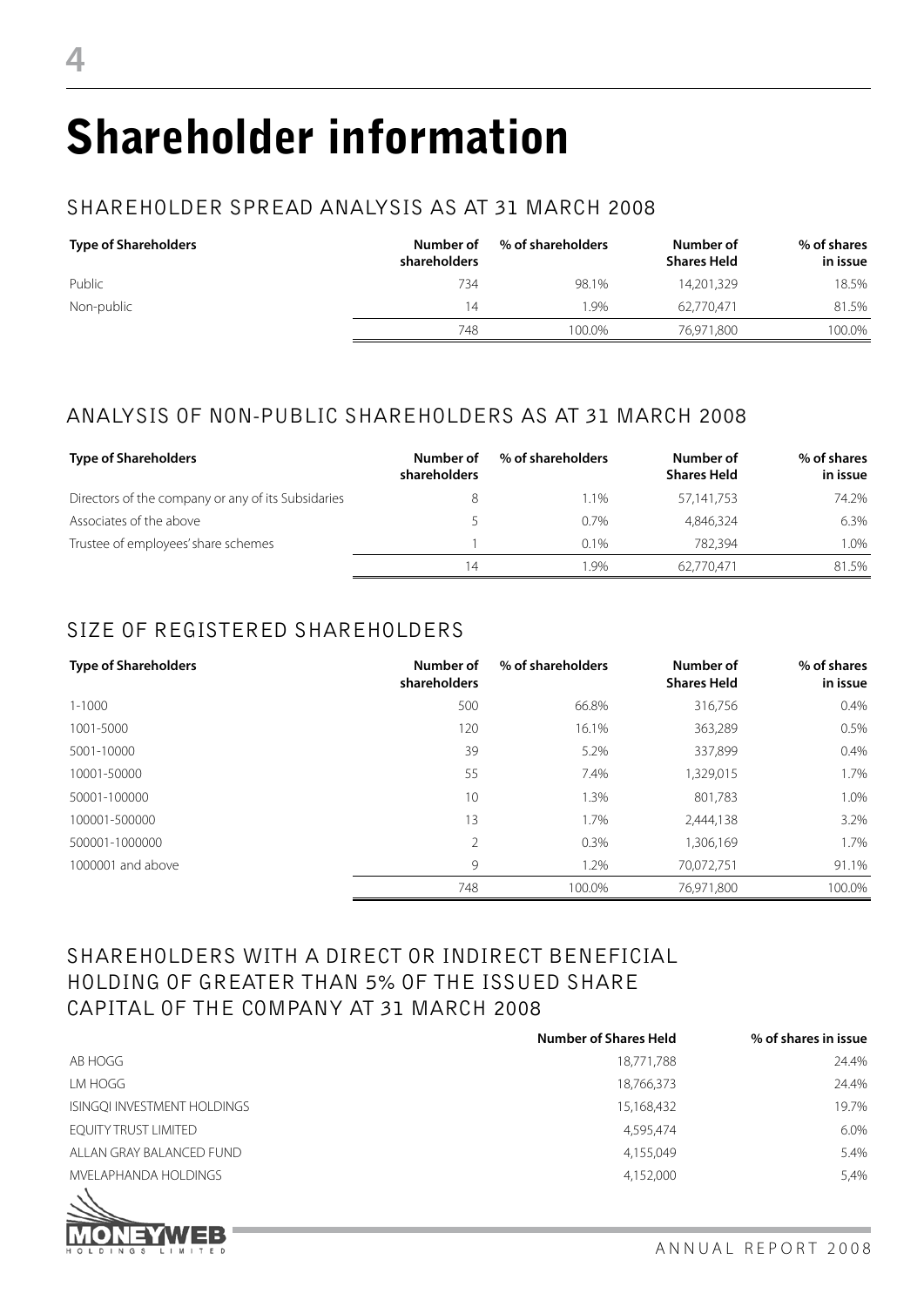# DIRECTORS' SHAREHOLDING

The following directors have a direct or indirect beneficial holding in the company

|               |                  | As at 31 March 2008  |                           |                |
|---------------|------------------|----------------------|---------------------------|----------------|
|               | Aggregate number |                      | <b>Nature of Interest</b> |                |
|               | of shares held   | % of shares in issue | <b>Beneficial</b>         | Non-Beneficial |
| <b>Direct</b> |                  |                      |                           |                |
| AB Hogg       | 18,771,788       | 24.4%                | 18,771,788                | $\mathbf{0}$   |
| LM Hogg       | 18,766,373       | 24.4%                | 18,766,373                | $\mathbf{0}$   |
| A Smith       | 263,160          | 0.3%                 | 263,160                   | $\mathbf{0}$   |
| E A Jay       | 20,000           | $0.0\%$              | 20,000                    | $\Omega$       |
|               | 37,821,321       | 49.1%                | 37,821,321                | $\mathbf 0$    |

|               |                  | As at 31 March 2007  |                           |                |
|---------------|------------------|----------------------|---------------------------|----------------|
|               | Aggregate number |                      | <b>Nature of Interest</b> |                |
|               | of shares held   | % of shares in issue | <b>Beneficial</b>         | Non-Beneficial |
| <b>Direct</b> |                  |                      |                           |                |
| AB Hogg       | 42,311,378       | 56.1%                | 42,311,378                | $\mathbf{0}$   |
| LM Hogg       | 350,000          | 0.5%                 | 350,000                   | $\mathbf{0}$   |
| A Smith       | 81,900           | 0.1%                 | 81,900                    | $\circ$        |
| E A Jay       | 20,000           | 0.0%                 | 20,000                    | $\overline{0}$ |
|               | 42,763,278       | 56.7%                | 42,763,278                | $\mathbf{0}$   |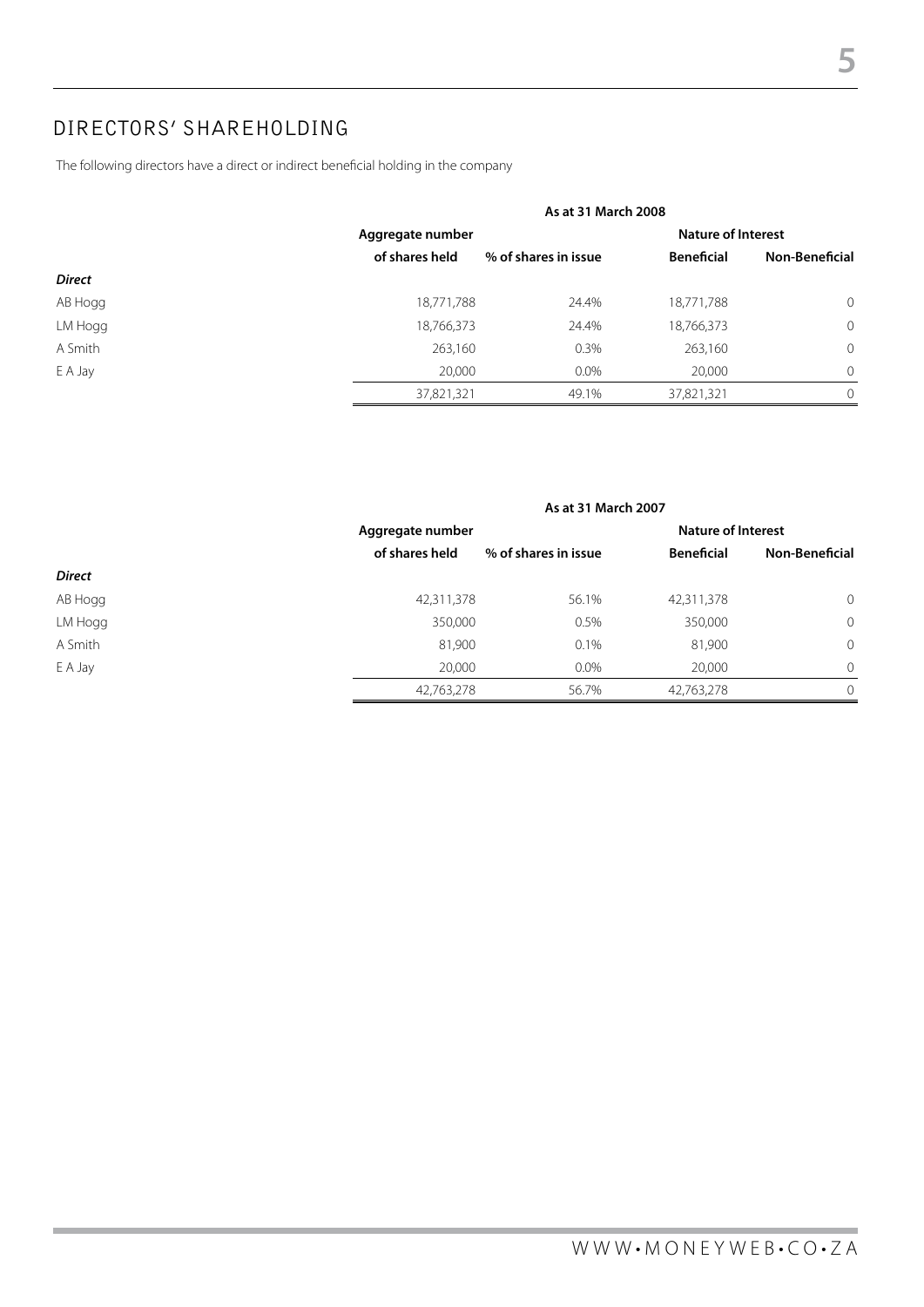# SHAREHOLDERS' DIARY

Financial Year End 31 March 2008 Annual General Meeting 13 November 2008

# STOCK EXCHANGE PERFORMANCE

Share Price Data Period 1 April 2007 to 31 March 2008

| Opening price as at 2 April 2007  | 50c    |
|-----------------------------------|--------|
| 12 Month High                     | 135c   |
| 12 Month Low                      | 39 $c$ |
| Closing Price as at 31 March 2008 | 65c    |

# SHARE PRICE HISTORY



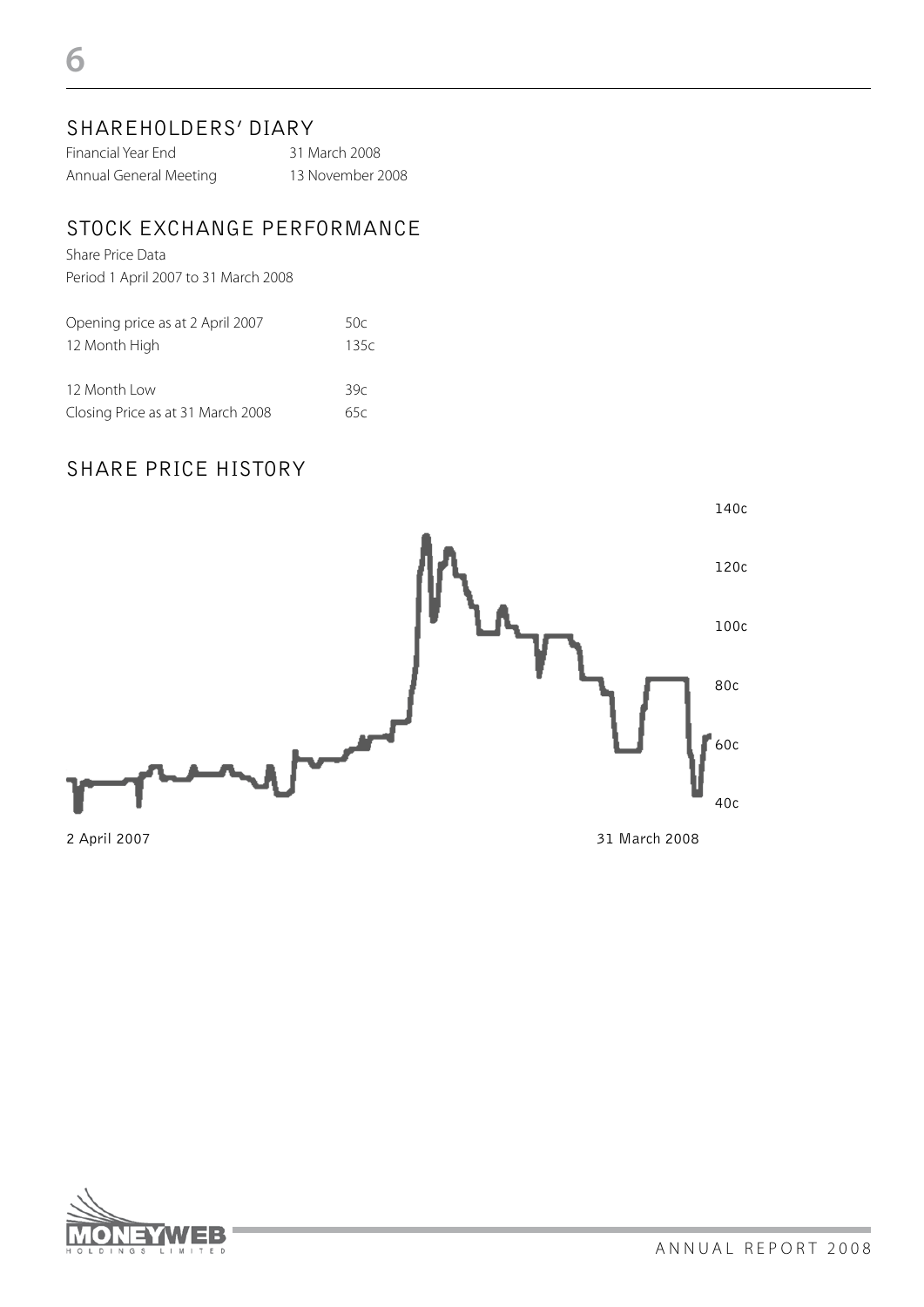# Chief Executive Officer's overview

Fellow shareholders,

In recent years, this annual letter has deliberately been penned in early September. Not because I'm given to procrastination, although being human that might play some part. But it's easy to justify this approach logically. Coming in just ahead of the legislative deadline offers an opportunity to not only look back at the year under review, but also accurately project what's likely to happen in the new one – given that we're now almost halfway through it.

There is also the argument that being a small business in a rapidly developing sector, a few months for Moneyweb might feel like a lifetime for others. Although our strategy is well defined, living with the reality of continuous change forces repeated re-assessment. As the great Roman philosopher/emperor Marcus Aurelius noted, without a change of view, what alternative is there to slavery? So our opportunity lies in trying new things while taking care to never become fixated on one or other of them.

Much has happened at Moneyweb since I wrote the last annual letter, unfortunately not all of it pleasing. But throughout the trials and occasional triumphs of the past year, Moneyweb retained a consistent approach in the overall business. To paraphrase Berkshire Hathaway's inspirational leader Warren Buffett, while we always hope to make money in the short term, when doing so collided with our long-term interests, we opted for what is best in the long term.

On the subject of Buffett, I was once again privileged to attend the Berkshire Hathaway AGM in Omaha this year. His teachings have in innumerable ways helped to shape our business. And once again much wisdom was dispensed by the 78-year-old genius. A highlight was Buffett's response when asked by one of the 31 000 "pilgrims" how he would take a small business to the next level. Forthright as ever, Buffett explained there's no short cut, suggesting his questioner keep concentrating every day on getting the little things right. Advising that like Berkshire he shouldn't be unhappy "when you're not galloping".

We have also learnt that it is often inappropriate to break into a gallop. Our challenge remains prioritising opportunities, staying focused and retaining discipline. All of which are a lot easier said than done, of course. Because of our ever changing sector, we've become accustomed to moving at a fast pace. In ten short years our business now reaches 400 000 people online, over 600 000 through our radio broadcasts, and a couple hundred thousand more via the newspaper relationships. That's comfortably over a million souls who are directly exposed to and, for the most part, trust the Moneyweb brand to give them accurate and timeous information.

Such is the wonder of the world of New Media. And if we have been able to do it, so can others. Which is humbling for those of us aboard this charger.

#### **Looking back – 2007/8 financial year**

In the spirit of Buffett's advice that one trumpets your disappointments, the company's offshore operation, Mineweb.com, must once again take centre stage.

Subsequent to yearend, Mineweb.com was hit by the costs of settling an unexpected legal challenge from a Russian entrepreneur who claimed to have been defamed in an article written by the site's Moscow correspondent. A suit was launched in London against Mineweb.com. The UK's legal system has come under scrutiny lately for its apparent bias in favour of those claiming against the media. We now know from bitter experience why it has attracted so much criticism.

At first we were assured by the legal counsel that Mineweb.com had no case to answer. Then as the matter progressed, costs mounted and more research was conducted, we were informed by the same attorneys that the chances of successfully winning the case with costs were only 50:50. On our insistence, the attorneys explained that something in the order of R12m in legal fees would be incurred in getting the matter to trial, with additional costs required during the court case itself.

The board of Moneyweb Holdings decided pursuing the matter introduced excessive risk for the company and our strategy switched from defending to seeking a settlement. This was duly achieved in July 2008 and after considerable financial cost and management time, the unhappy matter is now behind us. The terms of the settlement are confidential by order of the court, but are within the UK legal definition of "substantial". This setback will absorb the entire profit that had been budgeted for Mineweb.com during the 2008/9 financial year. More patience is required before the hard-won turnaround has a positive impact on the company's bottom line.

Although it is cold comfort for shareholders, we have learnt an enormous amount from the legal challenge. Most obvious is that the risk inherent in running an offshore media operation requires special processes. Our collective minds have been focused on how to structure the foreign operations to avoid similar losses in future. Initial steps have been taken to ensure that the company is never again subjected to a defamation suit in a London court. More will be implemented in the months ahead.

Once again a foreign party expressed interest in acquiring Mineweb.com, the fourth such approach in the past five years. In the wake of the latest troubles – and with so many exciting opportunities in our home base – the appeal of offloading the problem child was enhanced. But sanity eventually prevailed. Operationally, Mineweb.com achieved a superb result with the March 2008 homepage unique visitors rising 82% year on year to more than 21 000. Growth has accelerated since yearend. This audience expansion is a direct result of the decision taken two years ago to invest in the title, especially its editorial content. This is reflected in the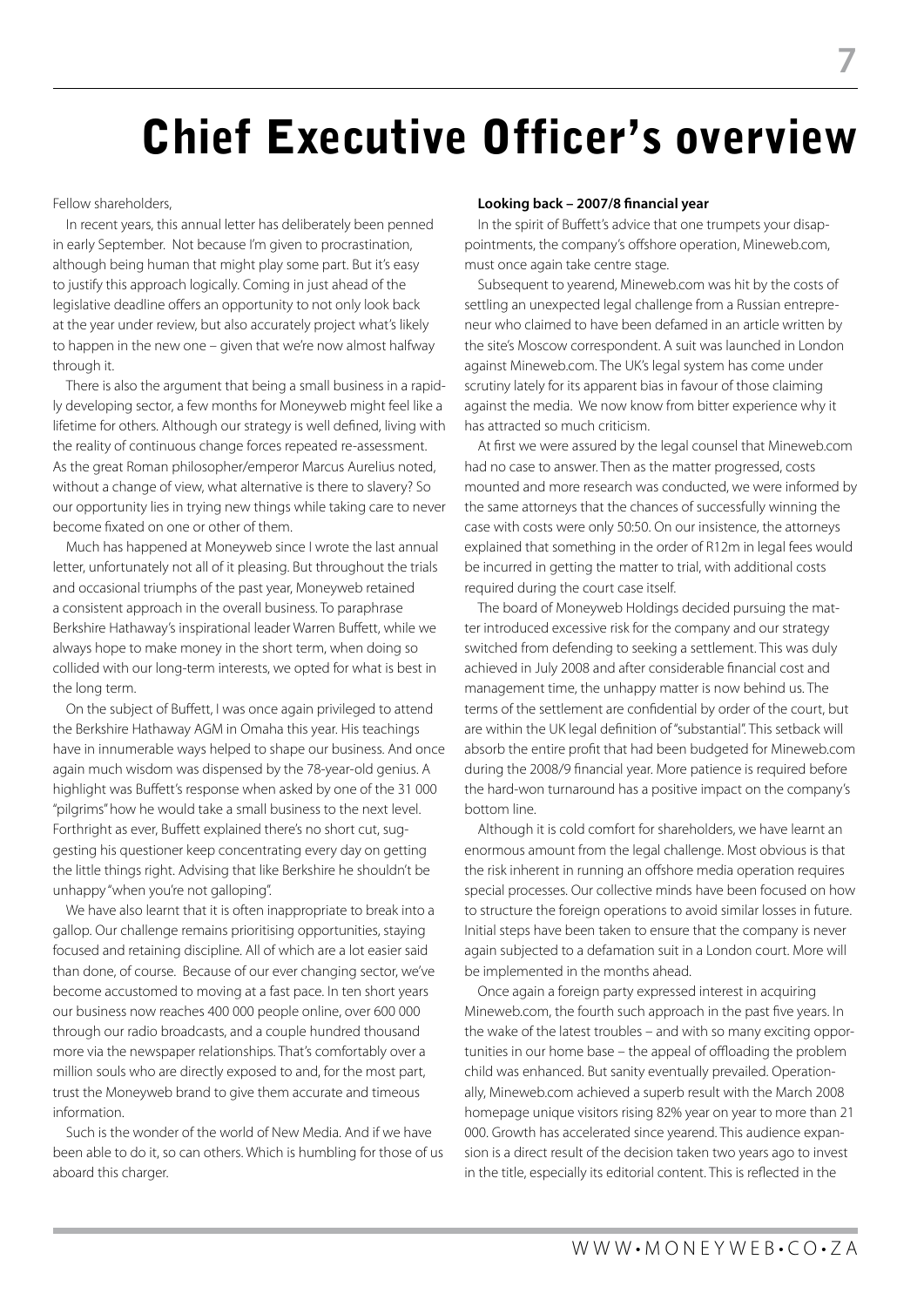85% and 64% increase in Mineweb.com's costs during the past two financial years – the bulk of which are fees to editorial contributors. But revenues have grown strongly of late and the title is making a significant monthly contribution to operating profit.

In January 2008, to further strengthen Mineweb.com as a global leader in its sector, a partnership agreement was secured with Vancouver-based Infomine.com. As the sites become more closely integrated, benefits are becoming evident to both, with Mineweb. com's total user base rising to just below 200 000 by end July – aided by those sent to it from Infomine. Most of the initial months of the partnership with Infomine have been dedicated to meeting the technical challenges of integration. But now a platform has been created from which exciting global opportunities can be pursued in the months ahead.

Even though I mention it every year, it's worth repeating: although our brands now touch more than a million individuals each month, Moneyweb remains a developing business which is still in its infancy. We operate from the premise that the internet is the catalyst for massive transformation in the media sector. Our strategic priority remains one of building our brand, the platforms, the team's knowledge and the structures to ensure Moneyweb is a major player in this new media world. We believe that during this process, being able to generate profits is an excellent discipline. But in the context of the bigger challenge, we remain mindful of not letting the short term dictate to our long-term strategy so for now regard profitability as a bonus. Judged from this perspective, excellent progress was achieved in the past financial year and during the new one which kicked off in April.

In online publishing, we prefer to assess progress by monitoring unique visitors to each online title's homepage. We believe this is the only accurate measure of the size of the community being served. It contrasts with the industry standard of quoting the biggest possible number, perhaps in an attempt to favourably compare the internet with mass mediums like television. We believe this misses the point – the interactive nature of the web offers so many benefits over traditional media that comparing it with archaic content delivery platforms is to unnecessarily debase the internet's value.

Back to our site measurement, much internet traffic is driven through search engines, especially the dominant player Google. An entire industry called search engine optimisation has developed around devising ways to use Google to direct users to the websites where "optimisers" want them to go. It seems as though anything goes in this game of "optimisation". They will use whatever tactic works, trying to stay one jump ahead of Google until its engineers block that particular trick.

Moneyweb has not participated in this game. And never will. We have long argued that "accidental" visitors driven to arbitrary pages by search engines are only rarely converted into the dedicated users upon which media businesses are built. The focus, instead, is on the longer-term challenge of expanding what we call our Moneyweb Community.

Newspapers, for instance, might boast about readership which



is a multiple of their paid-for circulation. But their management teams focus attention on the actual number of newspapers sold rather than the hard-to-defend estimate of how many people pick up copies discarded by the buyer. So it is with the internet. There is a world of difference between a dedicated user who seeks you out and one who bumps into you by accident.

To use our most obvious internal example, during March 2007 Mineweb.com recorded 108 000 unique visitors overall. But little over a tenth of them – 11 756 to be exact – could be termed dedicated users, people who entered the site through the www. mineweb.com homepage. The lion's share of the site's visitors were directed to specific Mineweb.com articles through links from elsewhere. It was this number, not the one ten times higher, which we focused on growing in the past year, very successfully as it happens.

In partnership with some enterprising editors, in the past year we launched six niched titles off the company's flagship Moneyweb.co.za. As one expects from any new idea, the "mini-sites" enjoyed a mixed reception. More important in the context of the overall numbers, because they offered an alternative entry point for some community members, the mini-sites also had a temporary impact on growth in the homepage unique visitors recorded at www.moneyweb.co.za.

During March 2008, the flagship website posted a touch over 70 000 unique homepage visitors, a modest 7% higher than the 65 362 of March 2007. But as the impact of the mini-sites worked out of the system, unique homepage visitor statistics for www. moneyweb.co.za returned to more pleasing levels of growth. In the holiday-affected (and hence seasonally slow) month of July, the flagship site's unique homepage visitors came in at just over 78 000 – up 30% on July 2007. Year-on-year growth also exceeded 30% in each of the preceding three months.

As with any new media title, there were mixed fortunes for the half dozen new mini-sites launched in the past financial year. Subsequent to the March yearend, two of them – Dealweb.co.za and Tycoon.co.za - were closed. But three of the other four – Realestateweb.co.za, Politicsweb.co.za and MoneywebTax.co.za – have been well received and are building their own communities of a sustainable size. Indeed Realestateweb.co.za, under the guidance of its editor Jackie Cameron, has already attracted a community that surpasses that of our long-standing and successful niche site Marketingweb.co.za. The last of the surviving titles, Sportingweb. co.za, is still searching for that elusive magic which will attract a sustainable community. But as its costs have been pared to modest proportions, it now represents a cheap option on an area of obvious interest in sports-mad South Africa.

In last year's letter I mentioned discussions around introducing print publications with Wag The Dog, our partner in the successful joint venture www.marketingweb.co.za . It seemed to make sense for Moneyweb to pluck some low-hanging fruit from broader print-publishing opportunities. After robust debate at board level, however, it was decided to abort this process. Although potentially very profitable, it was feared that entering the print arena would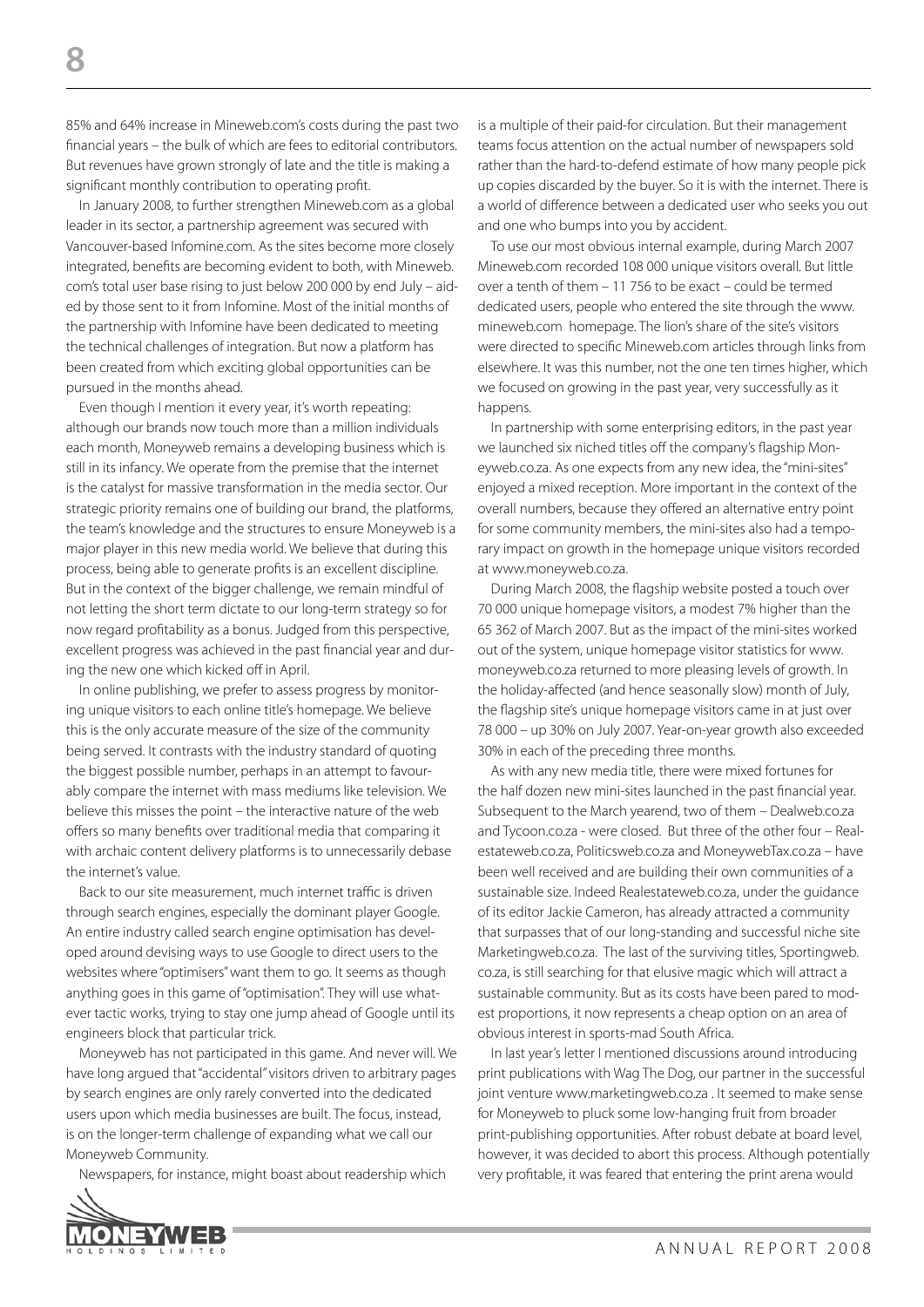create a distraction to the core internet business. This is particularly inadvisable at this critical juncture for local online publishing.

We also had high hopes for the move back into television. As mentioned last year, on June 1 2007 Moneyweb entered into a one-year contract to produce and present Power Lunch on CNBC Africa, the new satellite channel launched locally under franchise to the global business TV brand. Unfortunately the partnership, based on revenue share, did not fulfil expectations. As a result Moneyweb decided not to renew its contract which expired at the end of May 2008.

At a corporate level, easily the highlight of the year was the introduction of a 26% broad-based new empowerment shareholder in the form of the Isingqi Consortium. The transaction made Moneyweb fully compliant with the country's black economic empowerment regulations. We also welcomed Isingqi's Chairman Lindikhaya Sipoyo to the Moneyweb board. In a short time he has proved himself a committed and extremely valuable member of the directorate.

Because Louise and I agreed to sell down our individual stakes a little to aid Isingqi in reaching the required 26% level, the transaction was concluded without any dilution to other shareholders. It resulted in the injection of almost R7m in fresh capital into the business, paid for at the market-related price of 70c a share. The company's tangible net-asset value rose as a result of the transaction from 9,3c a share to 17,9c a share.

#### **The numbers – 2007/8 financial year**

During the 12 months to end March 2008, headline earnings rose 29% on a 25% improvement in revenues. Headline earnings per share rose from 1,55c to 2c and the dividend was maintained at 1c a share. Net cash generated by the business posted a healthy improvement on the previous financial year.

While the results for the full 12 months are in line with the company's growth objectives, the second half of the year was disappointing with revenues up 21% year on year compared with the 30% improvement posted during the six months to September. This caused the EBITDA margin to drop to a little below the 10% benchmark (9,5% compared with 2007's 10,2%).

The disappointing second half was due mainly to uncertainty over the future of Moneyweb's English radio platform, which was only finalised during May when the flagship English language programme found a new home on SAFM. This followed the repositioning of Radio 2000 into a youth, sport and music station, ending a four year partnership with the station. The uncertainty made it impossible to secure a headline advertising contract for the company's English and Afrikaans business radio shows.

The full numbers, including the detailed IFRS-compliant figures, are available elsewhere in this annual report.

#### **Looking ahead – 2008/9 financial year**

No matter what business you're in, formulating strategy is never easy. It has become an exacting task in the globally transforming media sector. Paradoxically, being based in a country which has been well behind the global curve has actually worked to Moneyweb's advantage.

Allow me to explain.

Over the past decade, South Africa's communication authorities have struggled to formulate the ideal regulatory response to broadband, the term for fast, always on internet connectivity. Although committed to liberalisation of the telecommunications sector, implementation by the bureaucracy has been painfully slow. As a result, the country's access to and cost of broadband is at least three years behind that of global leaders like Korea, the US and the UK. It has made the operating environment extremely challenging for internet-focused businesses like Moneyweb. But it has also given us the freedom to acquire a significant position in the market as most of the larger media players remained focused on their traditional offline operations.

All of this is about to change. On June 17 2009, the Seacom undersea cable running down the east coast of Africa will introduce a proverbial broadband Tsunami to a bandwidth-parched nation. Seacom alone will supply 120 times the current level of broadband at a price of one tenth the current level. The impact on our business of the Seacom and other broadband cables that will land shortly thereafter can hardly be over-estimated. South Africa will be transformed from one of the most expensive broadband geographies to one of the cheapest. In terms of access it will leapfrog from internet back-marker to among the global leaders. We have no doubt this will trigger the long awaited transformation of the country's outdated media sector.

Moneyweb is well positioned to benefit as South Africa belatedly joins the broadband world. We have spent the past decade developing the company's online brand and growing our internet-related capabilities. But we are equally aware that the new world will open the floodgates to a host of new competitors, both large and small. Our challenge now is to ensure all the hard work during long years of keeping the faith can be turned to maximum advantage.

Headlines from the latest Entertainment and Media Outlook report by global advisory group PriceWaterhouseCoopers (PwC) reflects just how positive the prospects are now that South Africa is joining the broadband world. PwC's annual 790-page tome is compiled after hundreds of interviews, focus groups and other research worldwide. It is the media industry's most authoritative source for those trying to understand the likely future.

The PwC report forecasts internet advertising worldwide will grow by over 30% for the fifth consecutive year in 2008, surpassing even the most optimistic forecasts. Of particular significance for the local market is a prediction that at 13,6% a year, emerging markets will be the fastest growing media area globally through to 2012. Also of relevance for our purposes is PwC's upbeat forecast around mobile telephones becoming an extension of the internet, with mobile advertising revenues expected to post compounded growth of 44% annually during the next five years.

It's hard to contain our excitement for what lies ahead. Preparations are well advanced.

Over the past few months much hard work has gone into planning and executing the delivery of Moneyweb's content for mobile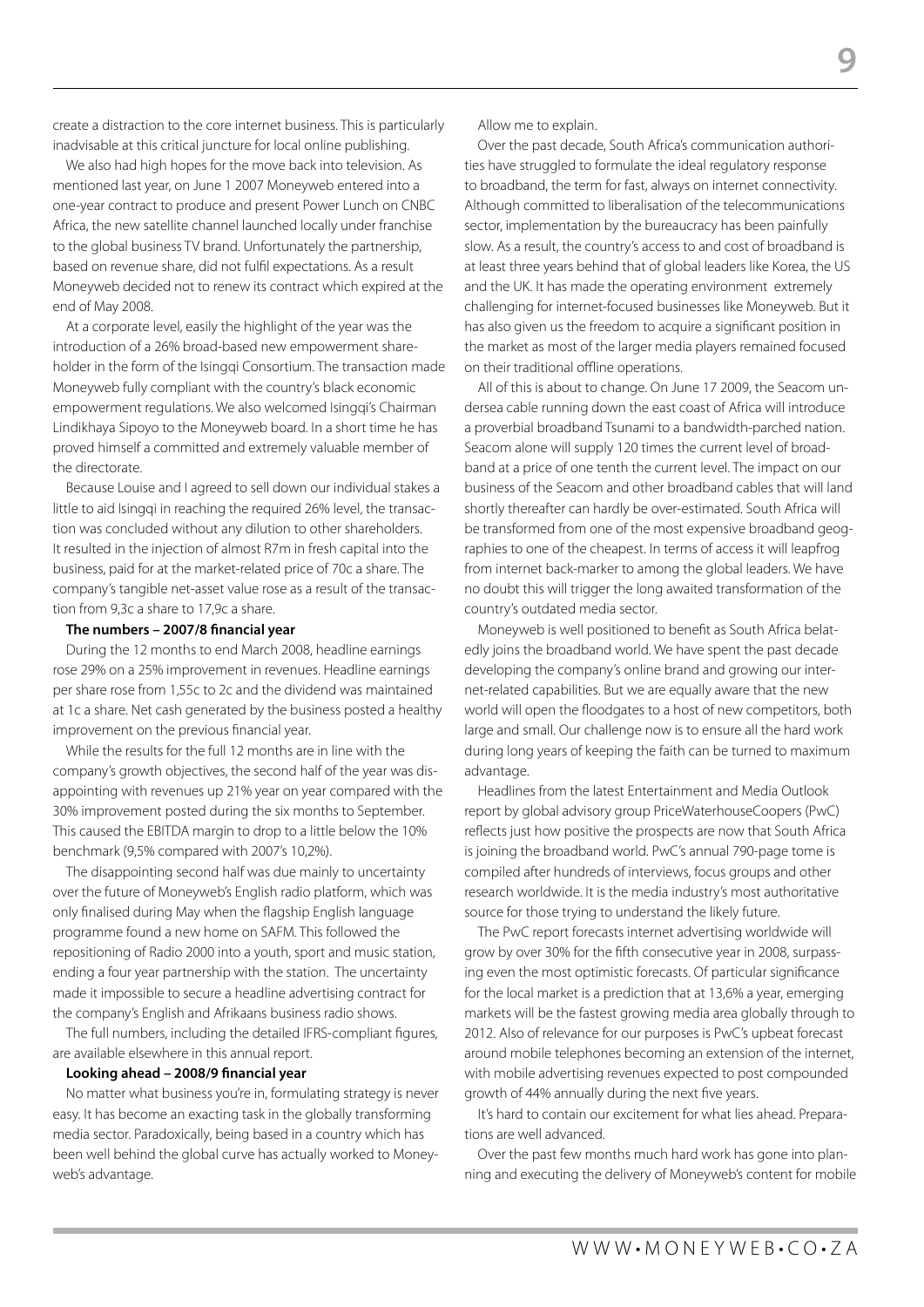phones and through video (TV on demand). Both services will be launched during the current financial year. The company will also be entering the financial services sector through partnerships in financial planning and online financial comparison services (eg, aggregators).

Another important development since yearend has been the securing of a strategic partnership with global internet leader Google. The interaction has been intense. We are in awe of the knowledge and skills of the Google team. Positive spinoffs have been both tangible – higher revenues generated through the Adsense programme – and intangible. Apart from exposing an entirely new marketing tool to Moneyweb, allowing our company to tap into the knowledge base of the Google global network, is priceless at this critical time.

Looking at the 2009 financial year overall, the investment in growing new revenue streams and in the broader marketing drive will depress profitability in the short term. Also being brought to account this year are one-off costs of settling the Mineweb.com legal case. This will bring obvious financial challenges to the 2009 year. Management is budgeting for a break-even result with a better second half offsetting the impact of the legal settlement on the first half's results.

#### **Appreciation**

On a personal note, this was a terribly difficult year for me and Louise with the untimely passing of our son, Travis, at the tender age of 21. His death is mourned by all who knew him, and especially at Moneyweb where, apart from being a regular visitor as a teenager, he was also employed for much of last year as the company's in-house IT consultant. Travis was popular among his former colleagues and is sorely missed by all at Team Moneyweb. My ex-wife joins me in publicly thanking the hundreds of people who spontaneously expressed their condolences to the family.

No matter how fertile the ground, it takes considerable effort to achieve the kind of operational growth which Moneyweb keeps enjoying. On behalf of the board of directors and all shareholders, our heartfelt appreciation goes to every member of the Moneyweb team, these special individuals whose efforts, way past the call of normal duty, ensures the company continues to dominate its targeted niches against bigger and better resourced competitors. It is flattering that the country's dominant media group has staffed its online financial news operation almost exclusively with former Moneywebbers. Thankfully, we have retained the most precious jewels

The significance of strong relationships with our outsourced partners United Stations (the sales house) and Cambrient (Moneyweb's technology provider) cannot be underestimated. The excellent service provided by them allows our team to focus all its energy on the core business of producing excellent content. They, too, perform beyond the call of duty on innumerable occasions. For this, we remain most grateful.



Finally and most importantly, sincere appreciation to those we serve, the members of the Moneyweb Community, without whom none of this would have been possible. Your loyalty, guidance and appreciation of our efforts will never be taken for granted.

Ale<del>c Ho</del>gg CEO 19 September 2008

ANNUAL REPORT 2008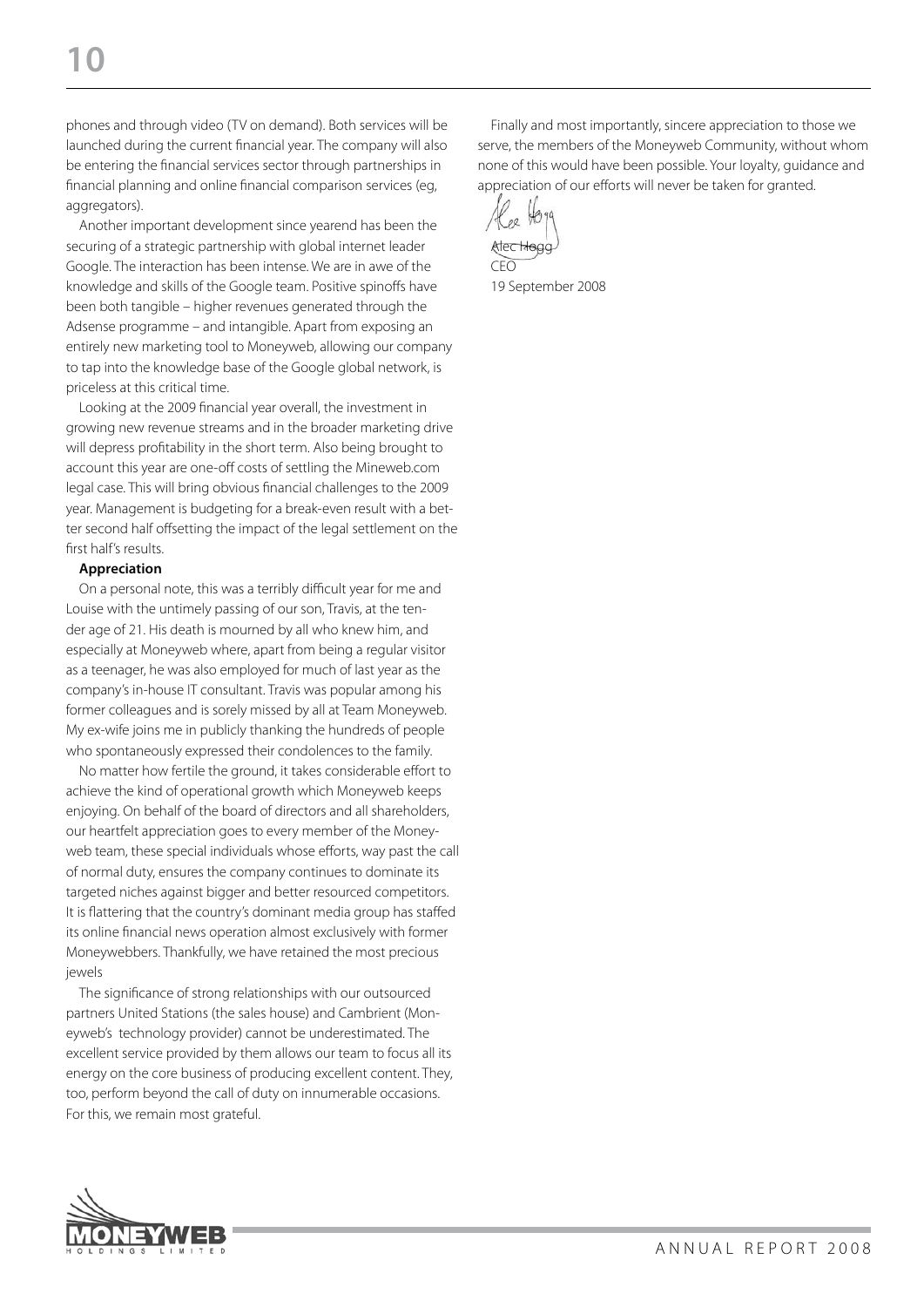# Corporate governance

The Moneyweb Group is committed to the principles of integrity and accountability in its dealings with all stakeholders.

The Board subscribes to the principles incorporated in the amended Code of Corporate Practices and Conduct, as set out in the King Report on Corporate Governance for South Africa 2002 (King II) and the JSE Limited Listing Requirements.

#### **The Board of Directors**

The Board is chaired by an independent non-executive director. The role and person of the chairman is separate from that of the chief executive.

The Board includes two executive directors and four non-executive directors who have been carefully chosen for their wide range of business skills. The Board is responsible for formulating and implementing overall Group strategy and policies, planning of resources, monitoring of performance and maintaining standards of business conduct. The Board meets quarterly for these purposes.

Certain functions of the Board are facilitated through the main sub-committees of the Board which include the Audit and Remuneration Committees. The Audit Committee meets three times annually and the Remuneration Committee meets annually. The Chairmen of these committees report directly to the Board. In addition, management of the various strategic business units meet weekly. All directors have access to the services and advice of the company secretary who provides the Board and individual directors with guidance regarding their duties and responsibilities.

#### **Board appointment and evaluation**

Board appointments are conducted in a formal and transparent manner, by the board as a whole. Any appointments to the board are made taking into account the need for ensuring that the board provides a diverse range of skills, knowledge and expertise, the requisite independence, the necessity of achieving the balance between skills and expertise and the professional and industry knowledge necessary to meet the Group's strategic objectives.

In general, executive directors need to be re-elected on an annual basis, while non executive directors are subject to a short-term notice period.

#### **Communication**

The Group acknowledges that it operates within a community and values a good working relationship with its stakeholders.

The Group consistently strives to strengthen links through regular communication with all its stakeholders which conforms with the criteria of timeous, objective, relevant and transparent communication.

#### **Committees of the Board**

The Board has delegated certain of its responsibilities to sub-committees of the Board.

#### **Audit Committee**

The Audit Committee comprises the non-executive directors, Edwin Andrew Jay (Chairman), Andrew Smith and Victor Nosi.

The terms of reference of the Audit Committee include:

- reviewing financial information
- assessment of the risk of fraudulent reporting
- review of the code of ethics
- compliance procedures
- appointment and evaluation of the external auditors
- determination of audit fees
- reporting to the Board
- setting the principles for recommending the use of the external auditors

#### for non-audit purposes

The Audit Committee met 3 times during the financial year, with all members present. Going forward, the structures of the Audit Committee will change to ensure the independence of the committee. The external auditors will also attend these meetings and will have direct access to the chairman of the Audit Committee.

The Audit Committee has satisfied itself of the independence of the external auditors.

#### **Remuneration Committee**

The Remuneration Committee comprises of an executive director, Louise Hogg, and the two non-executive directors Victor Nosi (Chairman), and Andrew Smith.

The terms of reference of the Remuneration Committee include:

- appointment/discharge of executive directors
- all matters relating to remuneration of employees
- all matters relating to conditions of service of employees
- staff participation in bonus scheme
- staff participation in share option scheme
- adherence to employment equity

#### **Internal Control**

The directors are responsible for the Group's systems of internal financial and operational control and for ensuring that the Group maintains adequate records that disclose, with reasonable accuracy, the financial performance and position of the Group. To enable the directors to meet these responsibilities, the Board sets standards and management implements systems of internal control, comprising policies, standards, procedures, systems and information to assist in:

• safeguarding assets and reducing the risk of loss, error, fraud and other irregularities;

• ensuring the accuracy and completeness of accounting records; and

• the timely preparation of reliable financial statements and information in compliance with relevant legislation and International Financial Reporting **Standards** 

#### **Employee Participation**

The Group implements the increasing empowerment of its employees through participative structures on employee related matters, training, development and information sharing.

#### **Employment Equity**

The Group is committed to providing equal opportunities for its employees regardless of their ethnic origin or gender. Affirmative action strategies are in place to ensure that employee profiles will be more representative of the demographics of the region in which the Group conducts its business activities. An aggressive intern training programme has been adopted as the most suitable manner to bring the staffing profile to an acceptable level.

#### **Code of Ethics**

The Group endorses a code of ethics which commits the Group to the highest standards of integrity, behaviour and ethics in all dealings with its stakeholders. An ethical decision-making model has been adopted, which engenders sound business decisions by encouraging staff members to take all relevant aspects into consideration.

Directors and employees who become aware of sensitive financial information cannot directly or indirectly deal in the relevant company's shares until the information is in the public arena.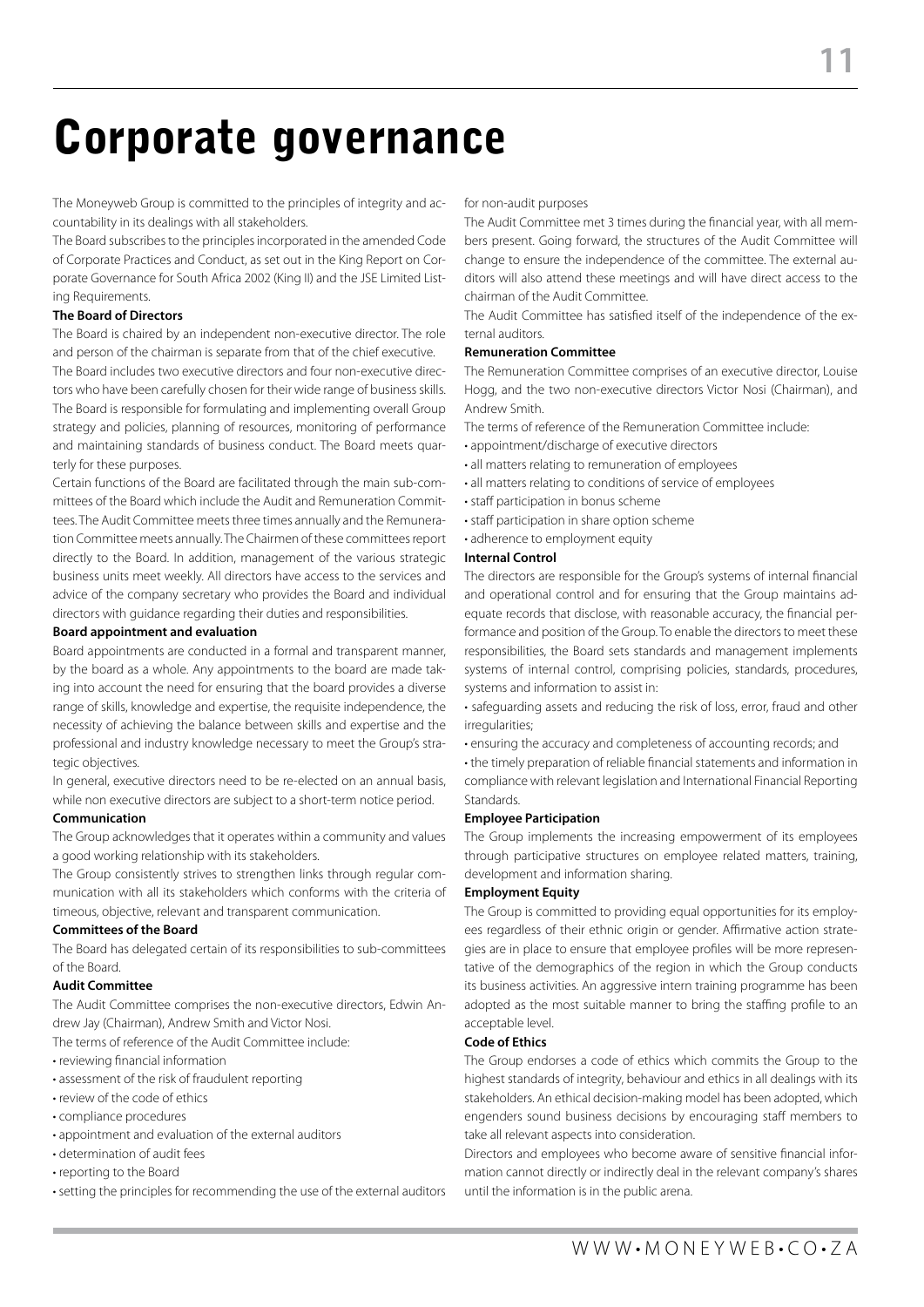# **Annual financial statements**

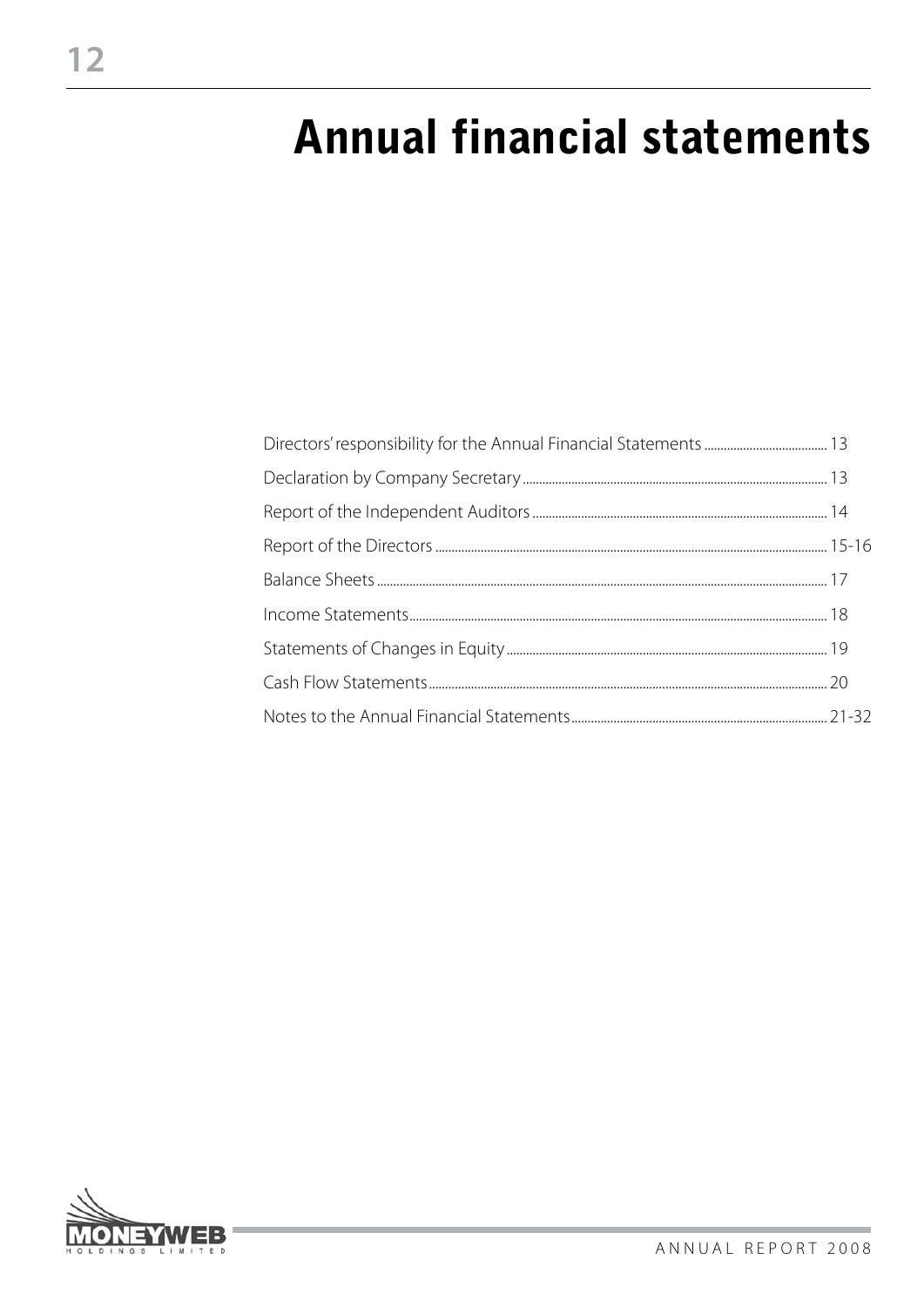# DIRECTORS' RESPONSIBILITY FOR THE ANNUAL FINANCIAL STATEMENTS

The directors are responsible for monitoring the preparation and integrity of the financial statements and related information included in this annual report.

In order for the Board to discharge its reponsibilities, management has developed and continues to maintain a system of internal control. The Board has ultimate responsibility for the system of internal control and reviews its operation, primarily through the Audit Committee.

The internal controls include a risk-based system of internal accounting and administrative controls designed to provide reasonable but not absolute assurance that assets are safeguarded and that transactions are executed and recorded in accordance with generally accepted business practices and the Group's policies and procedures. These controls are implemented by trained, skilled personnel with an appropriate segregation of duties, are monitored by management and include a comprehensive budgeting and reporting system operating within strict deadlines and an appropriate control framework.

The financial statements are prepared in accordance with International Financial Reporting Standards and the Companies Act and incorporate disclosure in line with the accounting philosophy of the Group. They are based on appropriate accounting policies consistently applied and supported by reasonable and prudent judgements and estimates.

The directors believe that the Group will be a going concern in the year ahead. For this reason they continue to adopt the going concern basis in preparing the Group annual financial statements.

The annual financial statements for the year ended 31 March 2008, set out on pages 15 to 32, were approved by the Board of directors.

AB Hogg Andrew Smith Chief Executive Officer **Chairman** 19 September 2008

# DECLARATION BY COMPANY SECRETARY

In my capacity as Company Secretary, I hereby confirm, in terms of the Companies Act, 1973, that for the year ended 31 March 2008, the Company has lodged with the Registrar of Companies all such returns as are required of a public company in terms of this Act and that all such returns are true, correct and up to date.

DG Wessels Company Secretary 19 September 2008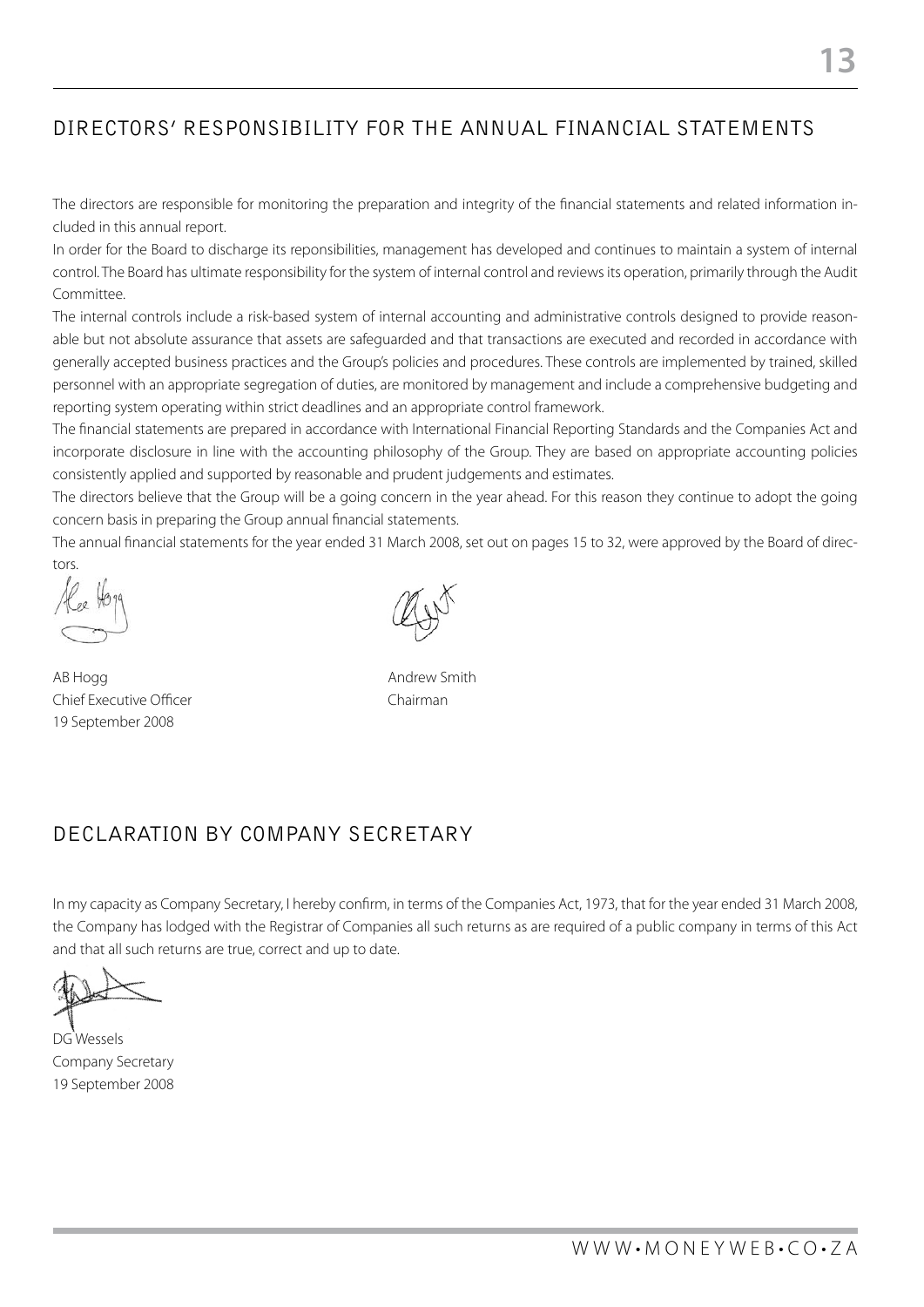# REPORT OF THE INDEPENDENT AUDITORS

To the members of MONEYWEB HOLDINGS LIMITED

We have audited the annual financial statements and Group annual financial statements of Moneyweb Holdings Limited, which comprise the directors' report, the balance sheet and the consolidated balance sheet as at 31 March 2008, the income statement and the consolidated income statement, the statement of changes in equity and the consolidated statement of changes in equity, the cash flow statement and the consolidated cash flow statement for the year then ended, and a summary of significant accounting policies and other explanatory notes, as set out on pages 15 to 32.

### **Directors' responsibility for the financial statements**

The company's directors are responsible for the preparation and fair presentation of these financial statements in accordance with International Financial Reporting Standards and in the manner required by the Companies Act of South Africa. This responsibility includes: designing, implementing and maintaining internal control relevant to the preparation and fair presentation of financial statements that are free from material misstatement, whether due to fraud or error; selecting and applying appropriate accounting policies; and making accounting estimates that are reasonable in the circumstances.

#### **Auditor's responsibility**

Our responsibility is to express an opinion on these financial statements based on our audit. We conducted our audit in accordance with International Standards on Auditing. Those standards require that we comply with ethical requirements and plan and perform the audit to obtain reasonable assurance whether the financial statements are free from material misstatement. An audit involves performing procedures to obtain audit evidence about the amounts and disclosures in the financial statements. The procedures selected depend on the auditor's judgement, including the assessment of the risks of material misstatement of the financial statements, whether due to fraud or error. In making those risk assessments, the auditor considers internal control relevant to the entity's preparation and fair presentation of the financial statements in order to design audit procedures that are appropriate in the circumstances, but not for the purpose of expressing an opinion on the effectiveness of the entity's internal control. An audit also includes evaluating the appropriateness of accounting policies used and the reasonableness of accounting estimates made by the directors, as well as evaluating the overall presentation of the financial statements.

We believe that the audit evidence we have obtained is sufficient and appropriate to provide a basis for our audit opinion.

#### **Opinion**

In our opinion, the financial statements present fairly, in all material respects, the financial position of the company and of the Group as at 31 March 2008, and of their financial performance and their cash flows for the year then ended in accordance with International Financial Reporting Standards and in the manner required by the Companies Act of South africa.

BOOSur Steward (Ib) Ire.

### **BDO Spencer Steward (Johannesburg) Incorporated**

Registered Auditors per: NA Griffith Director Registered Auditor 19 September 2008 JOHANNESBURG

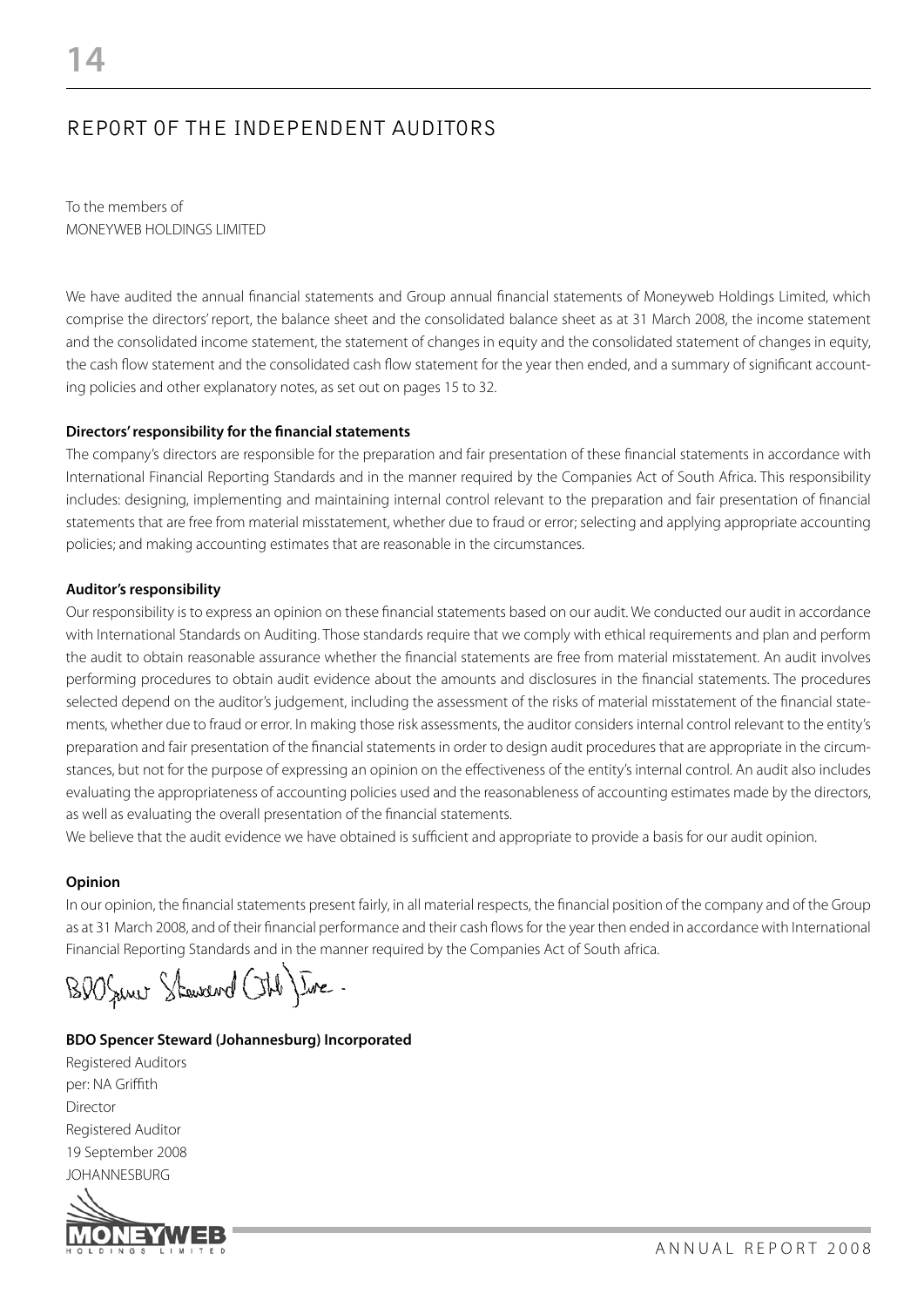# REPORT OF THE DIRECTORS

The directors present their report together with the audited annual financial statements of the Company and of the Group for the year ended 31 March 2008.

#### **Nature of Business**

Moneyweb Holdings Limited is incorporated in the Republic of South Africa and is an integrated media company with interests in the electronic and print publishing fields. The Group's focus is on supplying independent high quality and credible information to targeted communities.

#### **Operating Results**

The headline earnings for the Group amounted to R1,392 million, an increase from the R1,034 million headline earnings in the previous year. The Group achieved headline earnings per share of 2,00c per share, an increase from the 1,55c earnings per share in the previous year.

#### **Dividend**

A cash dividend of 1.0 cents per share ("the dividend") was declared and was payable to shareholders recorded in the books of Moneyweb at the close of business on Friday, 6 July 2007.

#### **Share Capital**

The authorised share capital remained unchanged during the year.

#### **Share Repurchase**

During the financial year the Group purchased 412 850 shares on the open market. The shares are being held as treasury stock by a wholly owned subsidiary of Moneyweb.

#### **Issue of Shares**

The Group issued 9 039 800 ordinary shares to Isingqi persuant to a Black Economic Empowerment transaction at R0.70 per share on Friday 30 November 2007. The proceeds of the issue of shares will be used for working capital purposes. The purchases of shares by Isingqi on the open market, will result in Isingqi beneficially holding an effective interest of 25.1% in Moneyweb and will ensure compliance by Moneyweb with the Broad-Based Black Empowerment Codes of Good Practice on Black Empowerment.

#### **Cancellation of Treasury Shares**

Moneyweb Holdings cancelled 7 514 944 treasury shares on 25 June 2007 reducing the number of treasury shares from 8 514 944 to 1 000 000. The cancellation of the treasury shares is to reduce the holding to 1.3% of the adjusted issued capital in compliance with section 89 of the Companies Act.

#### **Share Incentive Scheme**

| Summary of the details and terms of the Company's share incentive scheme.                                                                                                                                                      |               |
|--------------------------------------------------------------------------------------------------------------------------------------------------------------------------------------------------------------------------------|---------------|
| Maximum number of shares that may be allocated - 10% of issued share capital                                                                                                                                                   | 7 697 180     |
| Number of share options allocated at 31 March 2007                                                                                                                                                                             | 685 000       |
| Exercised during the year                                                                                                                                                                                                      | (100000)      |
| Number of share options allocated at 31 March 2008                                                                                                                                                                             | 585 000       |
| Number of share options available for allocation                                                                                                                                                                               | 7 1 1 2 1 8 0 |
| The common factor of the distribution of the distribution of the control of distribution of the second of the distribution of the second second second second second second second second second second second second second s |               |

In terms of the rules of the share incentive scheme the aggregate number of shares which may be acquired under this scheme shall not be more than 10% of the Company's entire issued ordinary share capital from time to time and the aggregate number of shares that may be acquired by any one participant in terms of this scheme shall not exceed 2% of the Company's share capital.

### **Share Incentive Trust**

782 394 issued shares remained in the share trust and have been accounted for as treasury shares.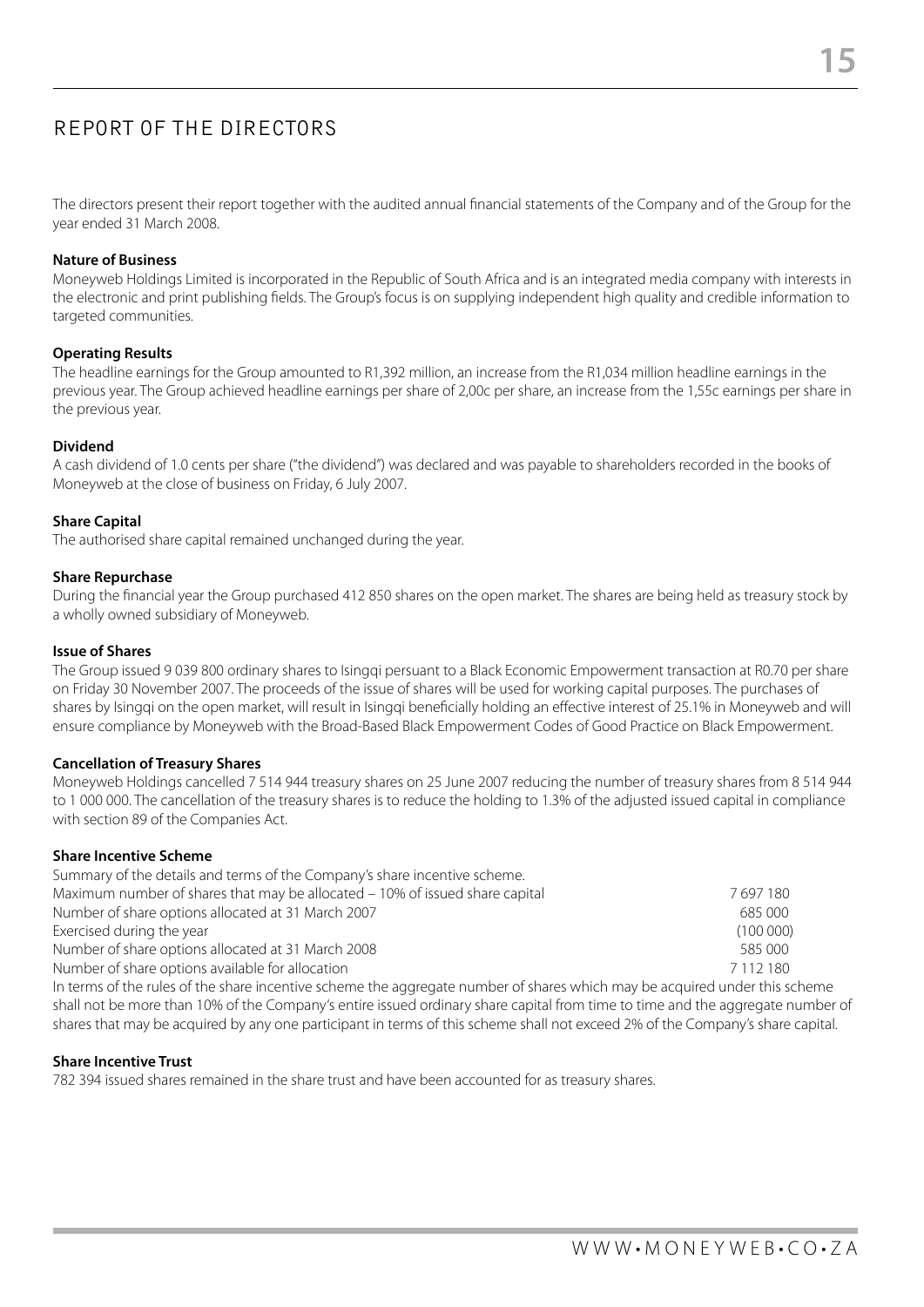## **Directorate**

| The following acted as directors during the year: |                                    |  |
|---------------------------------------------------|------------------------------------|--|
| AB Hogg                                           | Chief Executive Officer            |  |
| EA Jay                                            | Non executive director             |  |
| LM Hogg                                           | Executive director                 |  |
| V Nosi                                            | Independent non executive director |  |
| A Smith                                           | Independent non executive chairman |  |
| L Sipoyo                                          | Non executive director             |  |
|                                                   |                                    |  |

\* A Smith (chairman) purchased 25 000 shares on the open market since the end of the financial year to the date of this report. On 31 March 2008 the total beneficial shareholdings of the directors was 49,1% of the issued capital.

#### The Company Secretary is DG Wessels whose business and postal addresses are:

| Postal Address: P O Box 102 |
|-----------------------------|
|                             |
| Parklands                   |
| 2121                        |
|                             |
|                             |

#### **Subsidiaries**

The following relates to the Company's interest in its subsidiaries:

|                                          | <b>Issued</b><br>Ordinary<br>Capital | Percentage<br><b>Holding</b> |      | Cost of<br>Investment |              | Indebtedness by/(to)<br><b>Subsidiary</b> |              |
|------------------------------------------|--------------------------------------|------------------------------|------|-----------------------|--------------|-------------------------------------------|--------------|
|                                          | 2008                                 | 2008                         | 2007 | 2008                  | 2007         | 2008                                      | 2007         |
|                                          |                                      | $\%$                         | $\%$ | <b>R'000</b>          | <b>R'000</b> | <b>R'000</b>                              | <b>R'000</b> |
| Directly held                            |                                      |                              |      |                       |              |                                           |              |
| Moneyweb Investments (Pty) Ltd           | R <sub>100</sub>                     | 100                          | 100  | 58 800                | 58 800       |                                           |              |
| Prescon Publishing Corporation (Pty) Ltd | R <sub>100</sub>                     | 100                          | 100  | 6443                  | 6443         | 150                                       | 147          |
| Moneyweb Internet Publishing Limited*    | £100                                 | 100                          | 100  | 1748                  | 1748         | (107)                                     | (146)        |
| Indirectly held                          |                                      |                              |      |                       |              |                                           |              |
| Moneyweb (Pty) Ltd                       | R <sub>100</sub>                     | 100                          | 100  |                       |              | 6747                                      | 3651         |
|                                          |                                      |                              |      | 66 991                | 66 991       | 6790                                      | 3652         |

#### *\* unlisted*

All subsidiaries, except Moneyweb Internet Publishing Limited which is incorporated in the United Kingdom, are incorporated in the Republic of South Africa.

The attributable interest of the Company in the aggregate net profits after taxation of its subsidiaries for the year amounted to R1 379 000 (2007: R1 033 000). This amount excludes the net fair value adjustment on the treasury shares held by Moneyweb (Pty) Ltd which is eliminated on consolidation.

#### **Special Resolutions**

On 1 November 2007, the date of the last Annual General Meeting, shareholders approved amendments to the Company's Articles of Association and granted directors a general authority to repurchase shares in Moneyweb Holdings Limited No other special resolutions were passed during the year under review.

#### **Post-Balance Sheet Events**

A series of articles concerning the Georgian mining company Madneuli and its acquisition of Zod goldmine in Armenia was posted on Mineweb.com. These articles published allegations concerning Mr Generalov and Industrial Investors, a private-equity group headed by Mr Generalov.

Those allegations were completely untrue. We accepted that their involvement with Madneuli was undertaken in a straightforward manner and in good faith. We sincerely apologised to Mr Generalov and Industrial Investors for the embarassment and damage to their reputation that our articles have caused.

A substantial payment was made to a charity of Mr Generalov's choice in compensation.

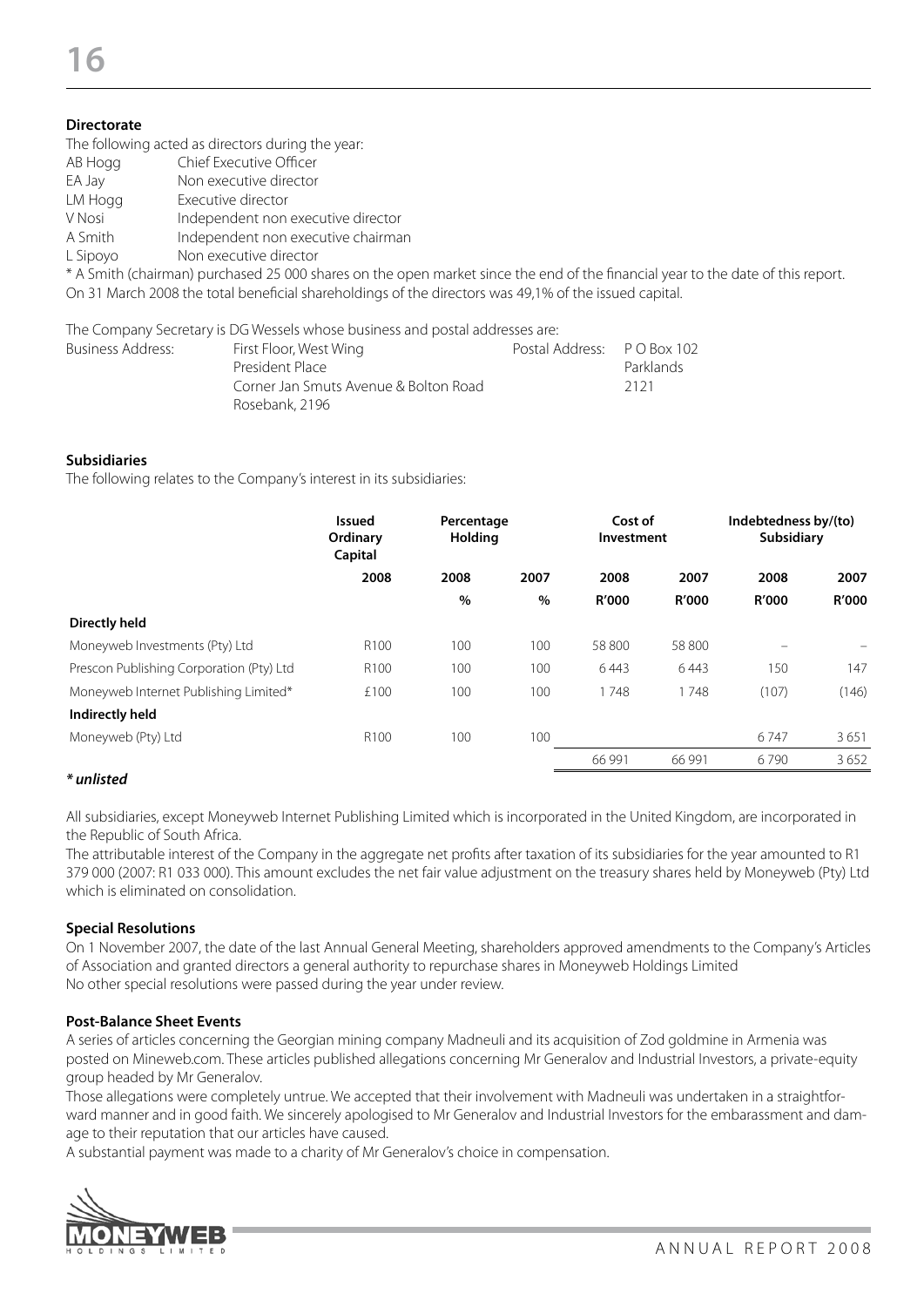# BALANCE SHEETS AT 31 MARCH 2008

|                                 | <b>Notes</b>   |        | Group  |        | Company |  |
|---------------------------------|----------------|--------|--------|--------|---------|--|
|                                 |                | 2008   | 2007   | 2008   | 2007    |  |
|                                 |                | R'000  | R'000  | R'000  | R'000   |  |
| ASSETS                          |                |        |        |        |         |  |
| Non-current assets              |                |        |        |        |         |  |
| Tangible assets                 | $\mathbf{1}$   | 1,036  | 846    |        |         |  |
| Intangible assets               | $\overline{2}$ | 2,169  | 677    |        |         |  |
| Investment in subsidiaries      | 3              |        |        | 27,384 | 27,384  |  |
| Other investments               | $\overline{4}$ | 18     | 23     |        |         |  |
| Deferred tax                    | 5              | 225    | 251    |        |         |  |
|                                 |                | 3,448  | 1,797  | 27,384 | 27,384  |  |
| Current assets                  |                |        |        |        |         |  |
| Amounts due from subsidiary     | 3              |        |        | 6,897  | 3,797   |  |
| Trade and other receivables     | $\overline{7}$ | 6,640  | 5,505  |        |         |  |
| Taxation                        |                |        |        | 58     | 10      |  |
| Cash and cash equivalents       | 8              | 7,372  | 2,920  | 15     | 72      |  |
|                                 |                | 14,012 | 8,425  | 6,970  | 3,879   |  |
| <b>Total Assets</b>             |                | 17,460 | 10,222 | 34,354 | 31,264  |  |
| <b>EQUITY AND LIABILITIES</b>   |                |        |        |        |         |  |
| Capital and reserves            |                |        |        |        |         |  |
| Share capital and premium       | 9              | 11,933 | 5,169  | 12,147 | 8,146   |  |
| Accumulated profit              |                | 2,699  | 1,980  | 22,080 | 22,959  |  |
| Ordinary shareholders' interest |                | 14,631 | 7,149  | 34,228 | 31,104  |  |
| Current liabilities             |                |        |        |        |         |  |
| Trade and other payables        | 10             | 2,300  | 2,522  | 19     | 13      |  |
| Amounts due to subsidiary       | 3              |        |        | 107    | 147     |  |
| Deferred revenue                | 12             | 304    | 335    |        |         |  |
| Taxation                        |                | 225    | 216    |        |         |  |
|                                 |                | 2,829  | 3,073  | 126    | 160     |  |
| Total Equity and Liabilities    |                | 17,460 | 10,222 | 34,354 | 31,264  |  |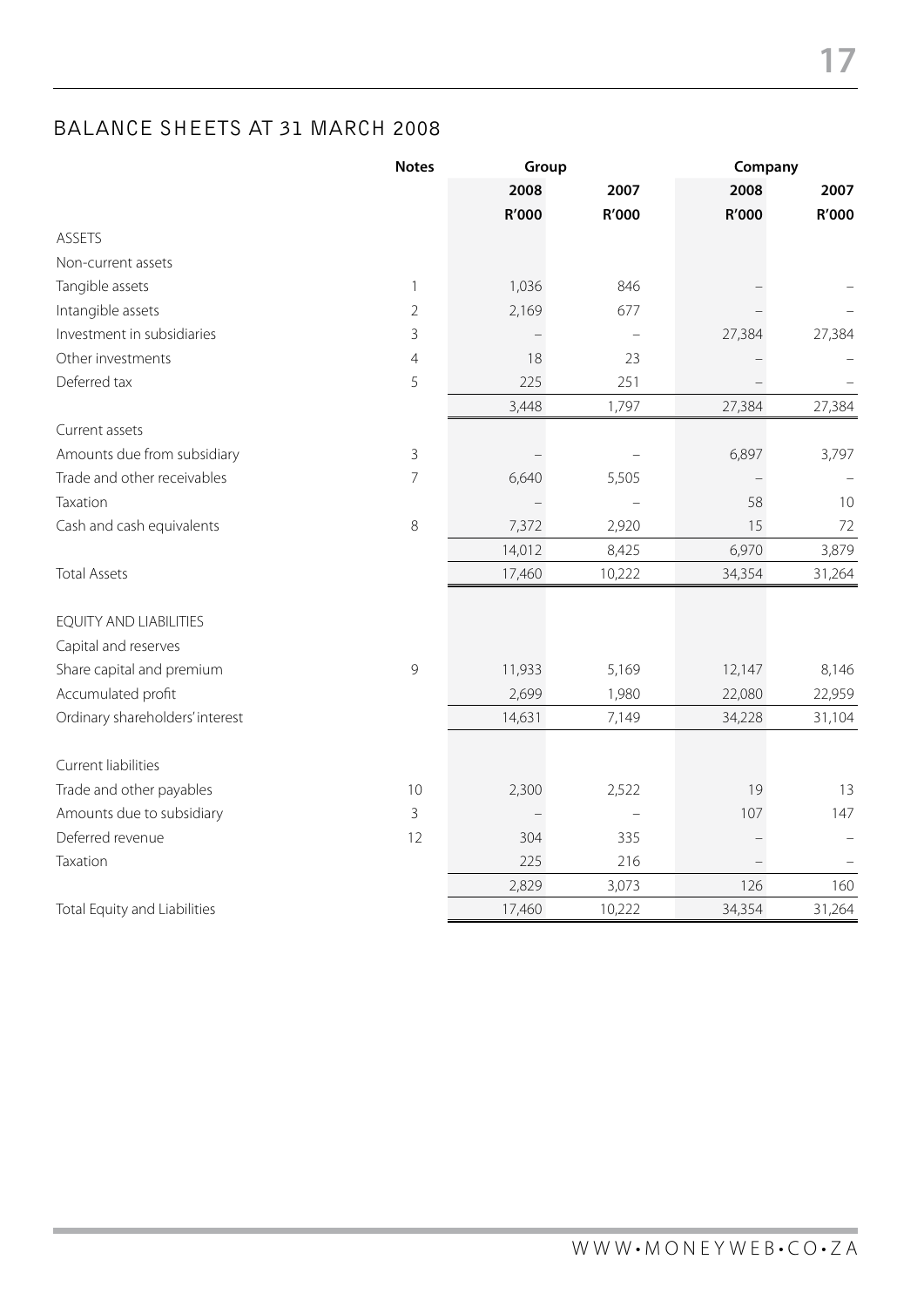# INCOME STATEMENTS FOR THE YEAR ENDED 31 MARCH 2008

|                                                                          | <b>Notes</b> | Group   |         | Company |       |
|--------------------------------------------------------------------------|--------------|---------|---------|---------|-------|
|                                                                          |              | 2008    | 2007    | 2008    | 2007  |
|                                                                          |              | R'000   | R'000   | R'000   | R'000 |
|                                                                          |              |         |         |         |       |
| <b>REVENUE</b>                                                           |              | 23,915  | 19,114  | 117     | 55    |
| Advertising                                                              |              | 22,917  | 17,706  |         |       |
| Newsletters                                                              |              | 998     | 1,408   |         |       |
| PROFIT BEFORE INVESTMENT INCOME, FAIR<br>VALUE ADJUSTMENT, DEPRECIATION, |              |         |         |         |       |
| AMORTISATION AND IMPAIRMENTS                                             | 13           | 2,267   | 1,957   |         |       |
| Depreciation and Amortisation                                            |              | (627)   | (434)   |         |       |
| Investment income                                                        |              | 111     | 32      |         |       |
| Fair value adjustment of investments                                     |              | (6)     | 2       |         |       |
| NET PROFIT BEFORE TAXATION                                               |              | 1745    | 1557    |         |       |
| Taxation                                                                 | 14           | (366)   | (524)   |         |       |
| NET PROFIT FOR THE YEAR                                                  |              | 1 3 7 9 | 1 0 3 3 |         |       |
|                                                                          |              |         |         |         |       |
| <b>EARNINGS PER SHARE (cents)</b>                                        | 16           | 1.99    | 1.55    |         |       |
| FULLY DILUTED EARNINGS PER SHARE (cents)                                 | 16           | 1.98    | 1.55    |         |       |

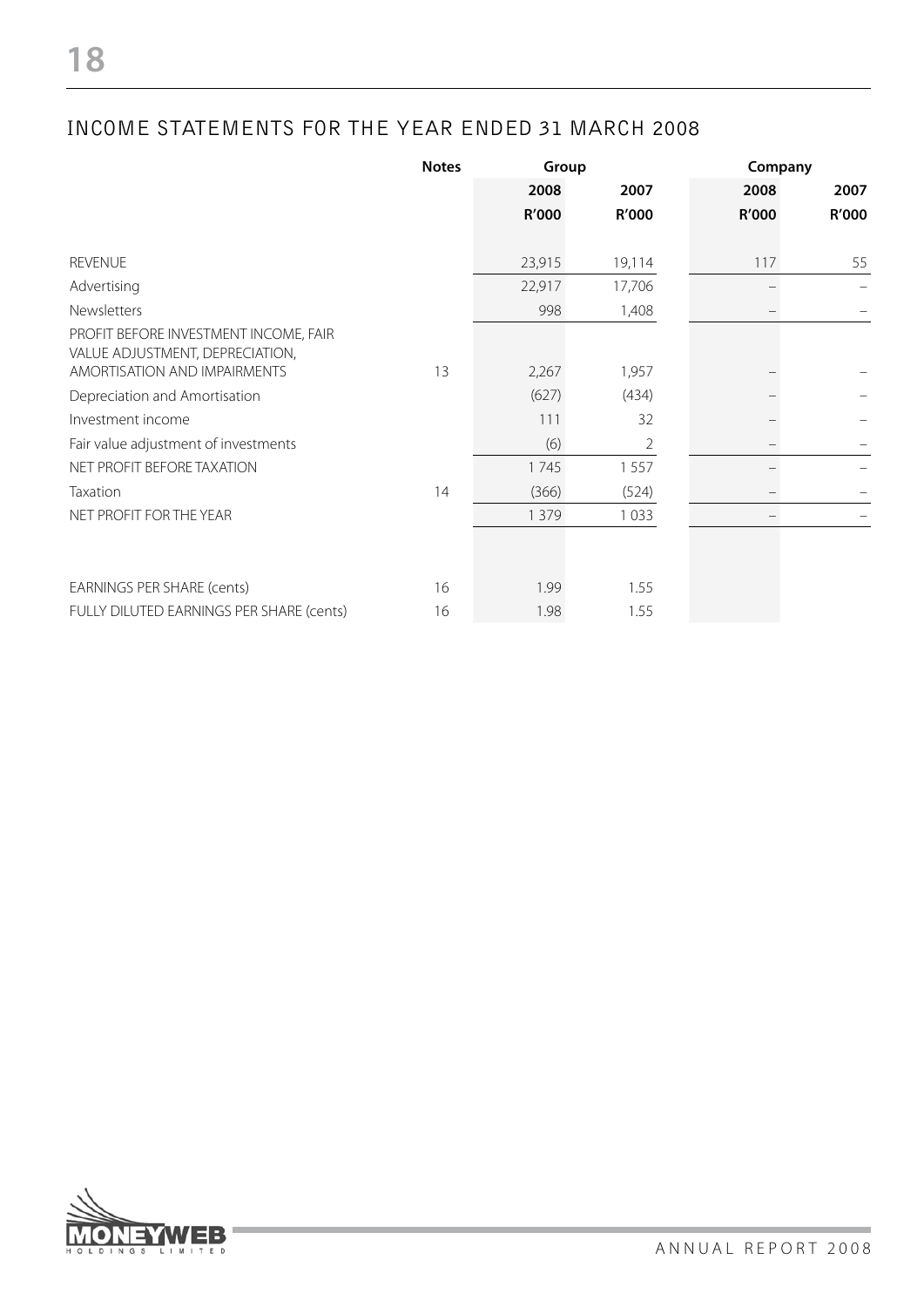# STATEMENTS OF CHANGES IN EQUITY FOR THE YEAR ENDED 31 MARCH 2008

| Group                                       | Share capital | Share premium | Accumulated<br>profit | <b>Total</b> |
|---------------------------------------------|---------------|---------------|-----------------------|--------------|
|                                             | <b>R'000</b>  | <b>R'000</b>  | <b>R'000</b>          | <b>R'000</b> |
| <b>Balance at 1 April 2006</b>              | 67            | 5,316         | 1,325                 | 6,708        |
| Net profit for the year ended 31 March 2007 |               |               | 1,033                 | 1,033        |
| Ordinary dividend paid                      |               |               | (378)                 | (378)        |
| Treasury shares purchased                   |               | (214)         |                       | (214)        |
| Balance as at 1 April 2007                  | 67            | 5,102         | 1,980                 | 7,149        |
| Net profit for the year ended 31 March 2008 |               |               | 1,379                 | 1,379        |
| Ordinary dividend paid                      |               |               | (660)                 | (660)        |
| New issue                                   | 9             | 6,319         |                       | 6,328        |
| Sale of treasury shares                     |               | 662           |                       | 662          |
| Treasury shares purchased                   |               | (227)         |                       | (227)        |
| Balance as at 31 March 2008                 | 76            | 11,856        | 2,699                 | 14,631       |

| Company                     | <b>Share capital</b> | Share premium | Accumulated<br>profit | <b>Total</b> |
|-----------------------------|----------------------|---------------|-----------------------|--------------|
|                             | <b>R'000</b>         | <b>R'000</b>  | <b>R'000</b>          | <b>R'000</b> |
| Balance as 1 April 2006     | 76                   | 8,070         | 23,335                | 31,480       |
| Dividend paid               |                      |               | (378)                 | (378)        |
| Balance as at 1 April 2006  | 76                   | 8,070         | 22,959                | 31,104       |
| Shares cancelled            | (8)                  | (2,319)       | (219)                 | (2,547)      |
| New issue                   | 9                    | 6,319         |                       | 6,328        |
| Dividend paid               |                      |               | (660)                 | (660)        |
| Balance as at 31 March 2007 | 77                   | 12,070        | 22,080                | 34,228       |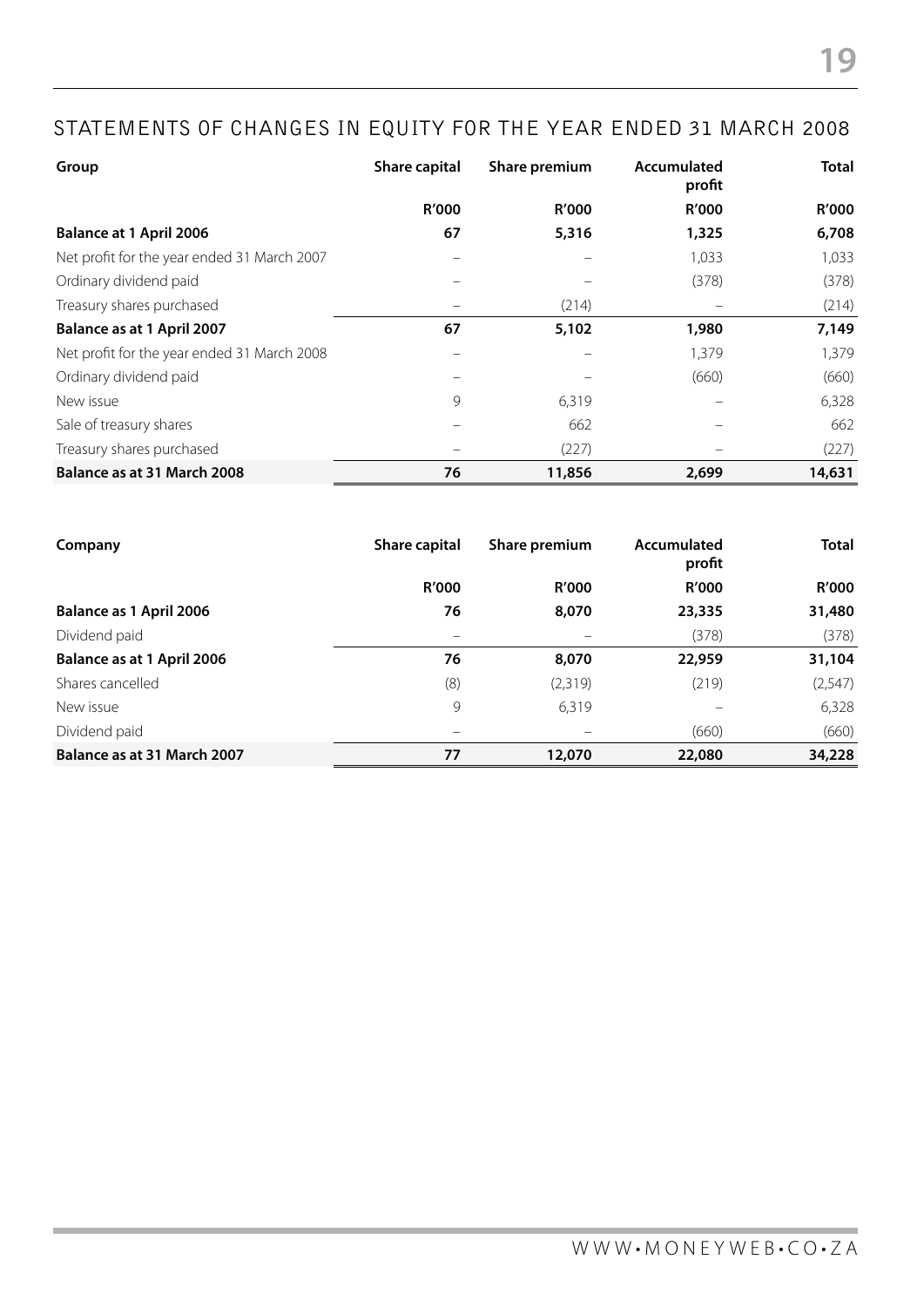# CASH FLOW STATEMENTS FOR THE YEAR ENDED 31 MARCH 2008

|                                                           | <b>Notes</b> | Group        |              |          | Company      |  |
|-----------------------------------------------------------|--------------|--------------|--------------|----------|--------------|--|
|                                                           |              | 2008         | 2007         | 2008     | 2007         |  |
|                                                           |              | <b>R'000</b> | <b>R'000</b> | R'000    | <b>R'000</b> |  |
| Cash flows from operating activities                      |              |              |              |          |              |  |
| Cash generated by operations                              | 19.1         | 2,229        | 1,858        |          |              |  |
| Movements in working capital                              | 19.2         | (1, 358)     | (1,668)      | 6        | 11           |  |
| Cash generated by operating activities                    |              | 871          | 190          | 6        | 11           |  |
| Investment income                                         |              | 104          | 32           |          |              |  |
| Taxation paid                                             | 19.3         | (332)        |              | (48)     |              |  |
| Dividend paid                                             |              | (660)        | (378)        | (660)    | (378)        |  |
| Net cash flows from operating activities                  |              | (17)         | (156)        | (702)    | (367)        |  |
|                                                           |              |              |              |          |              |  |
| Cash flows from investing activities                      |              |              |              |          |              |  |
| Acquisition of intangible assets                          |              | (1,704)      | (675)        |          |              |  |
| Acquisition of tangible assets                            |              | (632)        | (116)        |          |              |  |
| Loans (advanced) repaid to subsidiaries                   |              |              |              | (3, 140) | (1,275)      |  |
| Proceeds on disposal of tangible assets                   |              | 20           | 5            |          |              |  |
| Net cash (outflows)/inflows from investing activities     |              | (2,316)      | (786)        | (3, 140) | (1,275)      |  |
|                                                           |              |              |              |          |              |  |
| Cash flows from financing activities                      |              |              |              |          |              |  |
| Shares issued                                             |              | 6,319        |              | 6,319    |              |  |
| Sale of treasury shares                                   |              | 693          |              |          |              |  |
| Acquisition of treasury shares/shares cancelled           |              | (227)        | (215)        | (2, 535) |              |  |
| Net cash outflows/(inflows) from financing activities     |              | 6,785        | (215)        | 3,784    | (1,640)      |  |
| Net movement in cash and cash equivalents for the<br>year |              | 4,452        | (1, 157)     | (57)     | (1,640)      |  |
| Cash and cash equivalents at beginning of the year        |              | 2,920        | 4,077        | 72       | 1,712        |  |
| Cash and cash equivalents at end of year                  |              | 7,372        | 2,920        | 15       | 72           |  |

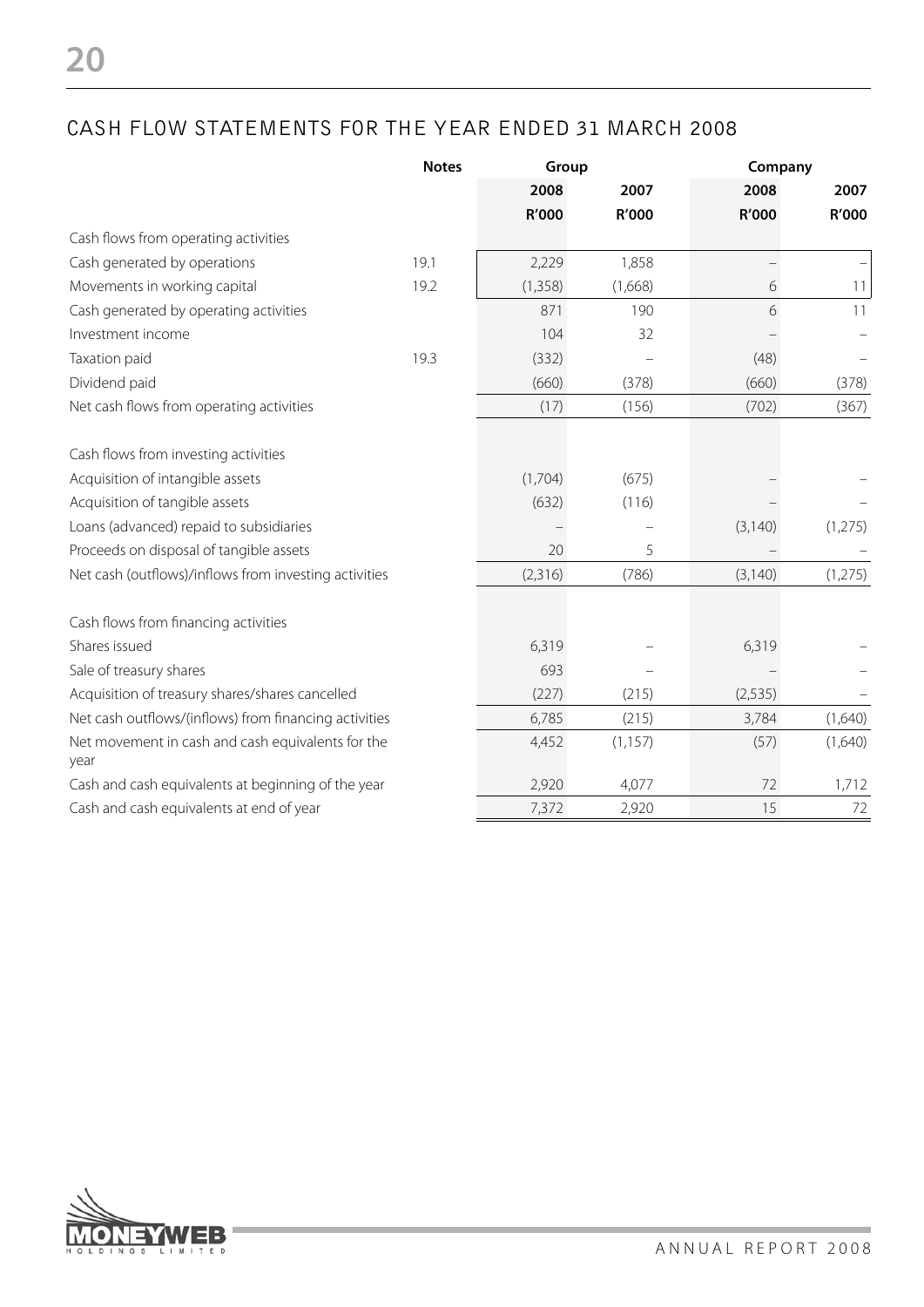**21**

# NOTES TO THE ANNUAL FINANCIAL STATEMENTS FOR THE YEAR ENDED 31 MARCH 2008

## **Statement of compliance**

The financial statements and Group financial statements are prepared in accordance with International Financial Reporting Standards (IFRS), the interpretations adopted by the International Accounting Standards Board (IASB), the requirements of the South African Companies Act and the Listing Requirements of the JSE Limited.

## **BASIS OF PREPARATION**

The financial statements and group financial statements have been prepared on the historical cost basis with the exception of certain financial instruments that are stated at fair value.

## **JUDGEMENTS, ESTIMATES AND ASSUMPTIONS**

The preparation of financial statements in conformity with IFRS requires management to make judgements, estimates and assumptions that affect the application of policies and the reported amounts of assets and liabilities and income and expenses.

Estimates are based on historical experience and various other factors that management believe are reasonable under the circumstances. Actual results may differ from these estimates. Revisions to estimates are recognised in the year in which the revision is made. The main areas where such judgements and estimates have been made are:

• Whether expenditure on intangible assets meets the criteria for recognition as an asset and the estimated useful life of the intangible asset;

• The useful lives and residual values of tangible and intangible assets;

• The amount of taxation and defered taxation;

• The impairment of financial and non-financial assets.

## **• Basis of consolidation**

### **Investment in subsidiaries**

Subsidiaries are those entities over whose financial and operating policies the Group has the power to exercise control, so as to obtain benefits from their activities.

The Group financial statements incorporate the assets, liabilities and results of the operations of the Company and its subsidiaries. The results of subsidiaries acquired and disposed of during a financial year are included from the dates effective control was acquired and to the dates effective control ceased.

### **Transactions eliminated on consolidation**

Intra-group balances and transactions, and any unrealised gains arising from intra-group transactions, are eliminated in preparing the consolidated financial statements.

### **Companies separate financial statements**

In the companies financial statements, investments in subsidiaries are carried at cost less impairment, if any.

### **• Tangible assets**

Tangible assets are stated at historical cost less accumulated depreciation and accumulated impairment losses. Depreciation is provided for on a straight line basis estimated to write each asset down to estimated residual value over the term of its useful life. The estimated residual values and useful lives as well as depreciation method are reassessed by the directors at each reporting date.

The principal annual rates used for this purpose are as follows: Furniture 5 years

| 3 years |
|---------|
| 5 years |
| 5 years |
| 7 years |
|         |

Subsequent expenditure relating to a tangible asset is capitalised when it is probable that future economic benefits from the use of the asset will flow to the Group and costs can be reliably measured. All other subsequent expenditure is recognised as an expense in the period in which it is incurred.

Surpluses or deficits on the disposal of tangible assets are credited or charged to income as appropriate. The surplus or deficit is the difference between the net disposal proceeds and the carrying amount of the asset.

### **• Website development costs**

Development costs include the direct costs of personnel, materials and services consumed in the setting up of the infrastructure for products and services to be offered by the Group. Development costs are recognised as an asset only when it is probable that the costs will give rise to future economic benefits and that the cost of the asset can be measured reliably. Development costs are amortised on the straight line basis over the estimated useful life of the website which is estimated at 7 years. The unamortised balance is reviewed on a regular basis and, if an impairment in value has occurred, it is written off in the period in which the circumstances have been determined.

Subsequent expenditure on website development costs after its completion is recognised as an expense when it is incurred unless it is probable that this expenditure will enable the asset to generate future economic benefits in excess of its originally assessed standard of performance, and this expenditure can be measured and attributed to the asset reliably.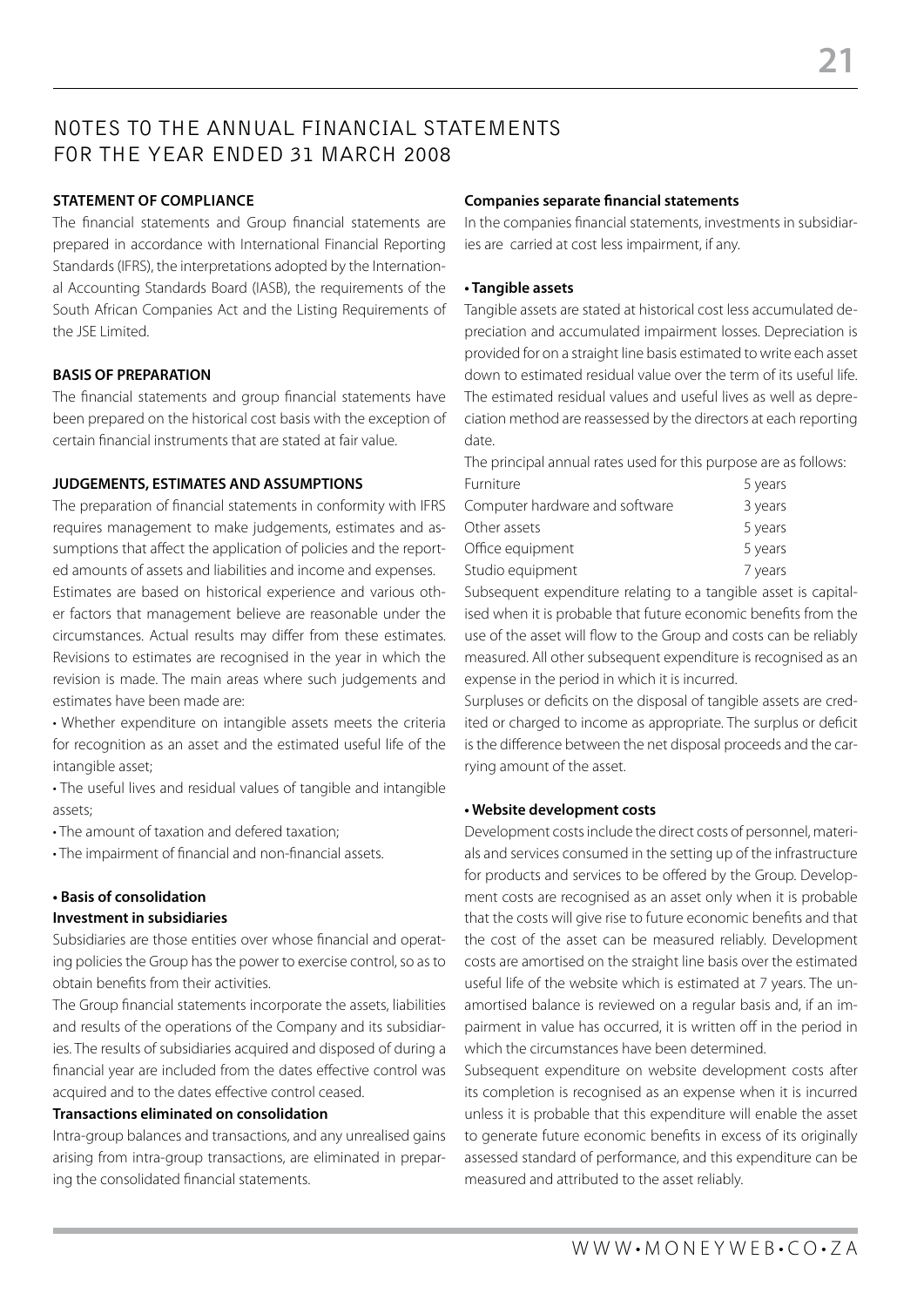#### **• Impairment**

The carrying amounts of the Group's assets are reviewed at each balance sheet date to determine whether there is any indication of impairment. If there is any indication that an asset may be impaired, its recoverable amount is estimated. The recoverable amount is the higher of its fair value less cost to sell and its value in use.

In assessing value in use, the expected future cash flows from the asset are discounted to their present value using a pre-tax discount rate that reflects current market assessments of the time value of money and the risks specific to the asset.

An impairment loss is recognised whenever the carrying amount of an asset exceeds its recoverable amount.

A previously recognised impairment loss is reversed if the recoverable amount increases as a result of a change in the estimates used to determine the recoverable amount, but not to an amount higher than the carrying amount that would have been determined (net of depreciation) had no impairment loss been recognised in prior years. For goodwill a recognised impairment loss is not reversed.

#### **• Accounting for foreign currencies Foreign currency transactions**

Foreign currency transactions are recorded in the functional currency by applying to the foreign currency amount the exchange rate between the functional currency and the foreign currency at the date of the transaction. Exchange rate differences arising on the settlement of monetary items at rates different from those at which they were initially recorded during the periods, are recognised in the income statement in the period in which they arise.

#### **Foreign operations**

The results and financial position of foreign operations that have a functional currency different to the group's presentation currency are translated into the presentation currency as follows:

• Assets and liabilities are translated at the closing rate on the balance sheet date;

• Income and expenses are translated at average exchange rates for the year to the extent that such average rates approximate actual rates;

• Differences arising on current inter group monetary assets and liabilities and financial assets measured at fair value through profit or loss, are recognised in profit or loss;

• Other resulting exchange differences, if any, are recognised directly in equity.

#### **• Financial instruments**

Financial instruments on the balance sheet include cash and cash equivalents, other investments, trade and other receivables,



and trade and other payables. Financial instruments are initially recognised when the group becomes party to the contractual arrangement of the instrument.

Financial assets (or portions thereof) are derecognised when the Group realises the rights to the benefits specified in the contract, the rights expire or the Group surrenders or otherwise loses control of the contractual rights that comprise the financial asset. On derecognition, the difference between the carrying amount of the financial asset and proceeds receivable, as well as any prior adjustments to reflect fair value that had been recognised in equity, is included in the income statement.

Financial liabilities (or portions thereof) are derecognised when the obligation specified in the contract is discharged or cancelled or has expired. On derecognition, the difference between the carrying amount of the financial liability, including related unamortised costs, and the amount paid for it is included in the income statement.

#### **Measurement**

Financial instruments are initially measured at fair value, which includes transaction costs except for those items measured at fair value through profit and loss. Subsequent to initial recognition these instruments are measured as set out below:

### **Other investments**

Other investments comprise listed investments and are classified as carried at fair value through profit and loss. Fair value is calculated by reference to stock exchange quoted bid prices at close of business on balance sheet date.

#### **Trade and other receivables**

Trade receivables are measured at intial recognition at fair value, and are subsequently measured at amortised cost using the effective interest rate method. Appropriate allowances for estimated irrecoverable amounts are recognised in profit or loss when there is objective evidence that the asset is impaired. Significant financial difficulties of the debtor, probability that the debtor will enter bankruptcy or financial reorganisation, and default or delinquency in payments (more than 30 days overdue) are considered indicators that the trade receivable is impaired. The allowance recognised is measured as the difference between the asset's carrying amount and the present value of estimated future cash flows discounted at the effective interest rate computed at initial recognition.

The carrying amount of the asset is reduced through the use of an allowance account, and the amount of the loss is recognised in the income statement within operating expenses. When a trade receivable is uncollectable, it is written off against the allowance account for trade receivables. Subsequent recoveries of amounts previously written off are credited against operating expenses in the income statement. Trade and other receivables are classified as loans and receivables.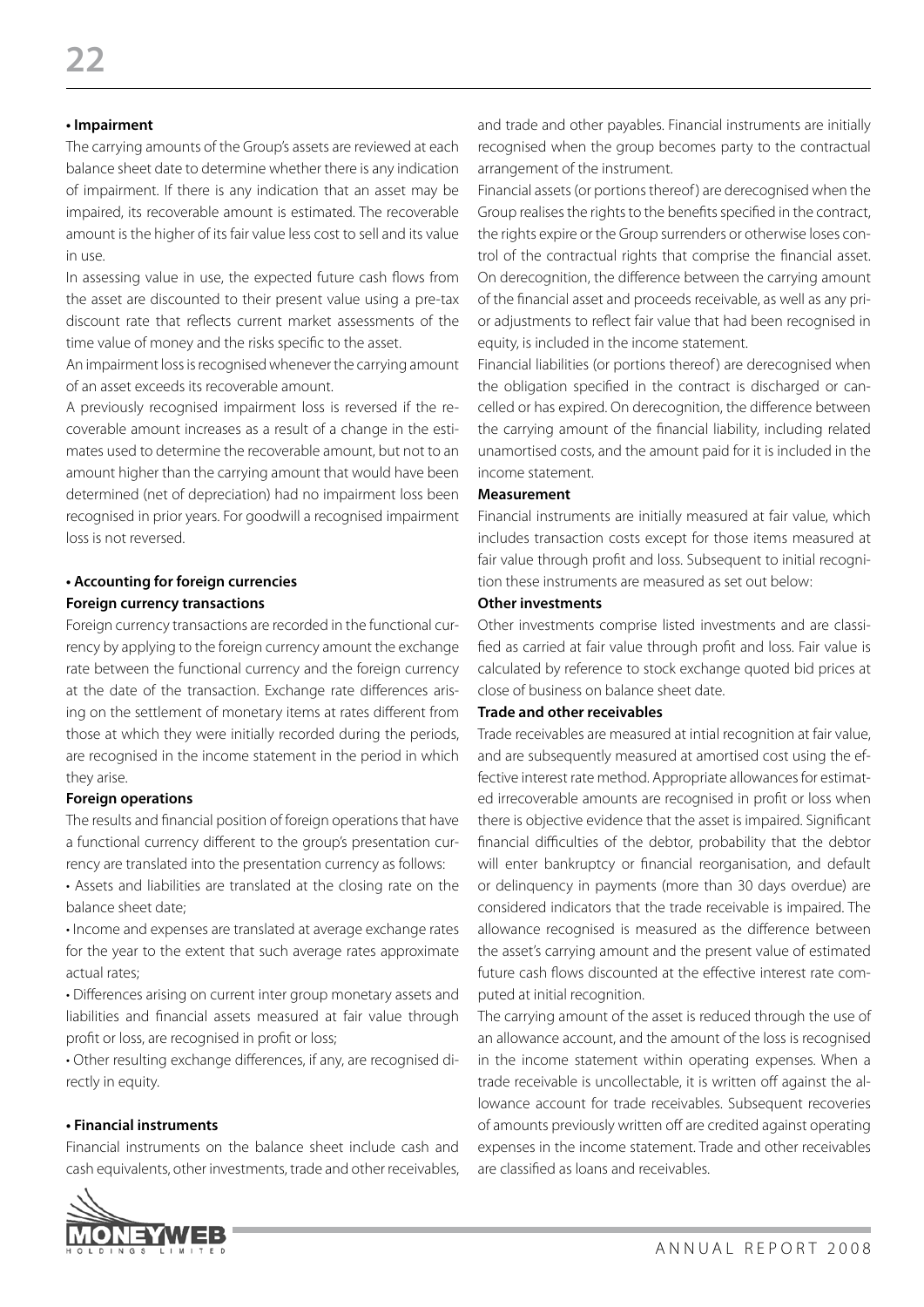## **Cash and cash equivalents**

Cash and cash equivalents have been classified as loans and receivables and are measured at amortised cost.

#### **Trade and other payables**

Trade and other payables are recognised at amortised cost.

#### **Gains and losses on subsequent measurement**

Gains and losses arising from a change in the fair value of financial instruments through profit and loss are included in net profit or loss in the period in which the change arises.

#### **Offset**

Financial assets and financial liabilities are offset and the net amount reported in the balance sheet when the Group has a legally enforceable right to set off the recognised amounts, and intends either to settle on a net basis, or to realise the asset and settle the liability simultaneously.

The carrying value of all financial instruments approximates their fair value.

### **• Treasury shares**

Shares in the Company held by Group entities are classified as treasury shares. These shares are treated as a deduction from the number of shares in issue and the cost of shares is deducted from equity in the Statement of Changes in Equity. Dividends received on treasury shares are eliminated on consolidation.

#### **• Taxation**

Current tax comprises tax payable calculated on the basis of the expected taxable income for the year, using the tax rates substantively enacted at the balance sheet date, and any adjustment of tax payable for previous years.

Deferred tax is provided using the balance sheet liability method, on all temporary differences, other than those arising from the initial recognition of a transaction that is not a business combination and at the time of the transaction affects neither accounting profit nor taxable income.

Temporary differences are differences between the carrying amounts of assets and liabilities for financial reporting purposes and their tax base. The amount of deferred tax provided is based on the expected manner of realisation or settlement of the carrying amount of assets and liabilities using tax rates enacted or substantively enacted at the balance sheet date. Deferrred tax is charged to the income statement except to the extent that it relates to a transaction that is recognised directly in equity, or a business combination that is an acquisition. The effect on deferred tax of any changes in tax rates is recognised in the income statement, except to the extent that it relates to items previously charged or credited directly to equity.

A deferred tax asset is recognised to the extent that it is prob-

able that future taxable profits will be available against which the associated unused tax losses and deductible temporary differences can be utilised. Deferred tax assets are reduced to the extent that it is no longer probable that the related tax benefit will be realised.

### **• Provisions**

A provision is recognised when the Group has a present obligation (legal or constructive) as a result of a past event and it is probable that an outflow of resources embodying economic benefits will be required to settle the obligation, and a reliable estimate can be made of the amount of the obligation. Provisions are reviewed at each balance sheet date and are adjusted to reflect the current best estimate.

## **• Deferred revenue**

Subscriptions and advertising revenues received in advance are recognised for revenue purposes once the service has been provided.

#### **• Revenue recognition**

Revenue is recognised at fair value and comprises the invoiced sales from trading operations and excludes value added tax. Revenue earned from advertisements is recognised on a monthly basis as they are placed. Revenue from newsletters and broadcasting is recognised as the service is provided. Commission on e-commerce is recognised when the transaction is completed.

### **• Cost of sales**

Cost of sales consists of agency commissions, sales commissions, content costs of services provided, production costs for advertising and broadcasting as well as the cost of mailing lists. The cost of sales of printed publications includes commissions, editorial, printing and distribution costs.

#### **• Investment income**

Interest is recognised on a time proportion basis, taking account of the principal outstanding and the effective interest rate over the period to maturity, when it is probable that such income will accrue to the Group. Dividends are recognised when the right to receive payment is established.

#### **• Leases**

Leases that transfer substantially all risks and rewards of ownership are classified as finance leases. The Group is not party to any finance leases. Leases where the lessor retains substantially all the risks and rewards of ownership are classified as operating leases.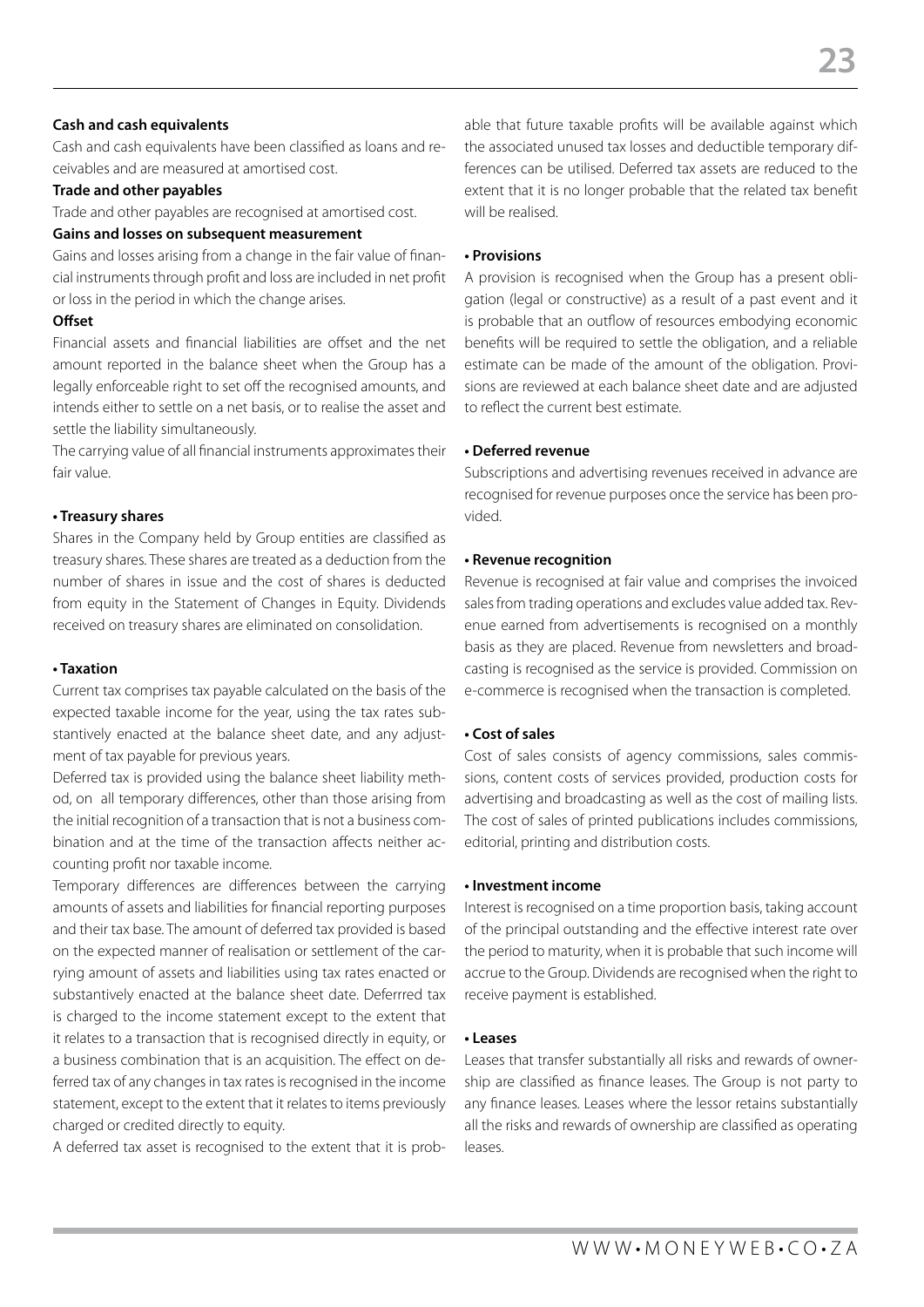Payments made under operating leases are recognised in the income statement on a straight-line basis over the term of the lease.

## **• Employee benefits**

#### **Short term employee benefits**

The cost of all short term employee benefits is recognised during the period in which the employee renders the related service. The provisions for employee entitlements to salaries and annual leave represent the amount which the Group has a present obligation to pay as a result of employees' services provided to the balance sheet date. The provisions have been calculated at undiscounted amounts based on current salary rates.

#### **Equity compensation benefits**

The Group grants share options to certain employees under an employee share plan. Other than costs incurred in administering the scheme which is expensed as incurred, the scheme does not result in any expense to the Group. All options were granted before 7 November 2002 and the Group has elected not to apply IFRS 2: Share-based Payments.

### **• Cash and cash equivalents**

For the purpose of the cash flow statement, cash and cash equivalents comprise cash on hand and deposits held on call with banks, all of which are available for use by the Group unless otherwise stated.

### **• Segment reporting**

Under IAS 14 Segment reporting has not been applied as the Group is a single segment business.

### **NEW ACCOUNTING POLICIES AND INTERPRETATIONS**

Management considered all new accounting standards, interpretations and amendments to ifrS that were issued prior to 31 March 2008, but not yet effective on that date. the standards that are applicable to the group, but that were not implemented early, are the following:

#### **• IFRS 2: Share based payments**

## *(effective date – financial periods commencing on/after 1 January 2009)*

The ammendment deals with vesting conditions and cancellations.

#### **• IFRS 3: Business combinations**

## *(effective date – financial periods commencing on/after 1 July 2009)*

The revised standard makes changes to the accounting for business combinations.



#### **• IFRS 8: Operating Segments**

## *(effective date – financial periods commencing on/after 1 January 2009)*

IFRS 8 replaces IAS 14: Segment Reporting. It redefines "operating segment" and prescribes various disclosures. This standard only affects disclosure and will not impact the group's results.

#### **• IFRIC 9: Reassessment of Embedded Derivatives**

### *(effective date – financial periods commencing on/after 1 June 2006)*

IAS 39 requires an entity, when it first becomes a party to a contract, to assess whether any embedded derivatives contained in the contract are required to be separated from the host contract and accounted for as derivatives. This interpretation addresses whether such an assessment is only to be made when the entity first becomes a party to the

contract, or whether the assessment should be reconsidered throughout the life of the contract.

An entity shall assess whether an embedded derivative is required to be separated from the host contract and accounted for as a derivative only when the entity first becomes a party to the contract. No reassessment shall take place, unless the terms of the contracts change to the extent that they vary the cash flows resulting from the instrument.

#### **• IAS 1: Presentation of financial statements**

## *(effective date – financial periods commencing on/after 1 January 2009)*

This revised standard affects the presentation of financial statements primarily the income statement, the statement of changes in equity, and the presentation of comparatives where there have been restatements.

## **• IAS 27: Consolidated and separate financial statements** *(effective date – financial periods commencing on/after 1 January 2009)*

This ammendment is consequent on the changes to IFRS 3.

The application of the standards, interpretations and amendments to IFRS mentioned above in future financial reporting periods is not expected to have a significant effect on the Group's financial results, financial position and cash flow.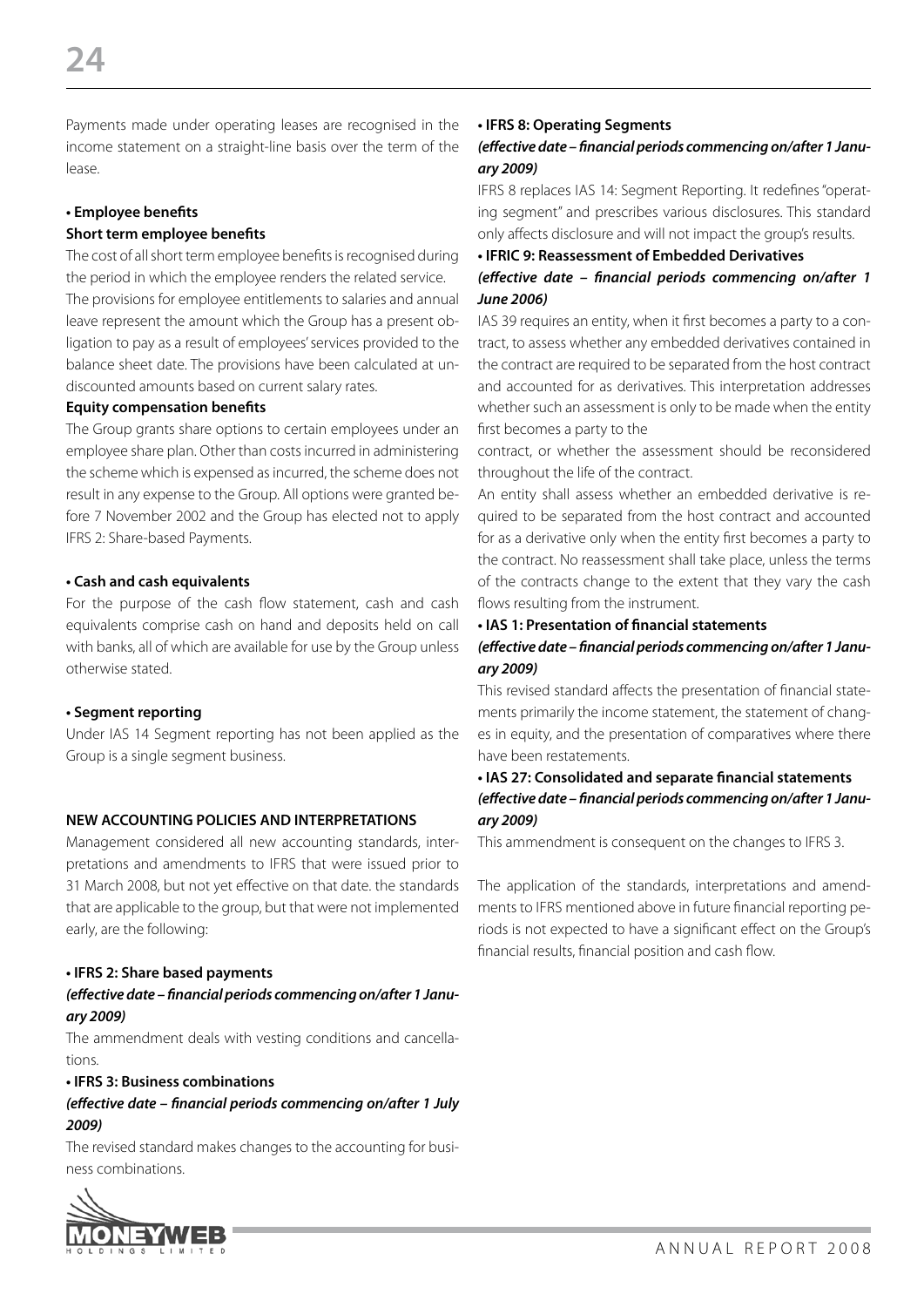# NOTES TO THE ANNUAL FINANCIAL STATEMENTS FOR THE YEAR ENDED 31 MARCH 2008

#### **1. Tangible Assets**

|                   |                              | Group 2008                                                                |                                    |
|-------------------|------------------------------|---------------------------------------------------------------------------|------------------------------------|
|                   | Cost<br><b>R'000</b>         | Accumulated<br>Depreciation<br><b>R'000</b>                               | Carrying<br>Amount<br><b>R'000</b> |
| Furniture         | 221                          | (207)                                                                     | 14                                 |
| Computer hardware | 2,391                        | (2,037)                                                                   | 354                                |
| Computer software | 796                          | (648)                                                                     | 148                                |
| Other assets      | 73                           | (61)                                                                      | 12                                 |
| Office equipment  | 303                          | (196)                                                                     | 107                                |
| Studio equipment  | 1,162                        | (761)                                                                     | 401                                |
| Vehicles          | $\qquad \qquad \blacksquare$ | $\hspace{1.0cm} \rule{1.5cm}{0.15cm} \hspace{1.0cm} \rule{1.5cm}{0.15cm}$ | $\overline{\phantom{a}}$           |
| Total             | 4.946                        | (3,910)                                                                   | 0.036                              |

|                   | Cost         | Group 2007<br>Accumulated<br>Depreciation | Carrying<br>Amount |
|-------------------|--------------|-------------------------------------------|--------------------|
|                   | <b>R'000</b> | <b>R'000</b>                              | <b>R'000</b>       |
| Furniture         | $21^{\circ}$ | (195)                                     | 16                 |
| Computer hardware | 2.041        | (1, 917)                                  | 124                |
| Computer software | 632          | (590)                                     | 42                 |
| Other assets      | 73           | (55)                                      | 18                 |
| Office equipment  | 195          | (171)                                     | 24                 |
| Studio equipment  | 1,162        | (561)                                     | 601                |
| Vehicles          | 39           | (18)                                      |                    |
| Total             | 4,353        | (3,507)                                   | 846                |

#### **Movement Summary 2008**

|                   |              |                              | Group        |                                        |                                 |
|-------------------|--------------|------------------------------|--------------|----------------------------------------|---------------------------------|
|                   | Carrying     |                              |              | Impairment                             | Carrying                        |
|                   | Amount 2007  | <b>Additions</b>             |              | Depreciation and disposals Amount 2008 |                                 |
|                   | <b>R'000</b> | <b>R'000</b>                 | <b>R'000</b> | <b>R'000</b>                           | <b>R'000</b>                    |
| Furniture         | 16           | 10                           | (12)         |                                        | 14                              |
| Computer hardware | 124          | 350                          | (120)        |                                        | 354                             |
| Computer software | 42           | 164                          | (58)         |                                        | 148                             |
| Other assets      | 18           |                              | (6)          |                                        | 12                              |
| Office equipment  | 24           | 108                          | (25)         |                                        | 107                             |
| Studio equipment  | 601          | $\qquad \qquad \blacksquare$ | (200)        |                                        | 401                             |
| Vehicles          | 21           | $\qquad \qquad \blacksquare$ | (8)          | 13)                                    | $\hspace{0.1mm}-\hspace{0.1mm}$ |
| Total             | 846          | 632                          | (429)        | 13)                                    | 1,036                           |

#### **Movement Summary 2007**

|                   | Carrying                    |                           | Group        | <b>Impairment</b>                                      | Carrying     |
|-------------------|-----------------------------|---------------------------|--------------|--------------------------------------------------------|--------------|
|                   | Amount 2006<br><b>R'000</b> | Additions<br><b>R'000</b> | <b>R'000</b> | Depreciation and disposals Amount 2007<br><b>R'000</b> | <b>R'000</b> |
| Furniture         | 27                          |                           | (11)         |                                                        | 16           |
| Computer hardware | 132                         | 112                       | (118)        | (2)                                                    | 124          |
| Computer software | 109                         | 4                         | (71)         |                                                        | 42           |
| Other assets      | 24                          |                           | (6)          |                                                        | 18           |
| Office equipment  | 51                          |                           | (27)         |                                                        | 24           |
| Studio equipment  | 803                         |                           | (201)        |                                                        | 601          |
| Vehicles          |                             |                           |              |                                                        |              |
| Total             | 168                         | 16                        | (434)        |                                                        | 846          |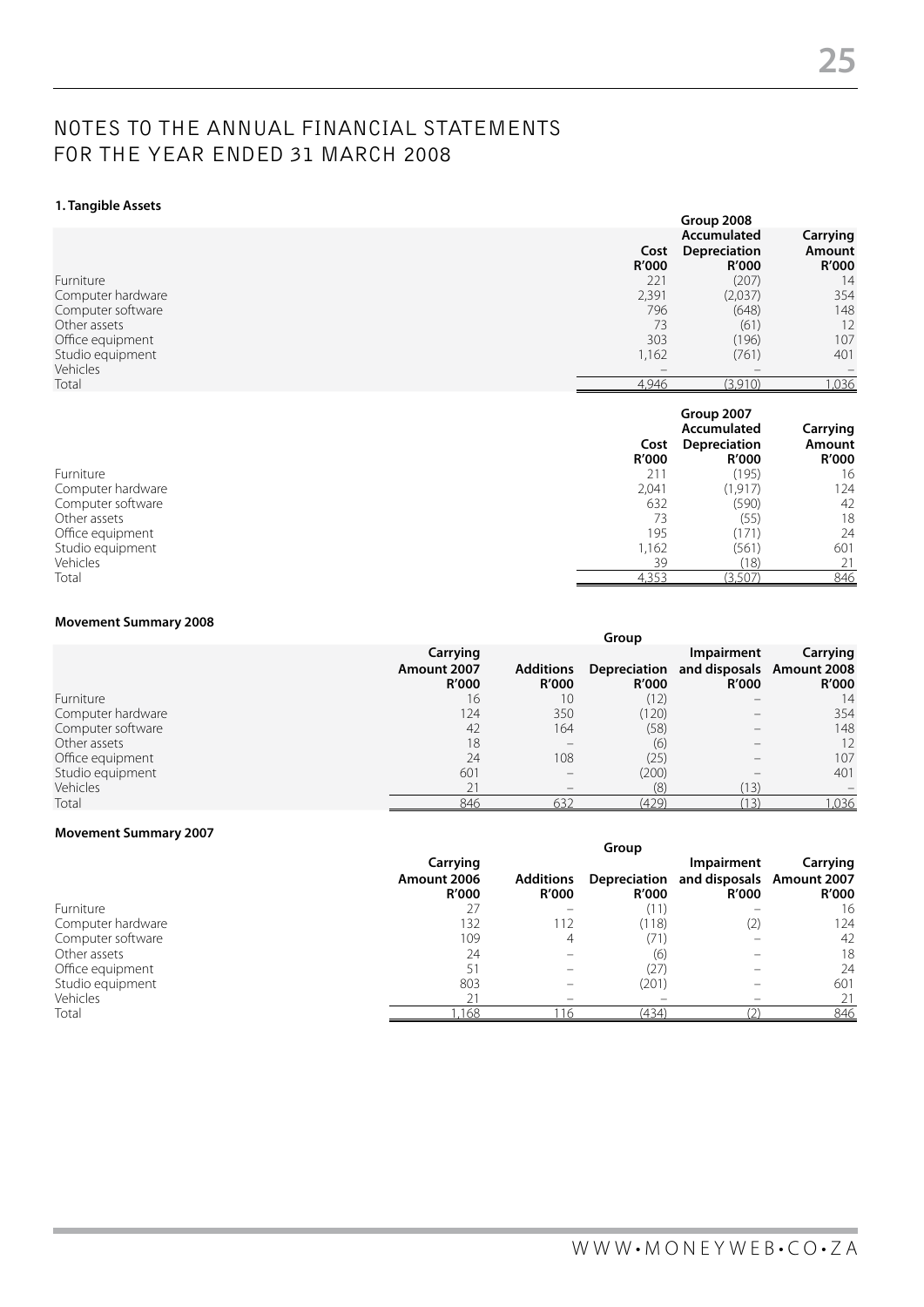#### **2. Intangible assets**

|                           |                      | Group 2008                                                |                                    |
|---------------------------|----------------------|-----------------------------------------------------------|------------------------------------|
|                           | Cost                 | Accumulated<br>amortisation                               | Carrying<br>amount                 |
|                           | <b>R'000</b>         | <b>R'000</b>                                              | <b>R'000</b>                       |
| Website under development | 2,381                | (212)                                                     | 2,169                              |
|                           | Cost<br><b>R'000</b> | Group 2007<br>Accumulated<br>amortisation<br><b>R'000</b> | Carrying<br>amount<br><b>R'000</b> |
| Website under development | 677                  |                                                           | 677                                |

| Movement Summary 2008     | Carrying<br>Amount 2007 | <b>Additions</b> | Group<br><b>Amortisation</b><br>charged to | Amortisation<br><b>Income Joint Ventures</b> | Carrying<br>charged to Amount 2008 |
|---------------------------|-------------------------|------------------|--------------------------------------------|----------------------------------------------|------------------------------------|
| Website under development | 677                     | .704             | statement<br>(198)                         | (14)                                         | 2,169                              |
| Movement Summary 2007     | Carrying<br>Amount 2006 | <b>Additions</b> | Group<br>Amortisation<br>charged to        | Amortisation<br><b>Income Joint Ventures</b> | Carrying<br>charged to Amount 2007 |
| Website under development |                         | 677              | statement                                  |                                              | 677                                |

#### **3. Investment in subsidiaries**

|                                   | Company      |              |
|-----------------------------------|--------------|--------------|
|                                   | 2008         | 2007         |
|                                   | <b>R'000</b> | <b>R'000</b> |
| Shares at cost less impairments   | 27.384       | 27,384       |
| Amounts due from subsidiary       | 6.897        | 3.797        |
| Amounts due to subsidiary         | (107)        | (147)        |
| Net amounts due from subsidiaries | 6.790        | 3.650        |

Loans to and from subsidiaries are unsecured, interest free and no fixed dates of repayment have been determined.

#### **4. Other Investments**

|                                                        |                            | Group                      |  |  |
|--------------------------------------------------------|----------------------------|----------------------------|--|--|
| 4.1 Listed Investment<br>Old Mutual plc (1 000 shares) | 2008<br><b>R'000</b><br>18 | 2007<br><b>R'000</b><br>23 |  |  |
| 5. Deferred taxation                                   | Group                      |                            |  |  |
|                                                        |                            |                            |  |  |
| Deferred tax asset comprises:                          | 2008                       | 2007                       |  |  |
|                                                        | <b>R'000</b>               | <b>R'000</b>               |  |  |
| Accelerated capital allowances                         | 129                        | 98                         |  |  |
| Income received in advance                             | (15)                       |                            |  |  |
| Tax losses                                             |                            | 262                        |  |  |
| Provisions and doubtful debts                          | 48                         | 30                         |  |  |
| Operating lease creditor                               |                            | 49                         |  |  |
| Other                                                  | 53                         | (188)                      |  |  |
|                                                        | 225                        | 251                        |  |  |

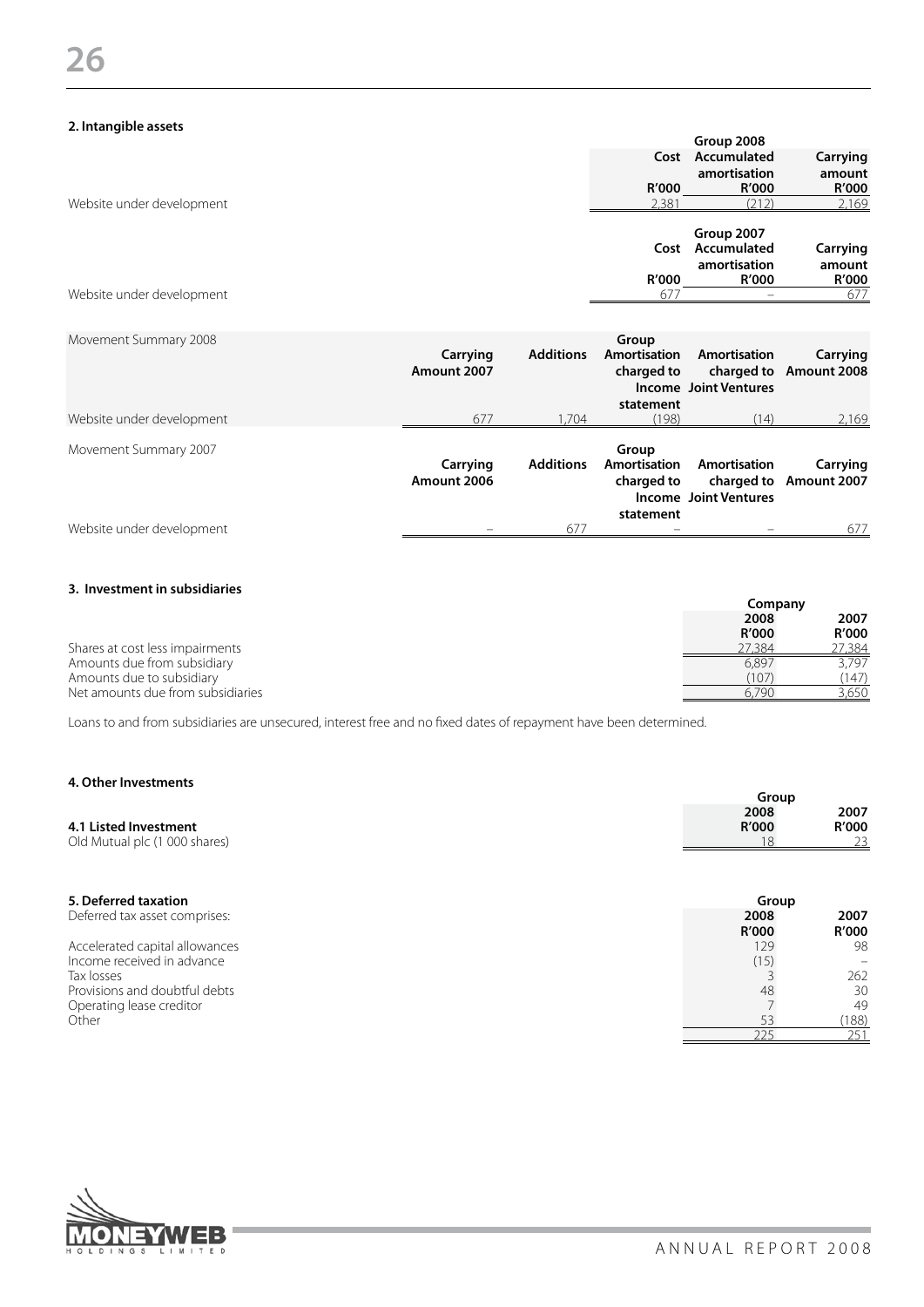#### **6. Financial assets by category**

The accounting policies for financial instruments have been applied to the line items below:

| 2008                        | Financial<br>assets at<br>amortised<br>cost | Fair value<br>through<br>profit or<br>loss-held<br>for trading | Fair value<br>through<br>profit or loss<br>-designated | Held to<br>maturity | Available<br>for sale | Total  |
|-----------------------------|---------------------------------------------|----------------------------------------------------------------|--------------------------------------------------------|---------------------|-----------------------|--------|
| Trade and other receivables | 6,640                                       |                                                                |                                                        |                     |                       | 6,640  |
| Cash and cash equivalents   | 7,372                                       |                                                                |                                                        |                     |                       | 7,372  |
|                             | 14,012                                      |                                                                |                                                        |                     |                       | 14,012 |
| 2007                        | Financial<br>assets at<br>amortised<br>cost | Fair value<br>through<br>profit or<br>loss-held<br>for trading | Fair value<br>through<br>profit or loss<br>-designated | Held to<br>maturity | Available<br>for sale | Total  |
| Trade and other receivables | 5,505                                       |                                                                |                                                        |                     |                       | 5,505  |
| Cash and cash equivalents   | 2,920                                       |                                                                |                                                        |                     |                       | 2,920  |
|                             | 8,425                                       |                                                                |                                                        |                     |                       | 8,425  |

#### **7. Trade and other receivables**

|                   |              | Group        |  |
|-------------------|--------------|--------------|--|
|                   | 2008         | 2007         |  |
|                   | <b>R'000</b> | <b>R'000</b> |  |
| Trade receivables | 6,000        | 4.449        |  |
| Prepayments       | 289          | 85           |  |
| Sundry debtors    | 65           | 22           |  |
| Other receivables | 286          | 949          |  |
|                   | 6,640        | 5,505        |  |

#### **Credit quality of trade and other receivables**

The credit quality of trade and other receivables that are neither past due nor impaired are assessed by reference to external credit ratings or to historical information about counterparty default rates.

#### **Trade and other receivables past due but not impaired**

Trade and other receivables which are less than 3 months past due are not considered to be impaired. At 31 March 2008, R230 312 (2007: R 214 985) were past due but not impaired.

The ageing of amounts past due but not impaired is as follows: **Group**

| The agenty of antiourity past due but not impaired is as follows. | ----         |              |  |
|-------------------------------------------------------------------|--------------|--------------|--|
|                                                                   | 2008         | 2007         |  |
|                                                                   | <b>R'000</b> | <b>R'000</b> |  |
| 1 month past due                                                  | 108          | 97           |  |
| 2 months past due                                                 | 70           | 91           |  |
| 3 months past due                                                 |              | 26           |  |

#### **Trade and other receivables impaired**

As of 31 March 2008, trade and other receivables of R180 000 (2007: (R243 515)) were impaired and written-off in the income statement. The amount of the provision was R252 482 as of 31 March 2008 (2007: R72 482)

The carrying amount of trade and other receivables are denominated in the following currencies: **Group**

|      | ___<br>2008  | 2007  |
|------|--------------|-------|
|      | <b>R'000</b> | R'000 |
| Rand | 6,640        | 5,505 |
|      |              |       |

#### **Reconciliation of provision for impairment of trade and other receivables**

| Opening balance       | $\sim$ $\sim$ | 316   |
|-----------------------|---------------|-------|
| Movement in provision | 180           | '744' |

**Group**

**2008 2007**

252 72

**R'000 R'000**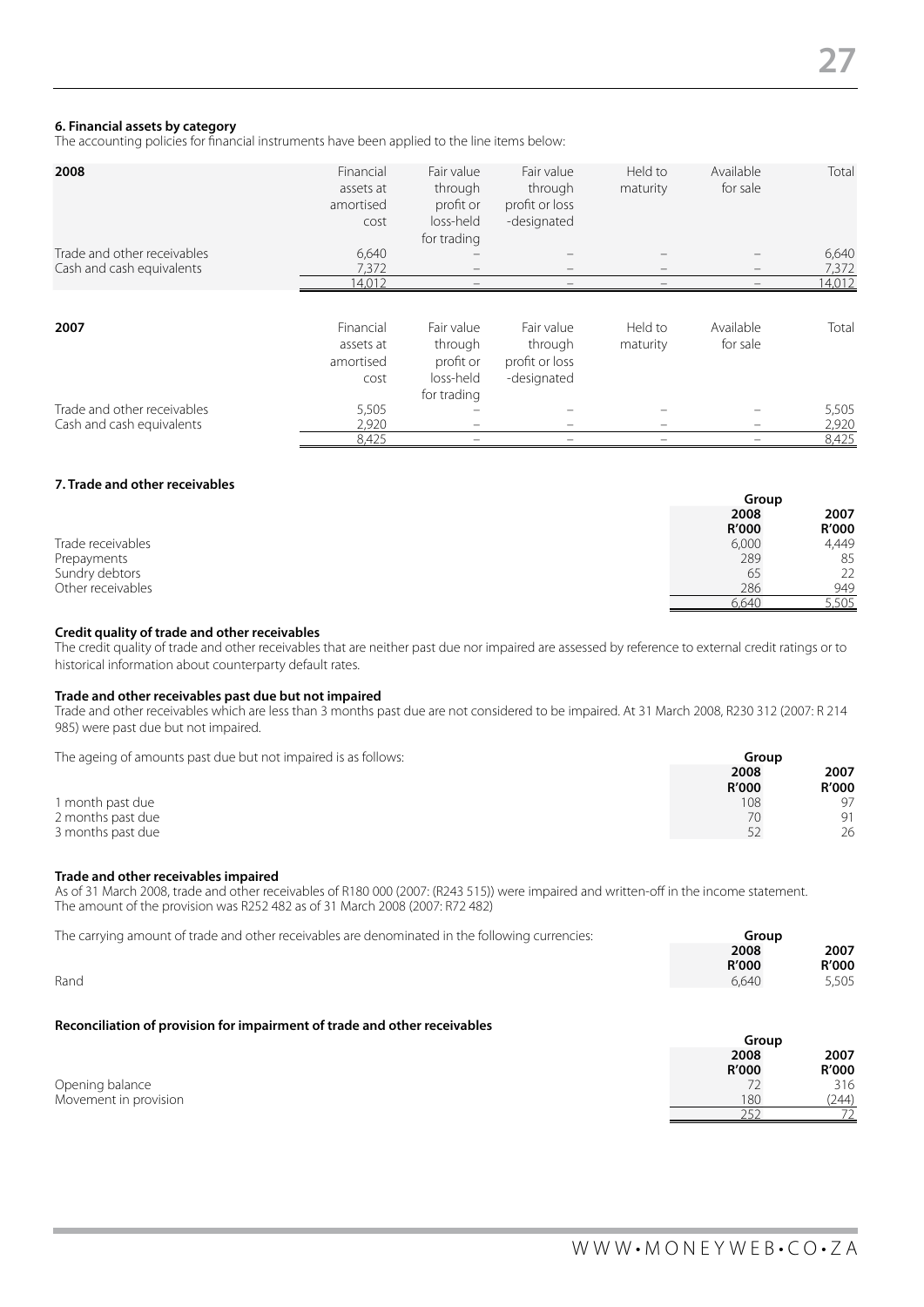#### **8. Cash and cash equivalents**

|                                      | Group        |              |              | Companv      |  |
|--------------------------------------|--------------|--------------|--------------|--------------|--|
|                                      | 2008         | 2007         | 2008         | 2007         |  |
|                                      | <b>R'000</b> | <b>R'000</b> | <b>R'000</b> | <b>R'000</b> |  |
| Cash on hand and balances with banks | 2.172        | 2.796        |              |              |  |
| Short term money-market instruments  | 5,200        | ' 24         |              |              |  |
|                                      |              | 2.920        |              |              |  |

#### **9. Share capital and premium**

|                                                                       | Group                |                      |                      | Company              |  |
|-----------------------------------------------------------------------|----------------------|----------------------|----------------------|----------------------|--|
|                                                                       | 2008<br><b>R'000</b> | 2007<br><b>R'000</b> | 2008<br><b>R'000</b> | 2007<br><b>R'000</b> |  |
| Authorised                                                            |                      |                      |                      |                      |  |
| 500 000 000 ordinary shares of R0,001 each                            | 500                  | 500                  | 500                  | 500                  |  |
|                                                                       |                      |                      |                      |                      |  |
| Share Capital<br>Balance brought forward                              | 76                   | 85                   | 76                   | 85                   |  |
| <b>Shares Cancelled</b>                                               | (8)                  | (9)                  | (8)                  | (9)                  |  |
| Shares Issued                                                         | 9                    |                      | 9                    | $\mathbf 0$          |  |
| 76 971 800 (2007: 75 446 944) ordinary shares of R0,001 each          | 77                   | 76                   | 77                   | 76                   |  |
| Nil (2007: 8 102 094) treasury shares held by subsidiary              |                      | (8)                  |                      |                      |  |
| 782 394 (2007: 882 394) treasury shares held by share incentive trust |                      | (1)                  |                      |                      |  |
|                                                                       | 76                   | 67                   | 77                   | 76                   |  |
|                                                                       |                      |                      |                      |                      |  |
| Share premium                                                         |                      |                      |                      |                      |  |
| Balance brought forward                                               | 8,070                | 8,070                | 8,070                | 8,070                |  |
| <b>Shares Cancelled</b>                                               | (2,319)              |                      | (2,319)              |                      |  |
| Shares Issued<br>Balance carried forward                              | 6,319<br>12,070      | 8,070                | 6,319<br>12,070      | 8,070                |  |
| Nil (2007: 8 102 094) treasury shares held by subsidiary              |                      | (2,636)              |                      |                      |  |
| 782 394 (2007: 882 394) treasury shares held by share                 | (213)                | (332)                |                      |                      |  |
| incentive trust                                                       |                      |                      |                      |                      |  |
| Balance at end of year                                                | 11,857               | 5,102                | 12,070               | 8,070                |  |
| Total share capital and premium                                       | 11,933               | 5,169                | 12,147               | 8,146                |  |

#### **10.Trade and other payables**

|                   |               | Group         |  |
|-------------------|---------------|---------------|--|
|                   | 2008<br>R'000 | 2007<br>R'000 |  |
| Trade payables    | 948           | 722           |  |
| Accruals          | 740           | ,218          |  |
| Sundry creditors  |               | 39            |  |
| Other             | 438           | 438           |  |
| Accrued leave pay | 170           | 105           |  |
|                   | 2,300         | 2,522         |  |

#### **11. Financial liabilities by category**

The accounting policies for financial instruments have been applied to the line items below:

| liabilities at<br>through<br>through<br>amortised<br>profit or<br>profit or loss<br>-designated<br>loss-held<br>cost<br>for trading<br>Trade and other payables<br>2,300<br>2,300 |       |
|-----------------------------------------------------------------------------------------------------------------------------------------------------------------------------------|-------|
|                                                                                                                                                                                   |       |
|                                                                                                                                                                                   |       |
|                                                                                                                                                                                   |       |
|                                                                                                                                                                                   | 2,300 |
|                                                                                                                                                                                   | 2,300 |
|                                                                                                                                                                                   |       |
| Fair value<br>Fair value<br>2007<br>Financial                                                                                                                                     | Total |
| liabilities at<br>through<br>through                                                                                                                                              |       |
| profit or<br>profit or loss<br>amortised                                                                                                                                          |       |
| -designated<br>loss-held<br>cost                                                                                                                                                  |       |
| for trading                                                                                                                                                                       |       |
| Trade and other payables<br>2,522                                                                                                                                                 | 2,522 |
| 2,522<br>2,522                                                                                                                                                                    |       |

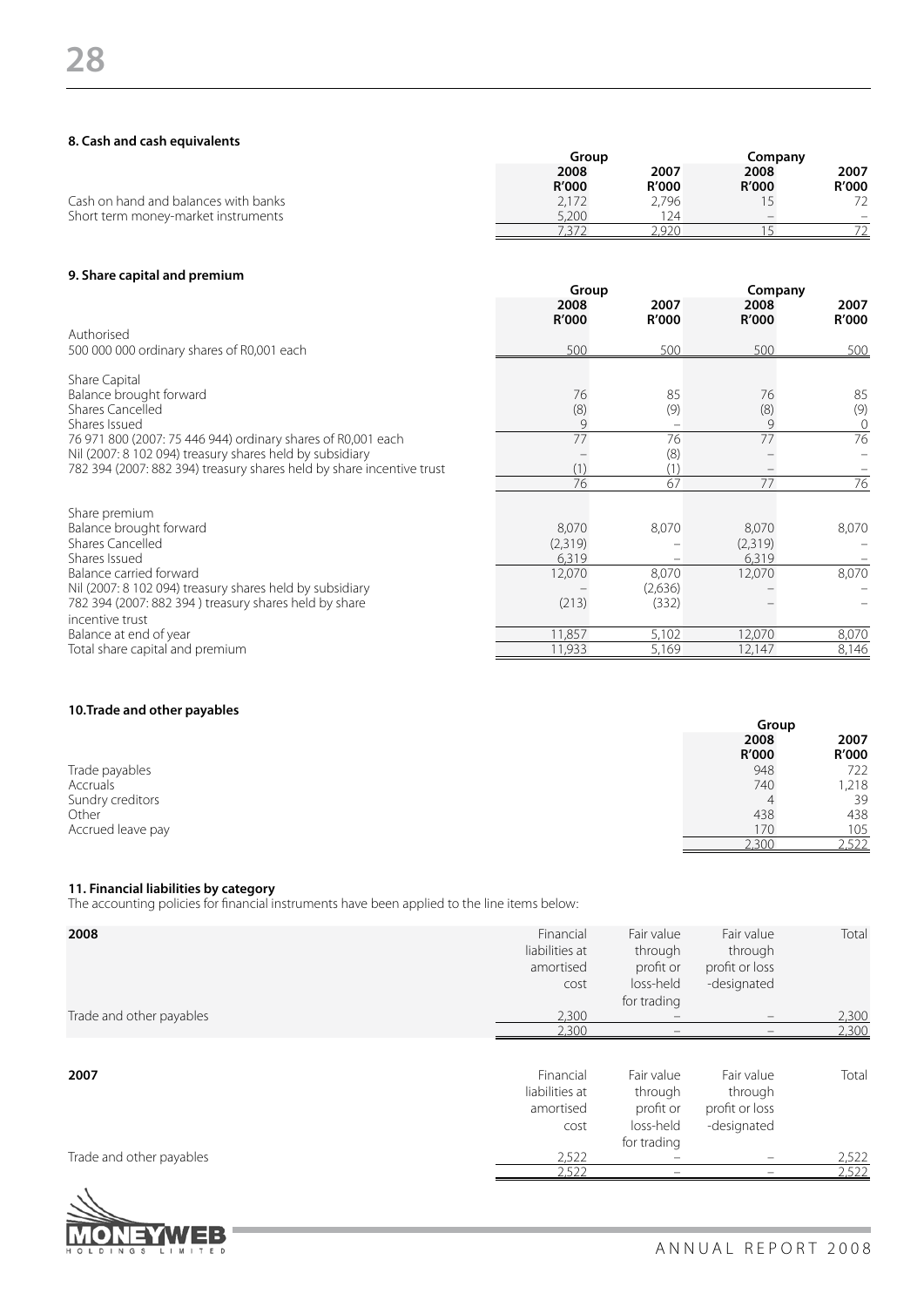#### **12. Deferred revenue Group 2008 2007 R'000 R'000** Annual subscriptions to newsletters and the subsection of the state of the state of the state of the state of the state of the state of the state of the state of the state of the state of the state of the state of the stat Advertising contracts 213 257<br>335 257 304 335  $304$

#### **13. Operating profit**

|                                                            | Group                |                      |                      | Company              |  |
|------------------------------------------------------------|----------------------|----------------------|----------------------|----------------------|--|
|                                                            | 2008<br><b>R'000</b> | 2007<br><b>R'000</b> | 2008<br><b>R'000</b> | 2007<br><b>R'000</b> |  |
| Profit from operations is stated after charging:           |                      |                      |                      |                      |  |
| Cost of Sales                                              | 12,841               | 9,640                |                      |                      |  |
| Auditors' remuneration                                     | 178                  | 142                  |                      |                      |  |
| - for services as Auditors                                 | 178                  | 142                  |                      |                      |  |
| Depreciation                                               | 429                  | 434                  |                      |                      |  |
| Furniture                                                  | 12                   | 11                   |                      |                      |  |
| Computer hardware                                          | 120                  | 118                  |                      |                      |  |
| Computer software                                          | 58                   | 71                   |                      |                      |  |
| Other assets                                               | 6                    | 6                    |                      |                      |  |
| Office equipment                                           | 25                   | 27                   |                      |                      |  |
| Motor vehicles                                             | 8                    |                      |                      |                      |  |
| Studio equipment                                           | 200                  | 201                  |                      |                      |  |
| Amortisation                                               | 198                  |                      |                      |                      |  |
| Net foreign exchange losses on trade and other receivables | 28                   | 50                   |                      |                      |  |
| Operating lease charges - Property                         | 308                  | 606                  |                      |                      |  |
| Staff costs (including freelance journalists)              | 6,365                | 5,815                |                      |                      |  |
| Profit on disposal of tangible asset                       | (7)                  | (3)                  |                      |                      |  |
| Interest received                                          | 111                  | 32                   |                      |                      |  |
| Impairment of trade and other receivables                  | 180                  | (244)                |                      |                      |  |
|                                                            |                      | 35                   |                      |                      |  |
| Average number of employees during the year                |                      |                      |                      |                      |  |

#### **14. Income tax expense**

|                                | Group                |                      |                          | Company              |  |
|--------------------------------|----------------------|----------------------|--------------------------|----------------------|--|
|                                | 2008<br><b>R'000</b> | 2007<br><b>R'000</b> | 2008<br><b>R'000</b>     | 2007<br><b>R'000</b> |  |
| South African normal tax       | 340                  | 98                   |                          |                      |  |
| - current                      | 288                  | 98                   |                          |                      |  |
| - prior year                   | 52                   |                      |                          |                      |  |
| Deferred                       | 26                   | 426                  | $\overline{a}$           |                      |  |
| - current                      | 26                   | 426                  | $\overline{\phantom{a}}$ |                      |  |
| Total normal tax               | 366                  | 524                  |                          |                      |  |
|                                |                      |                      |                          |                      |  |
| 15. Reconciliation of tax rate | %                    | %                    | $\%$                     | $\%$                 |  |
| Standard tax rate              | 29                   | 29                   | 29                       | 29                   |  |
| Adjusted for:                  |                      |                      |                          |                      |  |
| Disallowed expenses            | 0.4                  | 0.4                  |                          |                      |  |
| Secondary Tax on Companies     | (2.7)                |                      |                          |                      |  |
| Other                          | (5.7)                | 4.3                  |                          |                      |  |
| Effective tax rate             | 21.0                 | 33.7                 | 29                       | 29                   |  |

Should all available reserves be declared as a dividend, the company will incur Secondary Tax on Companies (STC) of approximately R340,000 (2007: R250,000)

#### **16. Earnings per share and headline earnings per share**

The calculation of earnings per share is based on net profit of R1,379,000 (2007 net profit: R1,033,000) and a weighted average number of issued shares of 69 453 171 (2007: 66 472 456).

The calculation of fully diluted earnings per share is based on net profit of R1,379,000 (2007 profit: R1,033,000) and a fully diluted weighted average number of shares of 69 518 449 (2007: 66 798 047).

The calculation of headline earnings per share is based on the net profit before goodwill amortisation and exceptional profit of R1,392,000 (2007 profit: R1,031,000) and the weighted average number of issued shares of 69 453 171 (2007: 66 472 456).

The calculation of fully diluted headline earnings per share is based on net profit before goodwill amortisation and exceptional profit of R1,392,000 (2007 profit: R1,031,000) and the fully diluted weighted average number of share of 69 518 449 (2007: 66 798 047).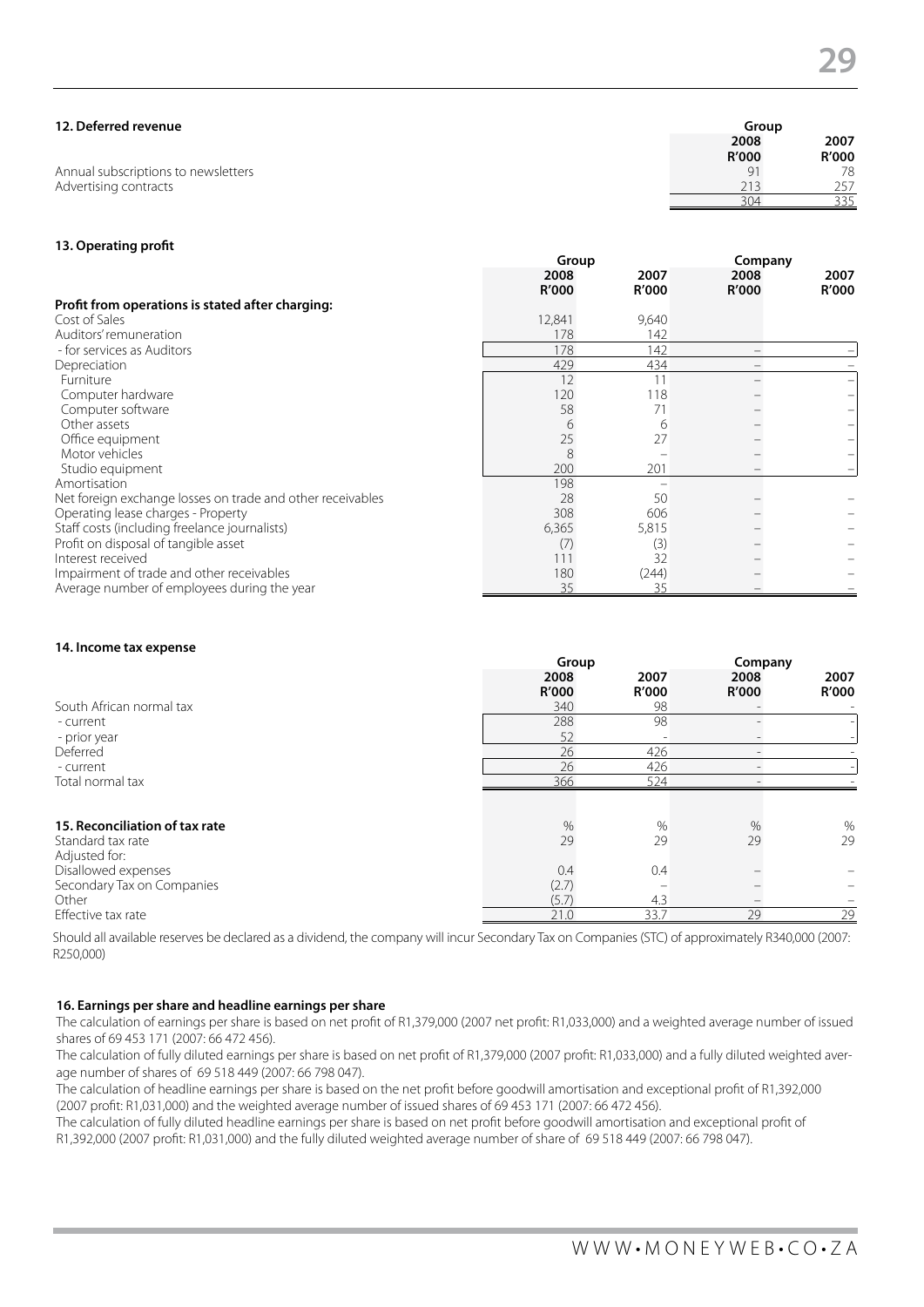|                                                   | Group                |                      |
|---------------------------------------------------|----------------------|----------------------|
|                                                   | 2008<br><b>R'000</b> | 2007<br><b>R'000</b> |
| Reconciliation of headline earnings:              |                      |                      |
| Net profit for the year                           | 1,379                | 1,033                |
| Goodwill impairment                               |                      |                      |
| Fair value adjustment of investment               | 6                    | (2)                  |
| Profit on disposal of tangible assets             |                      | 3                    |
| HEADLINE EARNINGS FOR THE YEAR                    | 1,392                | 1,034                |
|                                                   |                      |                      |
| Earnings per share (cents)                        | 1.99                 | 1.55                 |
| Fully diluted earnings per share (cents)          | 1.98                 | 1.55                 |
| Headline earnings per share (cents)               | 2.00                 | 1.55                 |
| Fully diluted headline earnings per share (cents) | 2.00                 | 1.55                 |

#### **17. Risk management**

The Group is not party to any financial derivative contracts nor to any hedging arrangements. The risks to which it is exposed in the conduct of its operations, and the management thereof, are:

#### **Currency risk management**

The Group has limited currency risk as a result of purchases, sales and bank balances in foreign currencies. The currencies in which the Group primarily deals are Pounds Sterling, US Dollars and Australian Dollars.

The Group's exposure to changes in the rate of exchange is not significant.

#### **Interest rate management**

The Group does not have any interest bearing borrowings or long-term debt financing arrangements. Given the large net cash holdings of the Group, it is exposed to the effects of fluctuating deposit interest rates. Whilst it is policy to remain as liquid as possible to take advantage of acquisition opportunities, certain funds have been invested in term deposits / investments to minimise the effects of fluctuating interest rates and to achieve a satisfactory return for shareholders.

The Group's cash balance at the end of the year was largely of a result of a new issue of shares. The Group's exposure to interest rate changes on average working balances throughout the year is not significant.

#### **Credit risk management**

The Group has no significant concentration of credit risk. Financial assets, which potentially subject the Group to concentrations of credit risk, consist principally of cash, deposits and trade receivables. The Group's cash equivalents and short-term deposits are placed with high quality financial institutions. Trade receivables are presented net of the provision for doubtful receivables. Credit risk with respect to trade receivables is reduced due to the large number of customers comprising the Group's customer base and their dispersion across different industries and geographical areas. Accordingly the Group has no significant concentration of credit risk.

#### **Liquidity risk management**

The Group has minimised its liquidity risk by ensuring that it has adequate banking facilities and reserve borrowing capacity. Liquidity risk also arises from the possibility that customers may not be able to settle obligations to the Group within the normal terms of trade. To manage this risk the Group periodically assesses the financial viability of its customers. The directors are of the opinion that the carrying value of financial instruments approximates fair value.

#### **18. Related party transactions**

Related party transactions exist within the Group. All purchasing and selling transactions with related parties are concluded at arm's length. Details of subsidiaries are given in the directors' report.

#### **Key management**

All members of key management are executive directors of the company.

The following persons held the position of directors of Moneyweb Holdings Limited during the past financial year, unless otherwise stated: AB Hogg (CEO), EA Jay\*, LM Hogg, V Nosi\*, A Smith\* (Chairman), L Sipoyo\*. (\* Non-executive director)

## Directors' emoluments are disclosed in note 21.

#### **Directors' shareholdings**

The aggregate number of shares held by directors of the Company and their director-related entities are disclosed in the Shareholder Information section on page 4.

#### **Amounts due to and receivable from related parties in the Group**

These amounts are set out in the respective notes to the financial statements.

#### **Ownership interests**

The ownership interests in subsidiaries are set out in the directors' report.

#### **Transactions with group entities**

#### **Management fees received by Holding Company**

|                                          | 2008 | 2007 |
|------------------------------------------|------|------|
| Moneyweb (Pty) Ltd                       | 39   |      |
| Prescon Publishing Corporation (Pty) Ltd | 30   |      |
| Moneyweb Internet Publishing Limited     | 30   |      |
|                                          |      |      |

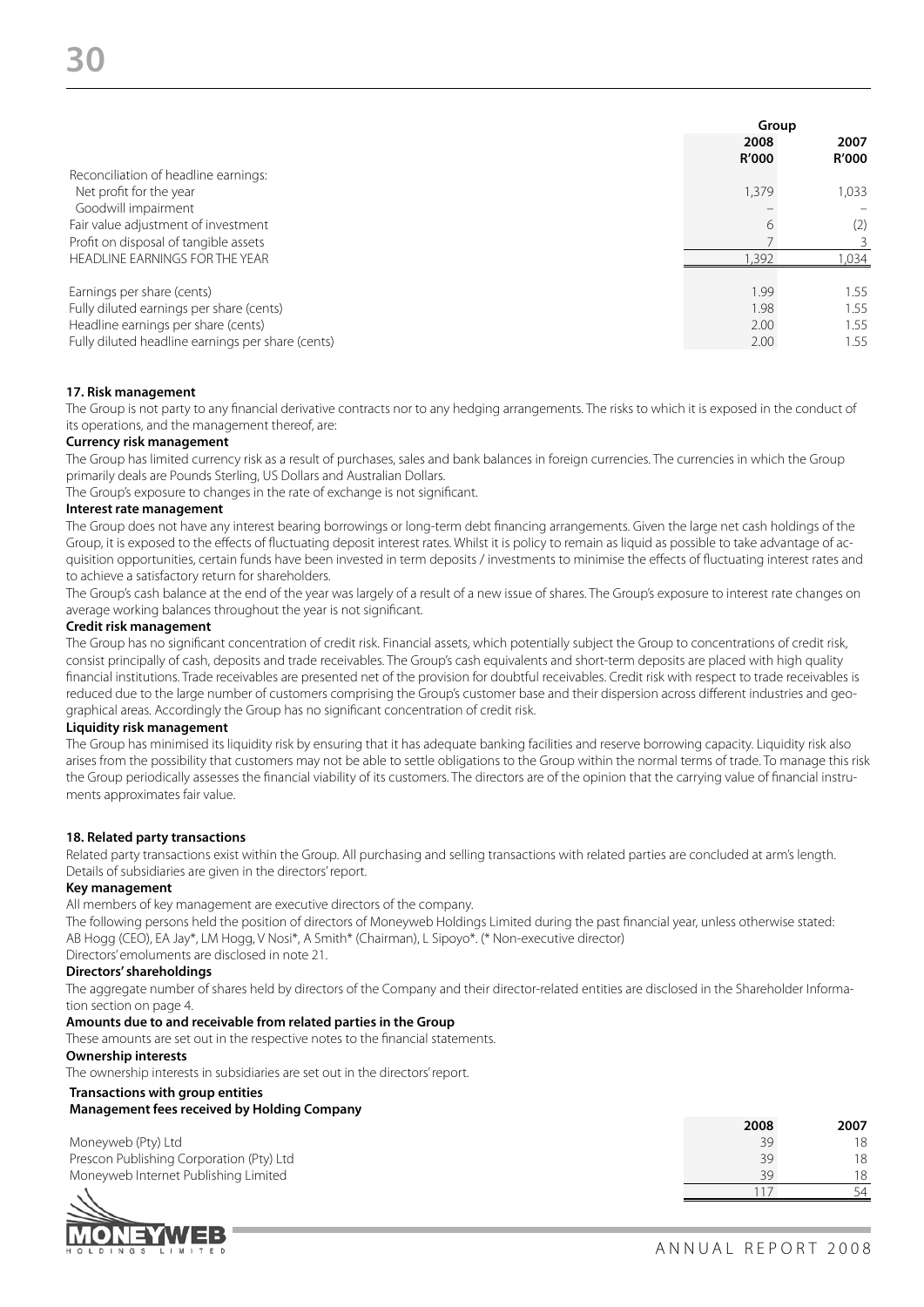#### **19. Cash Flow Statements**

The following convention applies to figures other than adjustments: Outflows of cash are represented by figures in brackets. Inflows of cash are represented without brackets.

|                                                       | Group                |                      |  |
|-------------------------------------------------------|----------------------|----------------------|--|
|                                                       | 2008<br><b>R'000</b> | 2007<br><b>R'000</b> |  |
| 19.1 Cash generated by operations                     |                      |                      |  |
| Operating profit before depreciation and amortisation | 2.267                | 1.957                |  |
| Adjustments:                                          |                      |                      |  |
| Profit on disposal of tangible assets                 |                      | (3)                  |  |
| Movement in deferred revenue                          | (31)                 | (96)                 |  |
|                                                       | 2.229                | ,858                 |  |

#### **19.2 Movements in working capital**

| $1212$ $1101211121112$ $11111111112$ $11111112$   | Group                |                      |                      | Company              |
|---------------------------------------------------|----------------------|----------------------|----------------------|----------------------|
|                                                   | 2008<br><b>R'000</b> | 2007<br><b>R'000</b> | 2008<br><b>R'000</b> | 2007<br><b>R'000</b> |
| (Increase) in trade and other receivables         | (1, 137)             | (1,611)              |                      |                      |
| Increase / (Decrease) in trade and other payables | (221)                | (57)                 | 6                    |                      |
|                                                   | (1, 358)             | (1,668)              |                      |                      |
| 19.3 Taxation paid                                | Group                |                      | Company              |                      |
|                                                   | 2008<br><b>R'000</b> | 2007<br><b>R'000</b> | 2008<br><b>R'000</b> | 2007<br><b>R'000</b> |
| Amounts owing at the beginning of the year        | (216)                | (118)                |                      | 10                   |
| Amounts charged per Income Statement              | (340)                | (98)                 |                      |                      |
| Amounts owing at the end of the year              | 225                  | 216                  | (58)                 | (10)                 |
| Amounts paid                                      | (332)                |                      | (48)                 |                      |

#### **20. Operating Lease**

The company and its subsidiaries have an operating lease agreement for offices. The lease contains a renewal option and an escalation clause. Lease terms do not contain restrictions on the Company's activities concerning dividends, additional debt or futher leasing. The lease agreement expires on 31 January 2010. The following rentals are committed to for the future.

|                                                     | $\tilde{}$ | 2008<br>R'000 | 2007<br><b>R'000</b> |
|-----------------------------------------------------|------------|---------------|----------------------|
| Within one year<br>- Premises<br>One to three years |            | 452           | 542                  |
| - Premises                                          |            | 40            | .202                 |

#### **21. Directors' emoluments**

|         |                                    | Paid to March 2008 (R'000) by the company |        |                             |                                                        |              |  |  |
|---------|------------------------------------|-------------------------------------------|--------|-----------------------------|--------------------------------------------------------|--------------|--|--|
|         | <b>For Services</b><br>As director | Other<br>services                         | Salary | <b>Bonus and</b><br>related | <b>Medical Aid</b><br><b>Performance Contributions</b> | <b>Total</b> |  |  |
|         |                                    |                                           |        | payments                    |                                                        |              |  |  |
| AB Hogg |                                    |                                           | 495    | 27                          | 34                                                     | 556          |  |  |
| LM Hogg | $\overline{\phantom{a}}$           |                                           | 445    | 19                          | $\overline{\phantom{a}}$                               | 464          |  |  |
| EA Jay  | 8                                  |                                           |        |                             |                                                        | 8            |  |  |
| V Nosi  | 8                                  |                                           |        |                             |                                                        | 8            |  |  |
| A Smith | 8                                  |                                           |        |                             |                                                        | 8            |  |  |
|         | 24                                 |                                           | 940    | 46                          | 34                                                     | 1.044        |  |  |

|         | Paid to March 2007 (R'000) by the company |                   |                          |                             |                                                 |              |  |
|---------|-------------------------------------------|-------------------|--------------------------|-----------------------------|-------------------------------------------------|--------------|--|
|         | <b>For Services</b><br>As director        | Other<br>services | <b>Salary</b>            | <b>Bonus and</b><br>related | Medical Aid<br><b>Performance Contributions</b> | <b>Total</b> |  |
|         |                                           |                   |                          | payments                    |                                                 |              |  |
| AB Hogg |                                           |                   | 386                      | 20                          | 34                                              | 440          |  |
| LM Hogg |                                           |                   | 420                      | 20                          | -                                               | 440          |  |
| EA Jay  | 8                                         |                   | $\overline{\phantom{a}}$ |                             |                                                 | 8            |  |
| V Nosi  | 8                                         |                   | -                        |                             | -                                               | 8            |  |
| A Smith | 8                                         |                   | -                        |                             |                                                 | 8            |  |
|         | 24                                        | -                 | 806                      | 40                          | 34                                              | 904          |  |

No other directors received any benefit during the period under review.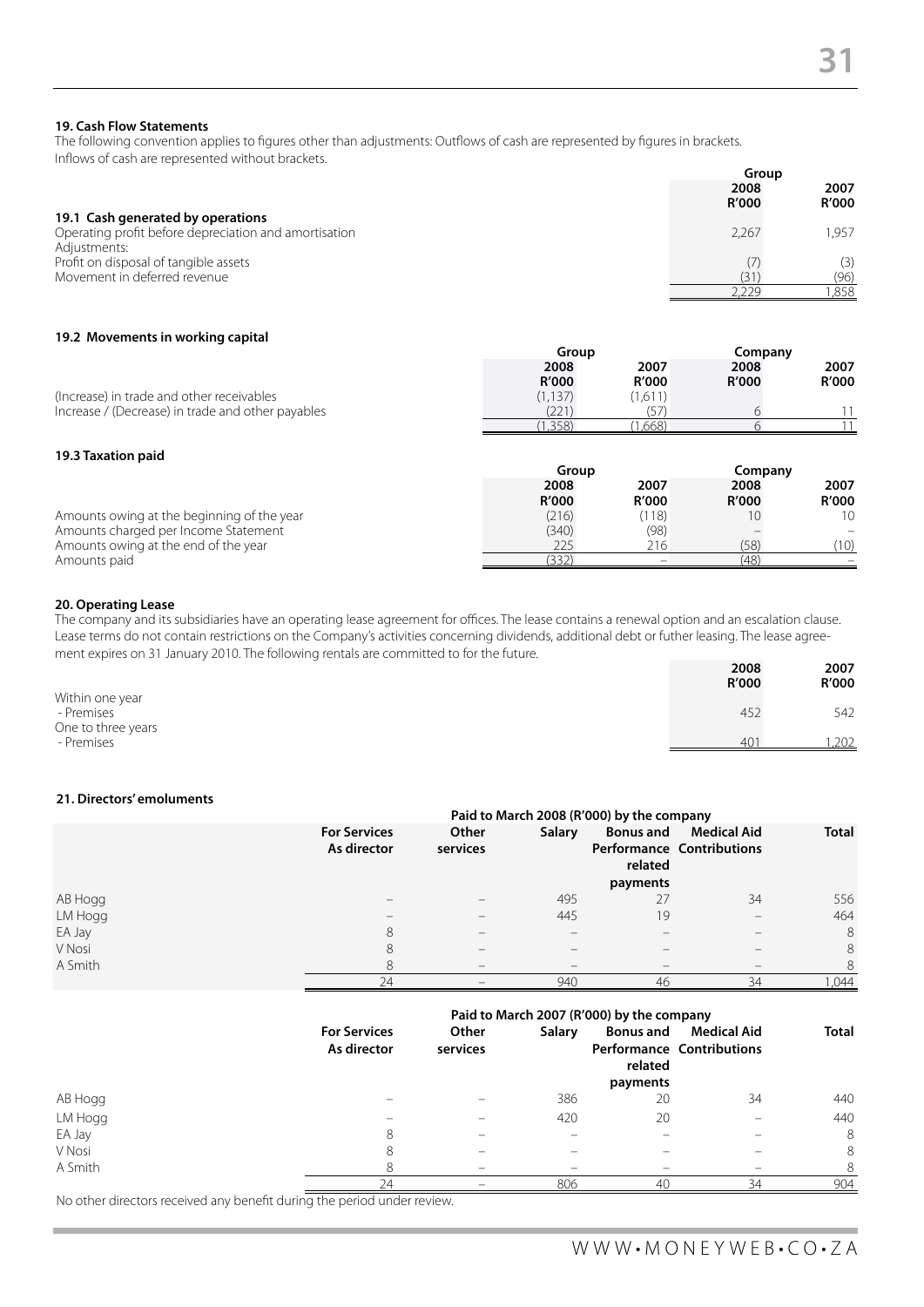#### **22. Employee benefits Share incentive scheme**

### Moneyweb offers share options to certain of the employees of the Company or its subsidiary companies.

Participants are entitled to exercise their options as follows:

After two years - up to 25% of the shares

After three years - up to 50% of the shares

After four years - up to 75% of the shares

After 5 years - up to 100% of the shares

If an option is not exercised within 7 years from the date such option was granted, it will lapse. In the event that the participant ceases to be an employee otherwise than as a result of death, retirement or other reasons approved by the trustees, any option not yet exercised will lapse.

Details of outstanding share options at 31 March 2008:

|                 | Number of shares   |                     |         |                          |                          |                          |  |  |
|-----------------|--------------------|---------------------|---------|--------------------------|--------------------------|--------------------------|--|--|
| Expiry date     | Option price       | Outstanding<br>2007 | Granted | Exercised                | Lapsed                   | Outstanding<br>2008      |  |  |
| April 2007      | R0.64              | 325 000             | -       | $\overline{\phantom{a}}$ | 325 000                  | -                        |  |  |
| 9 November 2007 | R0,46              | 135 000             | -       | 10 000                   | 125 000                  | $\overline{\phantom{0}}$ |  |  |
| 8 May 2008      | R <sub>0</sub> ,26 | 275 000             | -       | 40 000                   | $\overline{\phantom{a}}$ | 235 000                  |  |  |
|                 |                    | 735 000             |         | 50 000                   | 450 000                  | 235 000                  |  |  |

There was no change in outstanding options in the prior year.

#### **23. Capital Management**

The Company manages its shareholders' equity as capital. The Group's objective when managing capital is to safeguard its ability to continue as a going concern in order to provide returns to shareholders in the form of dividends and capital appreciation.

In order to maintain or adjust the capital structure the Group may adjust the amount of dividends paid to shareholders. A general authority needs to be obtained from shareholders on an annual basis to place the authorised but unissued ordinary shares under control of the directors as well as giving the directors the authority to issue shares for cash, as and when suitable opportunities arise.

For the year under review, dividends amounting to R660 496 (2007: R377 234) were paid and shares to the value of R6 327 860 (2007: Rnil) were issued. The Group also sold treasury shares to the value of R700 000 (2007:Rnil) and also repurchased its own shares to the value of R227 067 (2007: R213 800).

Refer to the statement of changes in equity for further details regarding the Group's capital.

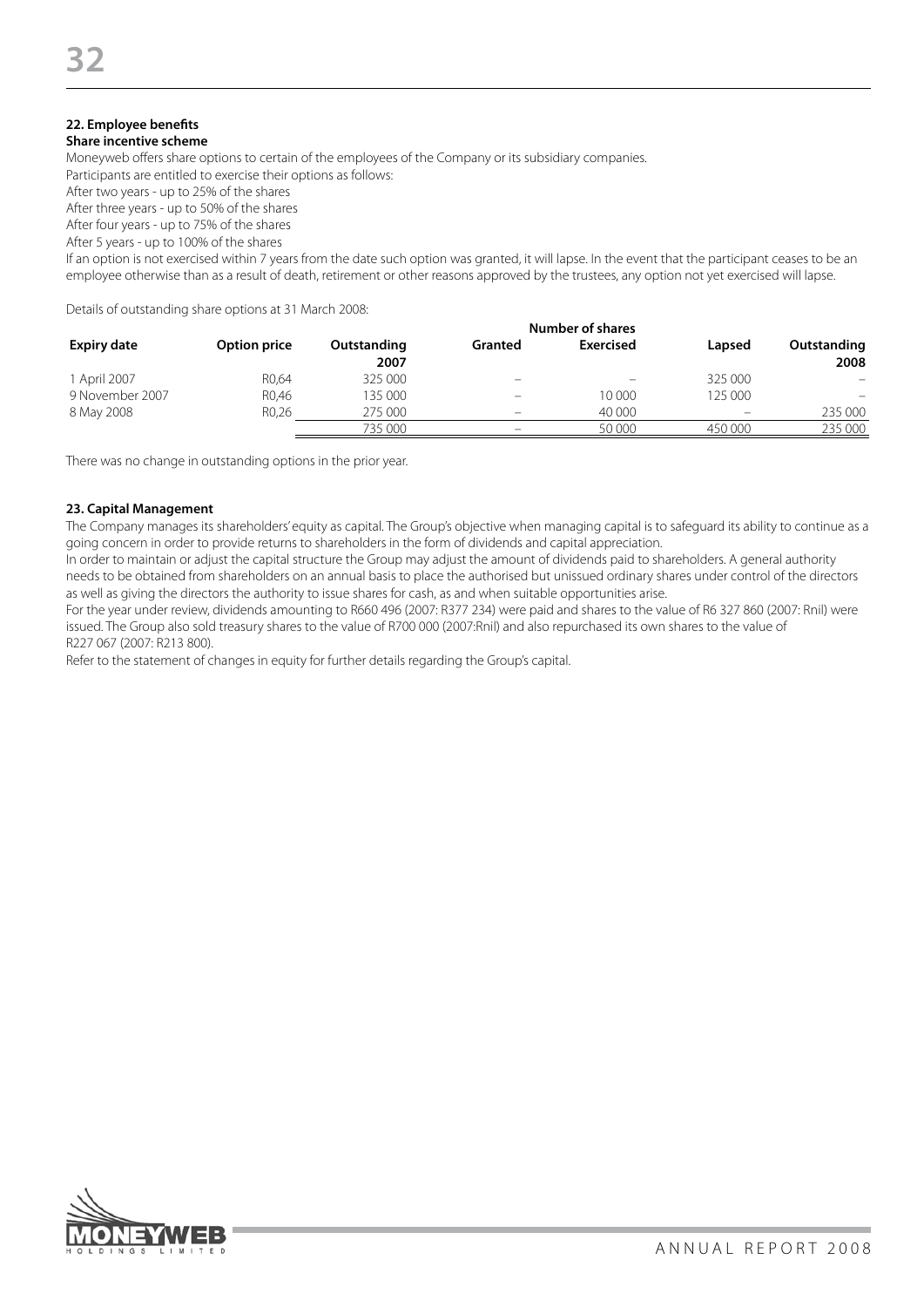# Notice of the Annual General Meeting

### **MONEYWEB HOLDINGS LIMITED**

Registration number 1998/025067/06 (Incorporated in the Republic of South Africa) JSE code: MNY ISIN:ZAE000025409 ("Moneyweb" or "the Company")

Notice is hereby given that the Annual General Meeting of shareholders of Moneyweb will be held in the boardroom of the Company, First Floor, West Wing, President Place, Corner Jan Smuts Ave and Bolton Road (Entrance in Hood Street) Rosebank, 2196, on 13 November 2008 at 10:00 to consider and, if deemed fit, to pass with or without modifications, the following resolutions:

## **Ordinary Resolutions**

1. "To receive, consider and adopt the Annual Financial Statements of the Company and the Group for the financial year ended 31 March 2008, together with the reports of the Auditors and Directors."

2. "To confirm the re-appointment of Mr AB Hogg as director of the Company."

2.1 Mr AB Hogg, a financial journalist, founded Moneyweb in 1997.

3. "To confirm the re-appointment of Mrs LM Hogg as director of the Company."

3.1 Mrs Hogg is the Community Manager of Moneyweb. She is responsible for building and maintaining relationships with shareholders.

4. "To approve the directors' emoluments for the year ended 31 March 2008."

5. "To confirm the re-appointment of BDO Spencer Steward (Johannesburg) Incorporated as auditors of the Company for the ensuing financial year and to authorise the directors to determine the remuneration of the auditors."

### 6. **Control of authorised but unissued ordinary shares**

"Resolved by way of a general authority that the authorised but unissued ordinary shares in the capital of Moneyweb be and are hereby placed under the control and authority of the Directors of the company ("Directors") and that the Directors be and are hereby authorised and empowered to allot and issue all or any of such ordinary shares, or to issue any options in respect of all or any of such ordinary shares, to such person/s on such terms and conditions and at such times as the Directors may from time to time and in their discretion deem fit, subject to

the provisions of sections 221 and 222 of the Companies Act (Act 61 of 1973), as amended, the articles of association of the Company and the Listings Requirements of JSE Limited from time to time."

7. **Renewal of general authority to issue shares for cash**

• "Resolved that in terms of the Listings Requirements of the JSE Limited, the mandate given to the directors of the company in terms of a general authority to issue shares for cash, as and when suitable opportunities arise, be renewed subject to the following conditions of this authority will be valid until the Company's next Annual General Meeting or for 15 (fifteen) months from the date of the resolution, whichever period is shorter;

• the equity securities which are the subject of the general authority, must be of a class already in issue, or where this is not the case, must be limited to such securities or rights that are convertable into a class already in issue;

• the securities must be issued to public shareholders as defined in the JSE Listing Requirements and not to related parties:

- the general issues of shares for cash in the aggregate in any one financial year may not exceed 50% (fifty per cent) of the Company's issued share capital of that class;
- the maximum discount at which securities may be issued is 10% (ten per cent) of the weighted average traded price of such securities over the 30 business days prior to the date that the price of the issue is determined or agreed between the Company and the party subscribing to the securities; and • after the Company has issued securities representing, on a cumulative basis within a financial year, 5% (five per cent) or more of the number of securities in issue, prior to such issue, the Company shall publish an announcement containing full details of the issue and the impact of the issue on net asset value, net tangible asset value, earnings and headline earnings per share."

### **Voting**

In terms of the Listings Requirements of the JSE, the approval of a 75% majority of the votes cast by the Shareholders present or represented by proxy and entitled to vote at the Annual General Meeting at which this Ordinary Resolution is proposed, is required to approve Ordinary Resolution Number 7, excluding the Designated Adviser and the controlling shareholders together with their associates.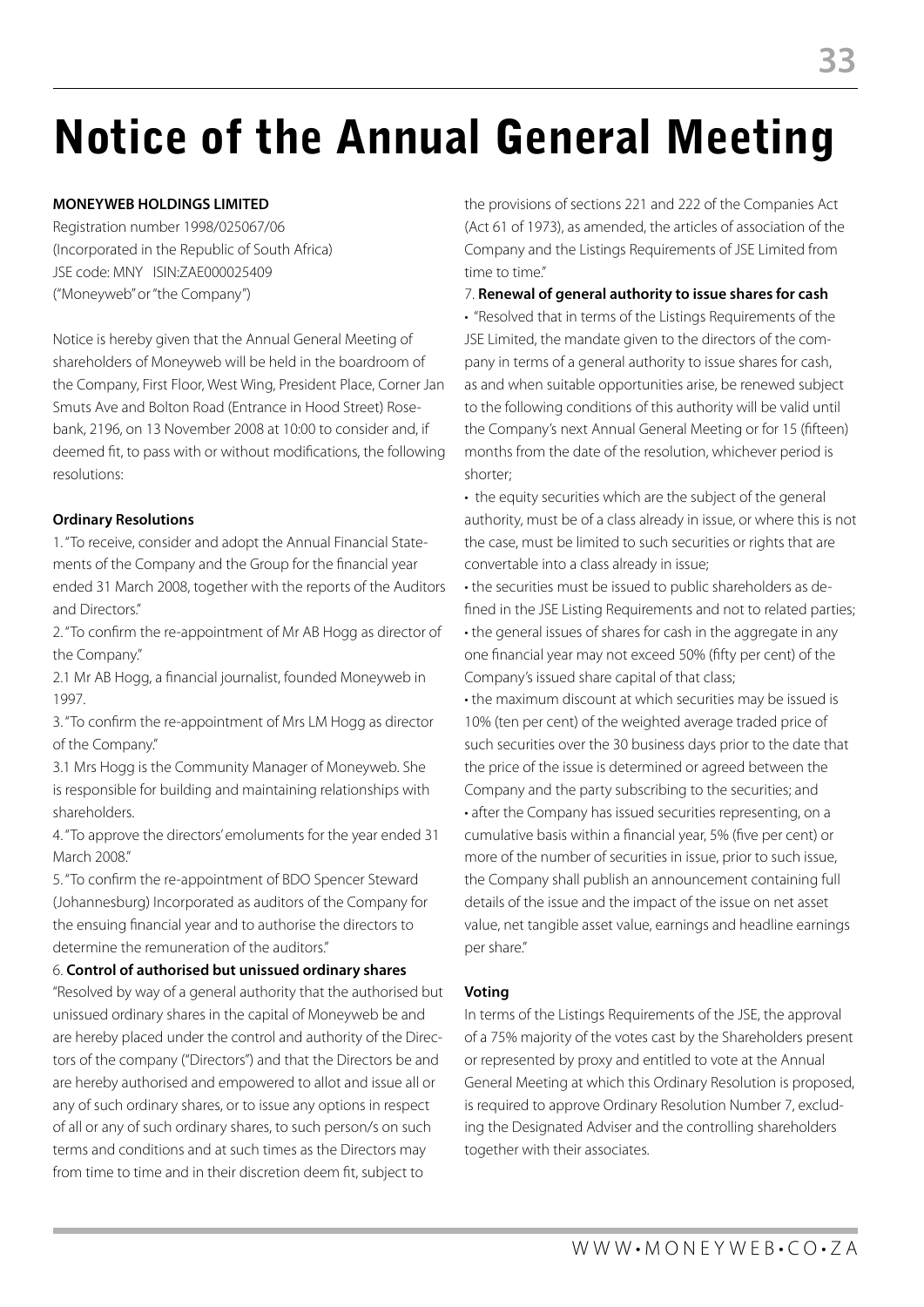### **Special Resolution Number 1**

Renewal of General Authority to the Company to repurchase its own shares

"Resolved, as a special resolution, that the mandate given to the company in terms of its Articles of Association (or one of its wholly-owned subsidiaries) providing authorisation, by way of a general approval, to acquire the company's own securities, upon such terms and conditions and in such amounts as the directors may from time to time decide, but subject to the provisions of the Companies Act, 1973 (Act 61 of 1973), as amended, ("the Act") and the Listings Requirements of the JSE Limited ("the JSE"), be extended, subject to the following terms and conditions:

• the repurchase of the ordinary shares must be effected through the order book operated by the JSE trading system and done without any prior understanding or arrangement between the Company and the counterparty (reported trades are prohibited);

• this general authority shall only be valid until the earlier of the next Annual General Meeting of the Company and the expiry of a period of 15 (fifteen) months from the date of passing of this Special Resolution Number 1;

• in determining the price at which the Company's ordinary shares are acquired in terms of this general authority, the maximum premium at which such ordinary shares may be acquired will be 10% (ten per cent) of the weighted average of the market value at which such ordinary shares are traded on the JSE, as determined over the 5 (five) business days immediately preceding the date on which the transaction is effected; • should derivatives be repurchased, the company must comply with paragraphs 5.67 to 5.81 of the JSE Listings Requirements; subject to the exemptions in paragraph 5.83 and additions in paragraph 5.84;

• at any point in time, the Company may only appoint one agent to effect any repurchases on its behalf;

• the repurchase may only be effected, if the shareholder spread requirements as set out in paragraphs 21.3(c) of the JSE Listings Requirements are still met after such repurchase;

• Repurchases may not be made by the company and/or its subsidiaries during a prohibited period as defined by the Listings Requirements of the JSE unless a repurchase programme is in place where the dates and quantities of securities to be traded during the relevant period are fixed and full details of the programme have been disclosed in an announcement over SENS prior to the commencement of the prohibited period; • the acquisitions of ordinary shares in the aggregate in any



• when the Company has cumulatively repurchased 3% of the number of the ordinary shares in issue at the time that this general authority is granted ("initial number"), and for each 3% in aggregate of the initial number acquired thereafter, an announcement will be made; and

• the company may not enter the market to proceed with the repurchase of its ordinary shares until the company's sponsor has confirmed the adequacy of the company's working capital for the purpose of undertaking a repurchase of securities in writing to the JSE."

The directors are of the opnion that, after considering the effect of the maximum repurchase permitted and for a period of 12 months after the date of the annual general meeting:

- the Company and the Group will be able to repay its debts in the ordinary course of business;
- the assets of the Company and the Group will be in excess of the liabilities of the Company and the Group. For this purpose, the assets and the liabilities should be recognised and measured in accordance with the accounting policies used in the latest audited group annual financial statements;
- the share capital and reserves of the Company and Group will be adequate for ordinary business purposes; and
- the working capital of the Company and the Group will be adequate for ordinary business purposes.

#### **Reason for and effect of Special Resolution Number 1**

The effect of the special resolution and the reason therefor is to extend the general authority given to the directors in terms of the Act and the JSE Listings Requirements for the acquisition by the company and/or its subsidiaries of the company's securities, which authority shall be used at the directors' discretion during the course of the period so authorised. The Directors of the Company do not have any specific intentions for utilising the General Authority at the date of the Annual General Meeting. It is the intention of the Directors of the Company to use such authority should prevailing circumstances, such as market conditions, in their opinion warrant it and will take into account the long term cash needs of the Company and the Group and their interests.

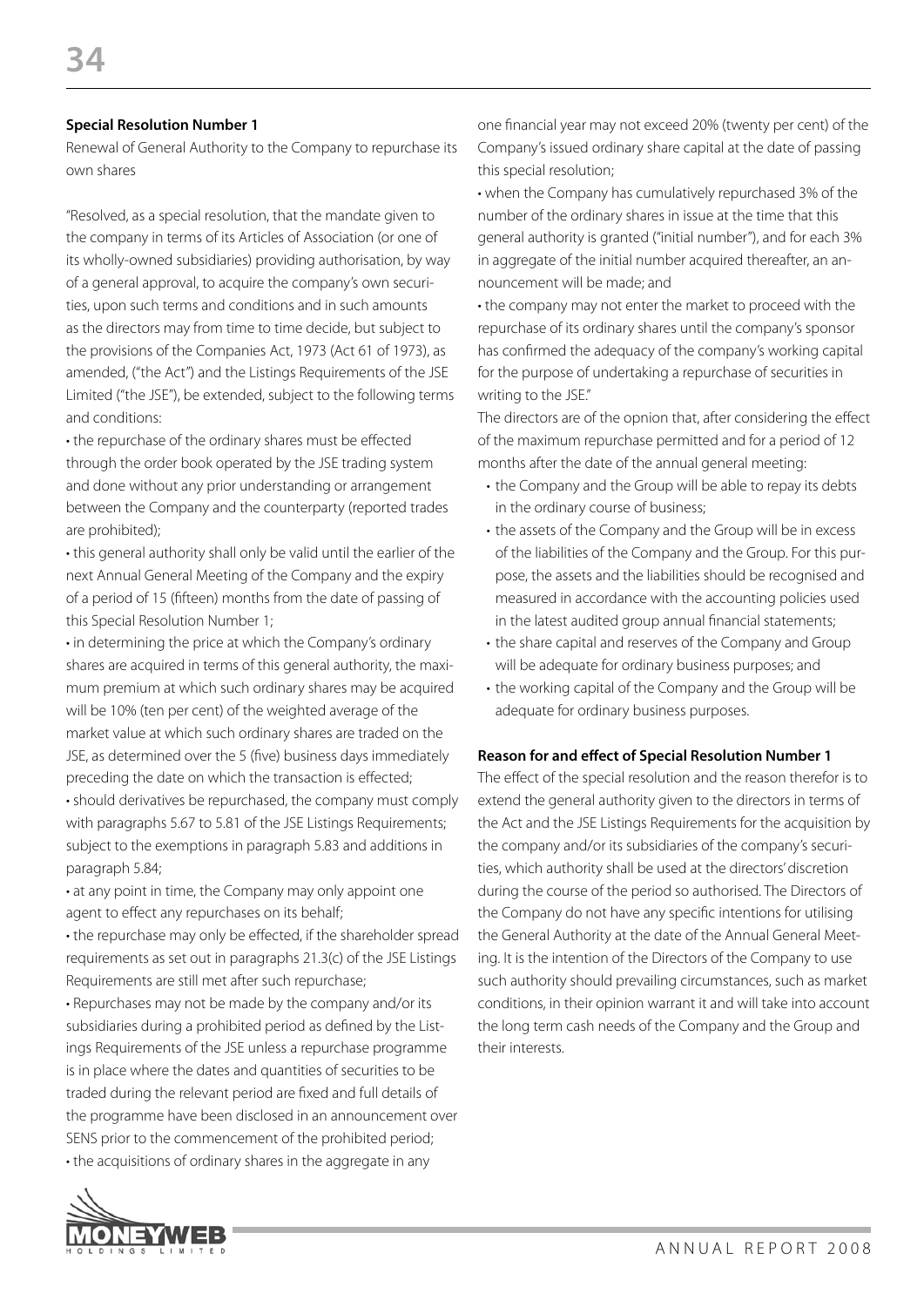## **Other disclosures in terms of paragraph 11.26 of the JSE Listings Requirements**

The JSE Listings Requirements require the following disclosures which are contained in the Annual Report of which this Notice of Annual General Meeting forms part:

Directors Page 3 Major shareholders of Moneyweb Page 4 Directors' interests in securities Page 5 Share capital of the Company Page 19 and Page 28 (note 9)

## **Material Changes**

There have been no material changes in the financial or trading positions of the Company and its subsidiaries since Moneyweb published its audited results for the financial year ended 31 March 2008 and the date of this Notice of Annual General Meeting.

## **Directors' Responsibility Statement**

The Directors, whose names are given on page 3 of the Annual Report, collectively and individually accept full responsibility for the accuracy of the information pertaining to Special Resolution Number 1 and certify that to the best of their knowledge and belief there are no facts that have been omitted which would make any statement false or misleading, and that all reasonable enquiries to ascertain such facts have been made and that this resolution contains all such information.

### **Litigation Statement**

Neither Moneyweb nor its subsidiaries are party to any legal or arbitration proceedings, including any proceedings that are pending or threatened of which Moneyweb is aware, which may have or have had in the previous 12 months a material effect on the Group's financial position.

### **Voting and proxies**

Certificated shareholders and dematerialised shareholders who hold shares in "own name" registration who are unable to attend the Annual General Meeting and who wish to be represented thereat, must complete the form of proxy as attached to this Annual Report, in accordance with the instructions contained therein and return it to the office of the transfer secretaries, Computershare Investor Services (Proprietary) Limited, Ground Floor, 70 Marshall Street, Johannesburg, 2001 (PO Box 61051, Marshalltown, 2107), to be received by no later than 10:00 on Wednesday, 12 November 2008. Dematerialised shareholders, other than those with "own name"

registration who wish to attend the Annual General Meeting, must inform their Central Securities Depository Participant ("CSDP") or broker of their intention to attend and request their CSDP or broker to issue them with the relevant Letter of Representation to attend the Annual General Meeting in person and vote, or, if they do not wish to attend the Annual General Meeting in person, but wish to be represented thereat, provide their CSDP or broker with their voting instructions in terms of the relevant custody agreement entered into between them and their CSDP or broker in the manner and cut-off time stipulated therein.

By order of the board 19 September 2008 AB Hogg – Chief Executive Officer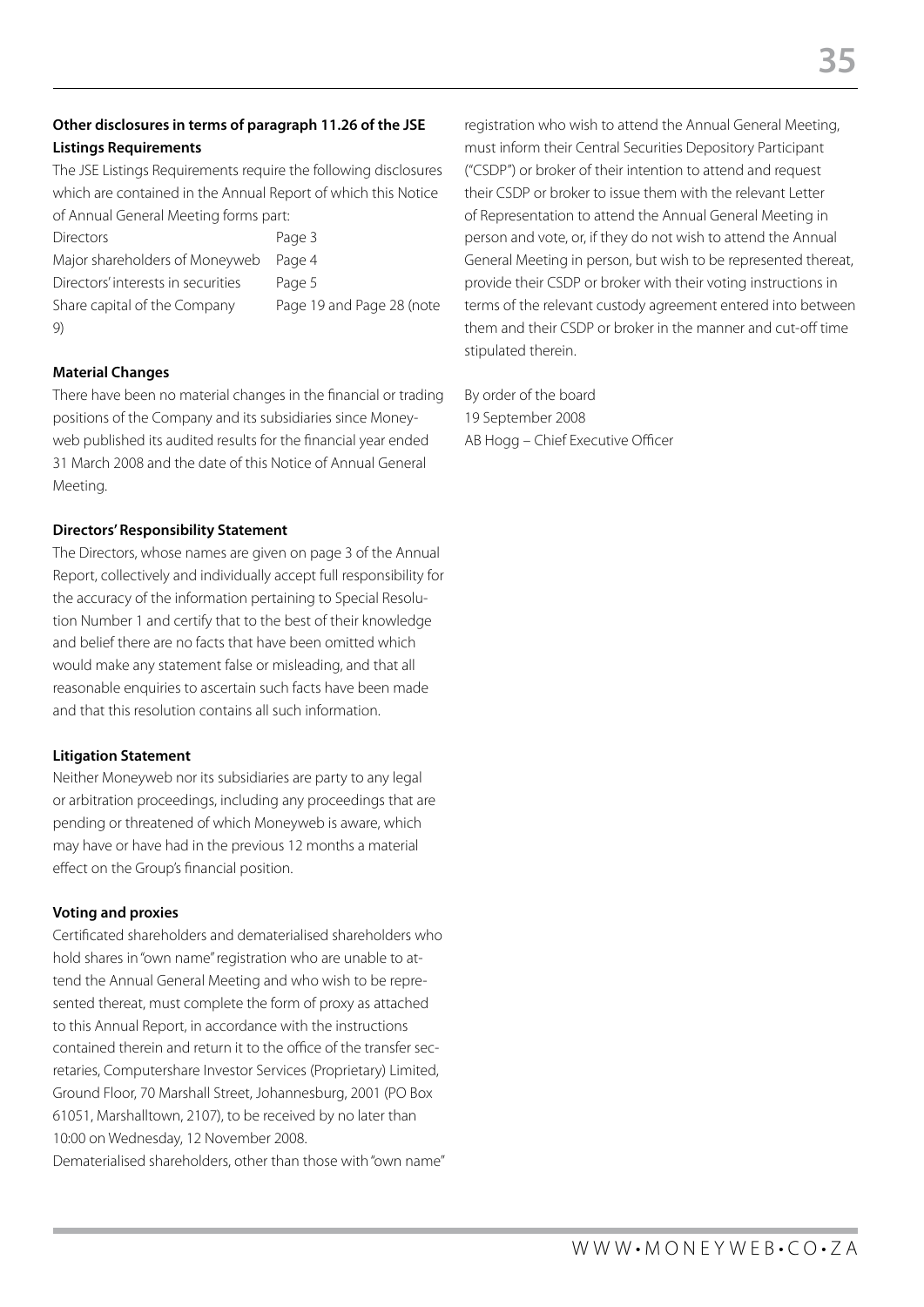# MONEYWEB HOLDINGS LIMITED

Registration Number 1998/025067/06 Incorporated in the Republic of South Africa

#### **Registered Office**

First Floor, West Wing President Place Corner Jan Smuts Ave and Bolton Road Rosebank, 2196 Tel: 011 327 1277 Fax: 011 327 1279

#### **Postal Address**

PO Box 102 Parklands 2121

#### **Directors**

AB Hogg (Chief Executive Officer) EA Jay\* LM Hogg V Nosi\* L Siphoyo A Smith\* (Chairman) \* Non-Executive Director

#### **Audit Committee**

E Jay\* (Chairman) A Smith\* V Nosi\* \* Non-Executive Director

#### **Remuneration Committee**

V Nosi\* (Chairman) LM Hogg A Smith\* \* Non-Executive Director

**Company Secretary**

DG Wessels

#### **Transfer Secretaries**

Computershare Investor Services (Pty) Ltd (Registration number 2004/003647/07) 70 Marshall Street Johannesburg, 2001 South Africa (PO Box 61051 Marshalltown, 2107 South Africa)

#### **Auditors**

BDO Spencer Steward (Jhb) Inc 13 Wellington Rd Parktown, 2193

#### **Attorneys**

Edwin Jay (Membership number: M06246) Ground floor, Chamber House, 24 Sturdee Avenue, Rosebank, 2196 (PO Box 413012, Craighall, 2024)

#### **Commercial Bank**

First National Bank (Registration number 1929/001225/06) FNB Building Tyrwhitt Avenue Rosebank, 2196 (PO Box 52005, Saxonwold, 2132)

#### **Designated Adviser**

Vunani Corporate Finance 39 First Road, Hyde Park, 2196